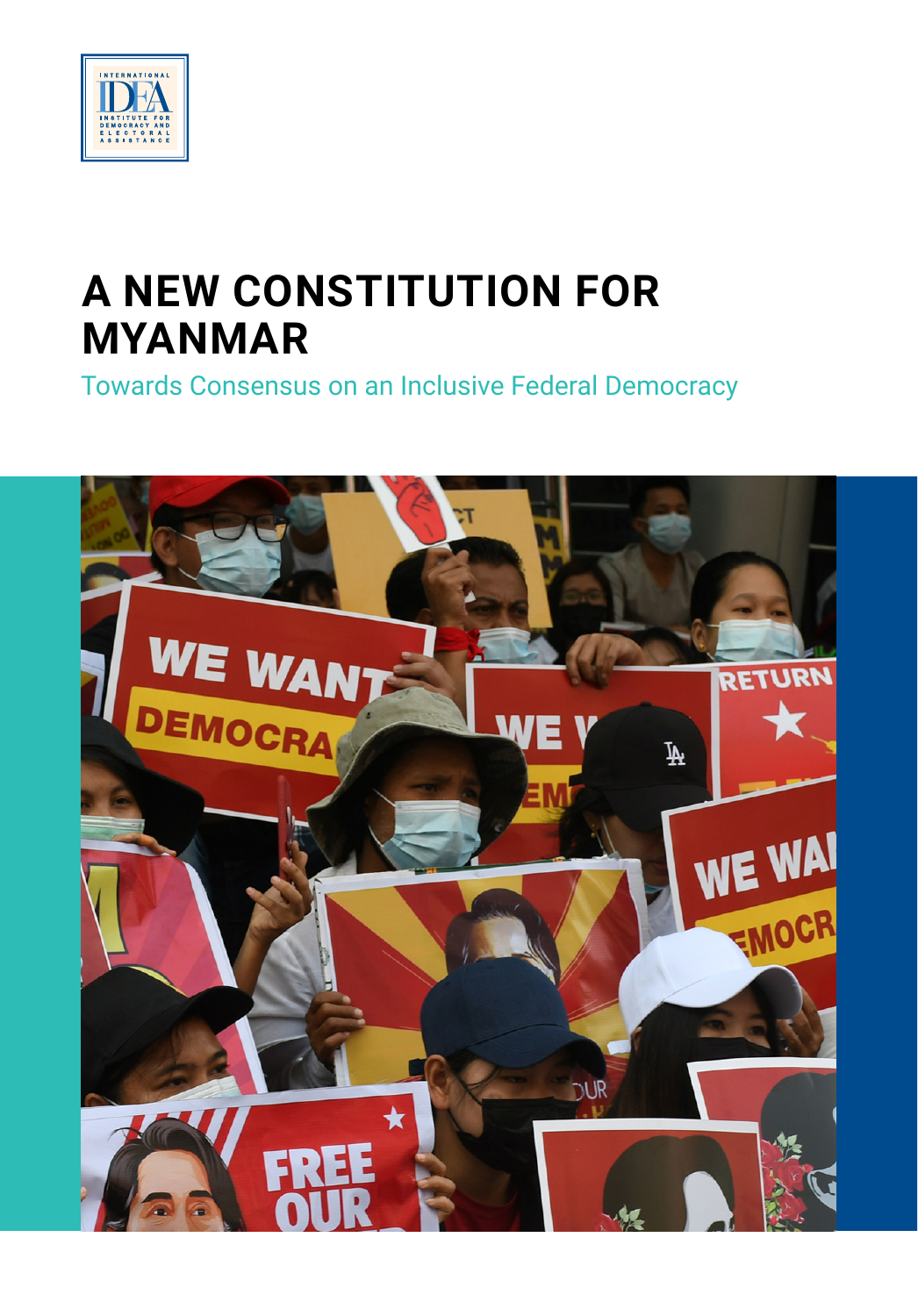#### **© 2022 International Institute for Democracy and Electoral Assistance**

International IDEA publications are independent of specific national or political interests. Views expressed in this paper do not necessarily represent the views of International IDEA, its Board or its Council members.

Note on terminology: International IDEA recognizes 'Myanmar' as the official short-form name of the Republic of the Union of Myanmar but acknowledges the equally valid name Burma. References to 'Burma' in this document are mainly historical, in relation to the time when the country was officially known as Burma, and do not imply any preference.



With the exception of any third-party images and photos, the electronic version of this publication is available under a Creative Commons Attribution-NonCommercial-ShareAlike 3.0 (CC BY-NC-SA 3.0) licence. You are free to copy, distribute and transmit the publication as well as to remix and adapt it, provided it is only for non-commercial purposes, that you appropriately attribute the publication, and that you distribute it under an identical licence. For more information visit the Creative Commons website: <http://creativecommons.org/licenses/by-nc-sa/3.0/>.

International IDEA Strömsborg SE–103 34 Stockholm **SWEDEN** Tel: +46 8 698 37 00 Email: info@idea.int Website: <https://www.idea.int>

Cover illustration: Myanmar Project Collective (Visualrebellion.org) Design and layout: International IDEA Copyeditor: Andrew Mash

DOI: <https://doi.org/10.31752/idea.2022.11>

ISBN: 978-91-7671-526-0 (PDF)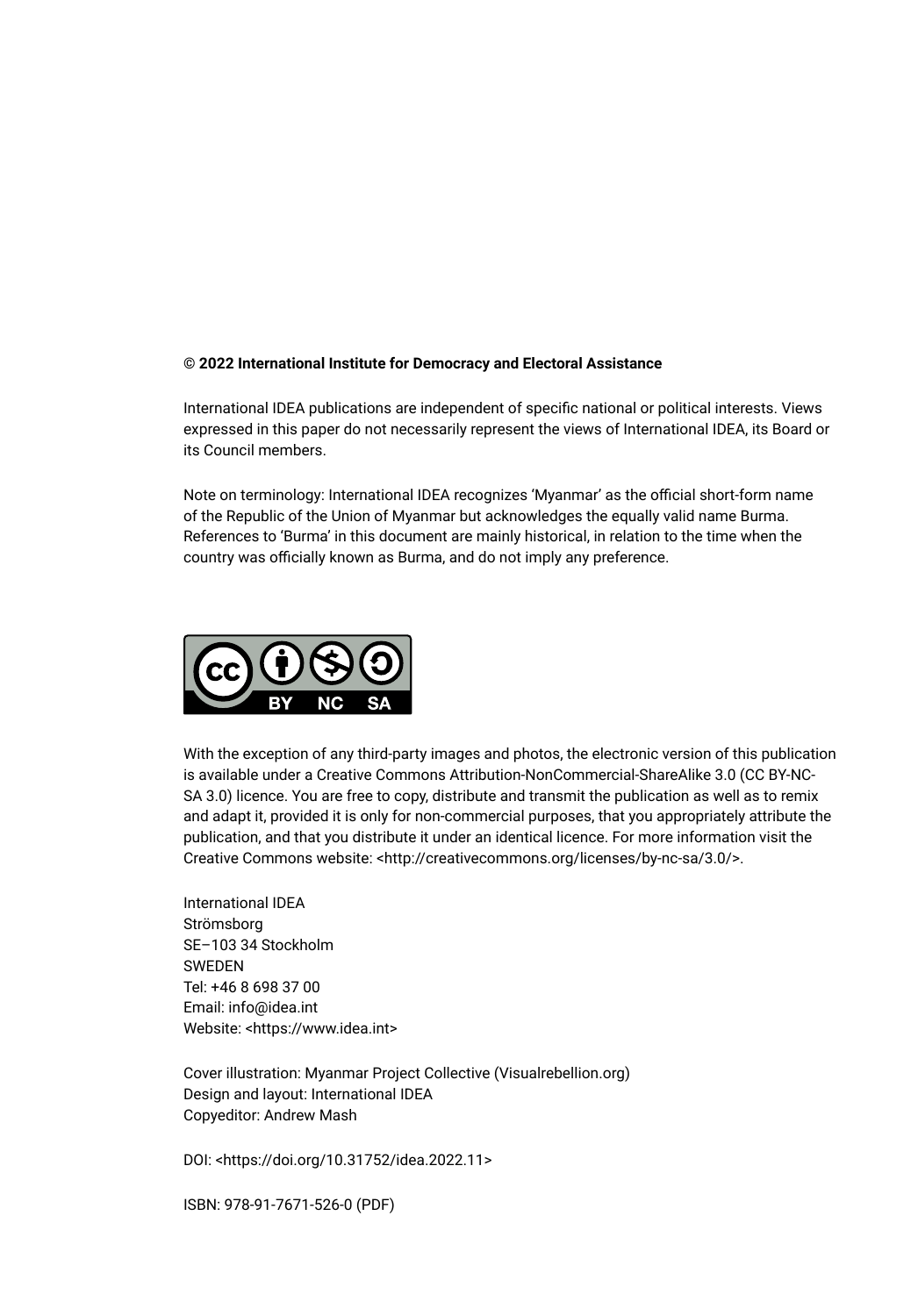# **A NEW CONSTITUTION FOR MYANMAR**

Towards Consensus on an Inclusive Federal Democracy

*W. Elliot Bulmer*



#### **International IDEA**

Strömsborg SE–103 34 Stockholm SWEDEN +46 8 698 37 00 [info@idea.int](mailto:info@idea.int) [www.idea.int](http://www.idea.int)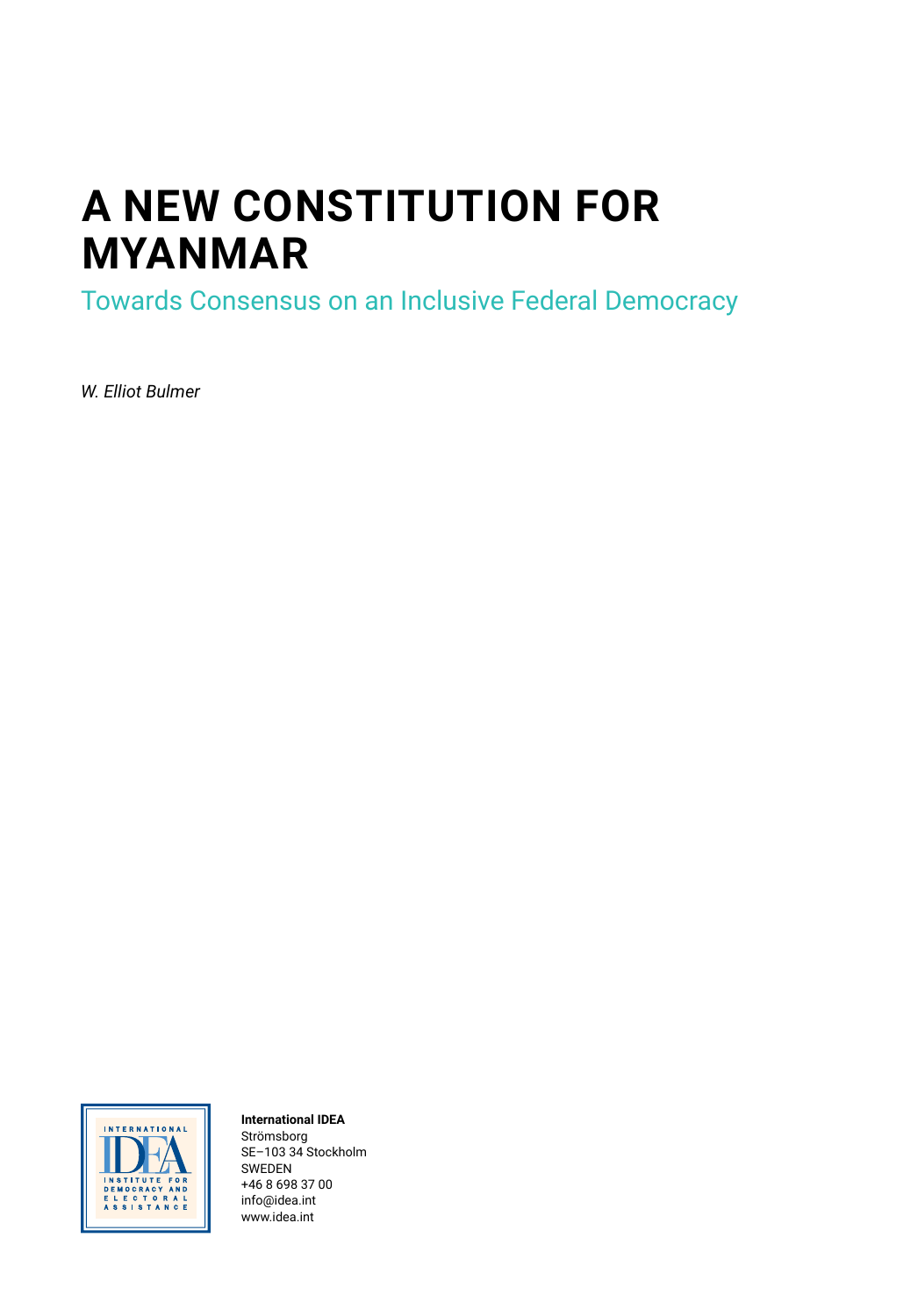## **Contents**

### **Chapter 1**

|--|--|

### **Chapter 2**

### **Chapter 3**

### **Chapter 4**

### **Chapter 5**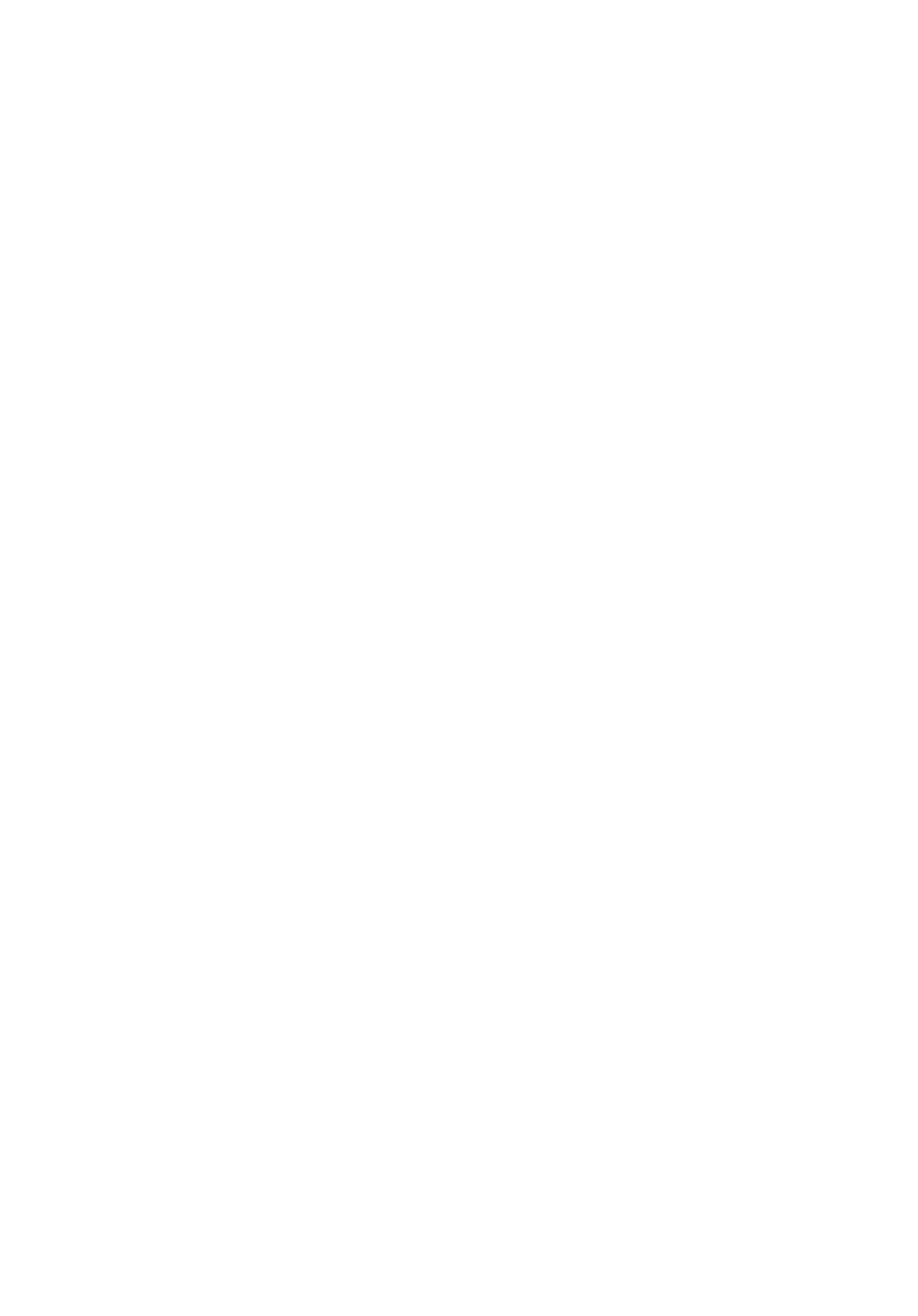## <span id="page-6-0"></span>**Abbreviations**

| <b>AFPFL</b>   | Anti-Fascist People's Freedom League                                 |  |
|----------------|----------------------------------------------------------------------|--|
| <b>CDM</b>     | Civil Disobedience Movement                                          |  |
| <b>CRPH</b>    | Committee Representing the Pyidaungsu Hluttaw                        |  |
| <b>EAO</b>     | Ethnic armed organizations                                           |  |
| <b>FCDCC</b>   | <b>Federal Constitutional Drafting and Coordinating</b><br>Committee |  |
| <b>FDC</b>     | <b>Federal Democracy Charter</b>                                     |  |
| <b>FPNCC</b>   | <b>Federal Political Negotiation and Consultative Committee</b>      |  |
| <b>FPTP</b>    | First-past-the-post (electoral system)                               |  |
| <b>JPCCA</b>   | Joint Parliamentary Committee on Constitutional<br>Amendment         |  |
| <b>KIO</b>     | Kachin Independence Organization                                     |  |
| <b>KNU</b>     | <b>Karen National Union</b>                                          |  |
| <b>LGBTOI+</b> | Lesbian, gay, bisexual, transgender, queer, intersex and<br>asexual  |  |
| <b>NCA</b>     | Nationwide Ceasefire Agreement                                       |  |
| <b>NLD</b>     | National League for Democracy                                        |  |
| <b>NUCC</b>    | National Unity Consultative Council                                  |  |
| <b>NUG</b>     | <b>National Unity Government</b>                                     |  |
| <b>SLORC</b>   | State Law and Order Restoration Council                              |  |
| <b>SNLD</b>    | Shan National League for Democracy                                   |  |
| <b>UNFC</b>    | <b>United Nationalities Federal Council</b>                          |  |
| <b>USDP</b>    | Union Solidarity and Development Party                               |  |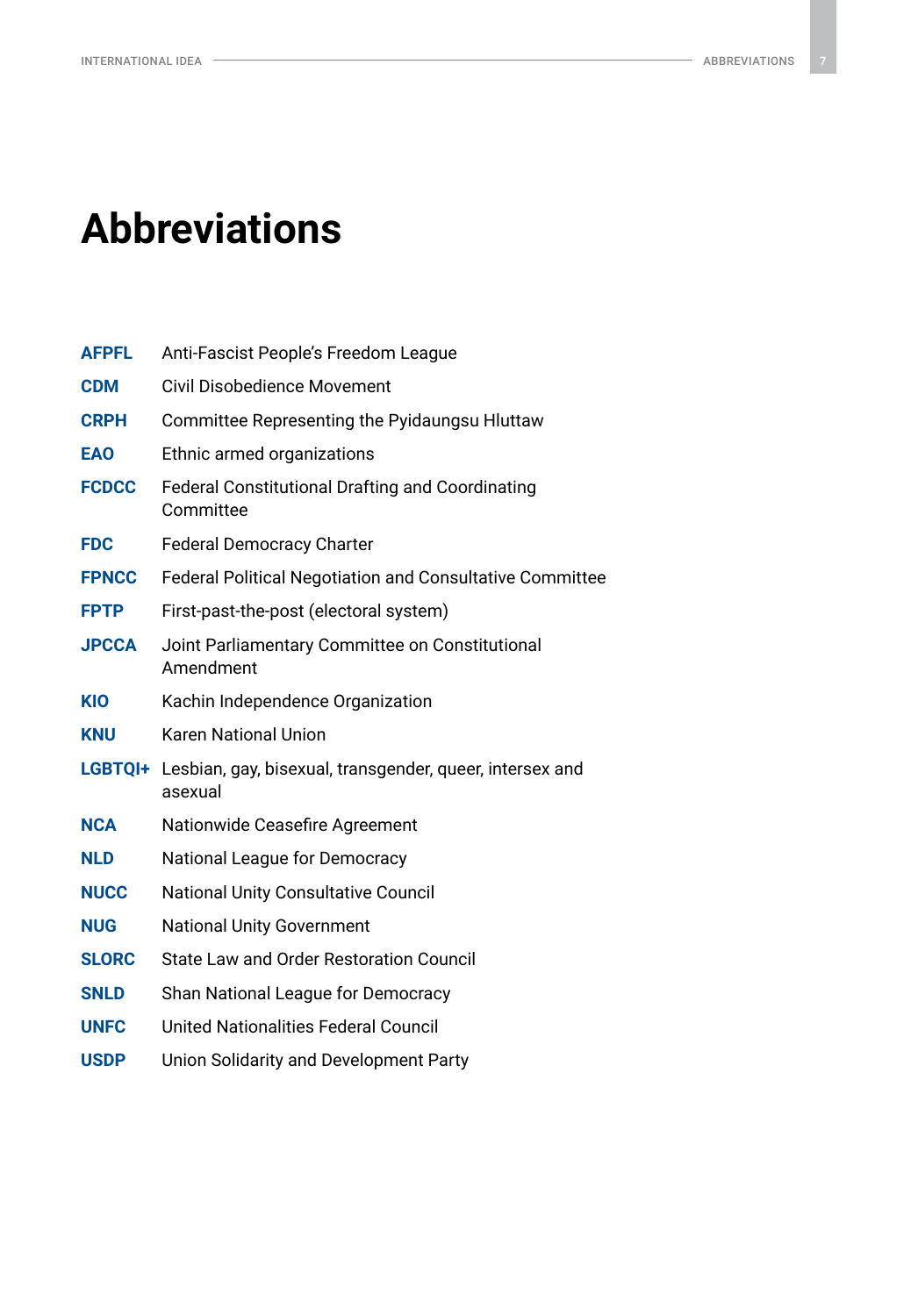## <span id="page-7-0"></span>**Acknowledgements**

We would like to thank the International IDEA MyConstitution staff Amanda Cats-Baril, Thibaut Noel and S. Gun Mai for their work on the concept of this Report, their research assistance and for substantive reviews of the drafts of this Report.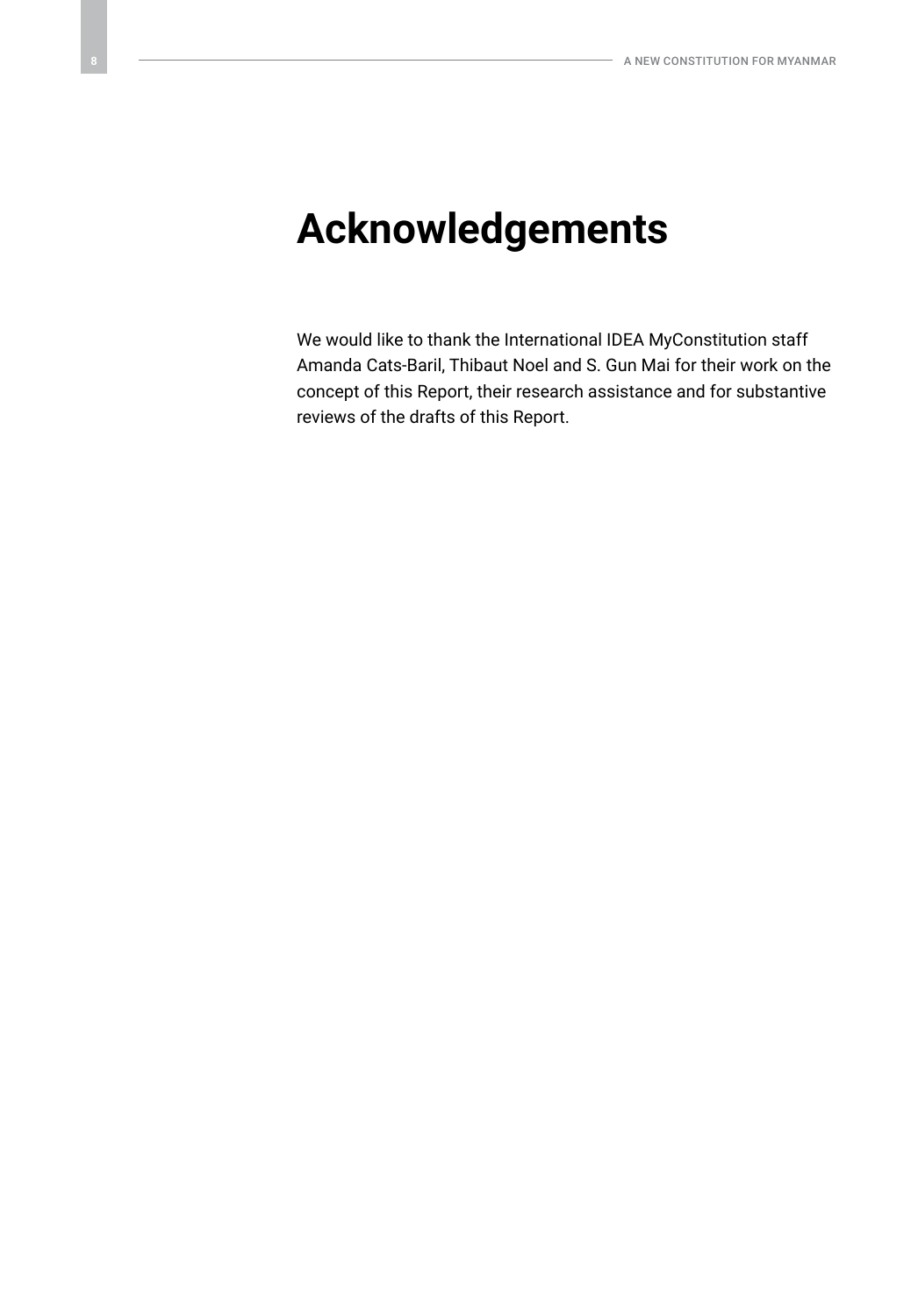## <span id="page-8-0"></span>**EXECUTIVE SUMMARY**

This Report analyses the constitutional history and trajectory of Myanmar, and the positions of certain key stakeholders in the emerging constitution-building process. Its aim is to help Myanmar's democratically legitimate decision makers, political parties and civil society organizations better understand the range of constitutional options open to them, the areas of possible convergence and divergence in their demands and the areas of constitutional design in need of further consideration. It is also intended, secondarily, to help the international community working in or on Myanmar to make sense of these choices.

#### *Points of convergence*

There is a broad commitment among the pro-democracy movement in Myanmar to democracy, parliamentarianism, human rights, federalism, constitutionalism and civilian control of the armed forces. This provides a solid foundation for constitution-building. Turning this into a workable constitutional text, however, will require careful attention to be paid to matters of detail.

#### *Points of divergence*

There is substantial divergence within the pro-democracy movement on the following issues:

- 1. secession, dissolution of the union and rights to internal and external self-determination;
- 2. the principle of 'state sovereignty' as opposed to the sovereignty of the people of the union as a whole;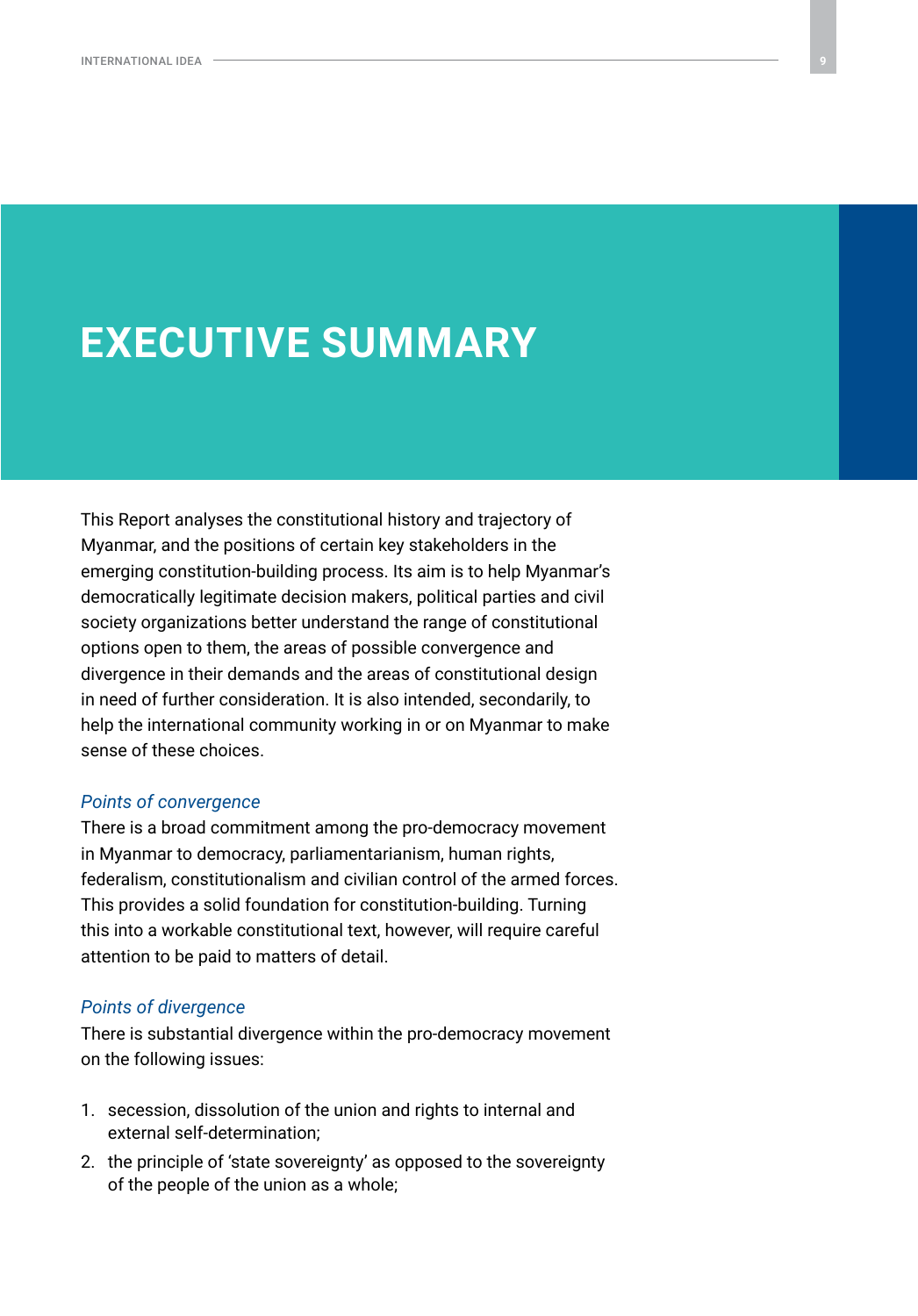- 3. the distribution of powers, competences and resources between the union and the states;
- 4. the existence, content and limits of state constitutions;
- 5. state citizenship vs citizenship of the union—and citizenship rights more generally;
- 6. voting rights in the states;
- 7. freedom of movement between the states;
- 8. the existence of state-level armed forces;
- 9. the number and designation of states or 'states and regions', and the boundaries of constituent units;
- 10. local government, the protection of 'minorities within minorities' and self-administered zones;
- 11. secularism and the status of Buddhism and other religions; and
- 12. gender issues and lesbian, gay, bisexual, transgender, queer, intersex and asexual (LGBTQI+) rights.

#### *Points for development*

There is a need for further detailed thought on the following constitutional issues:

- 1. the powers and composition of the Chamber of Nationalities;
- 2. the electoral system for the lower house;
- 3. the resolution of disputes between the two houses;
- 4. recognition of the Leader of the Opposition;
- 5. the composition and powers of the independent commissions;
- 6. the definition and protection of human rights;
- 7. the structure and independence of the judiciary;
- 8. the role of the Constitutional Court and its relations with the Supreme Court; and
- 9. gender equality and gender-based rights.

#### *Priorities*

In order to help participants reach an informed consensus on contentious issues, and develop their thinking and positions on neglected issues, these 'points of divergence' and 'points for development', should be the focus of constitutional decision makers and the priorities of international support in the form of technical assistance and capacity-building. Aspects of practical implementation and transition challenges must be factored into discussions on constitutional design and addressed in a peoplecentred and human rights-based approach.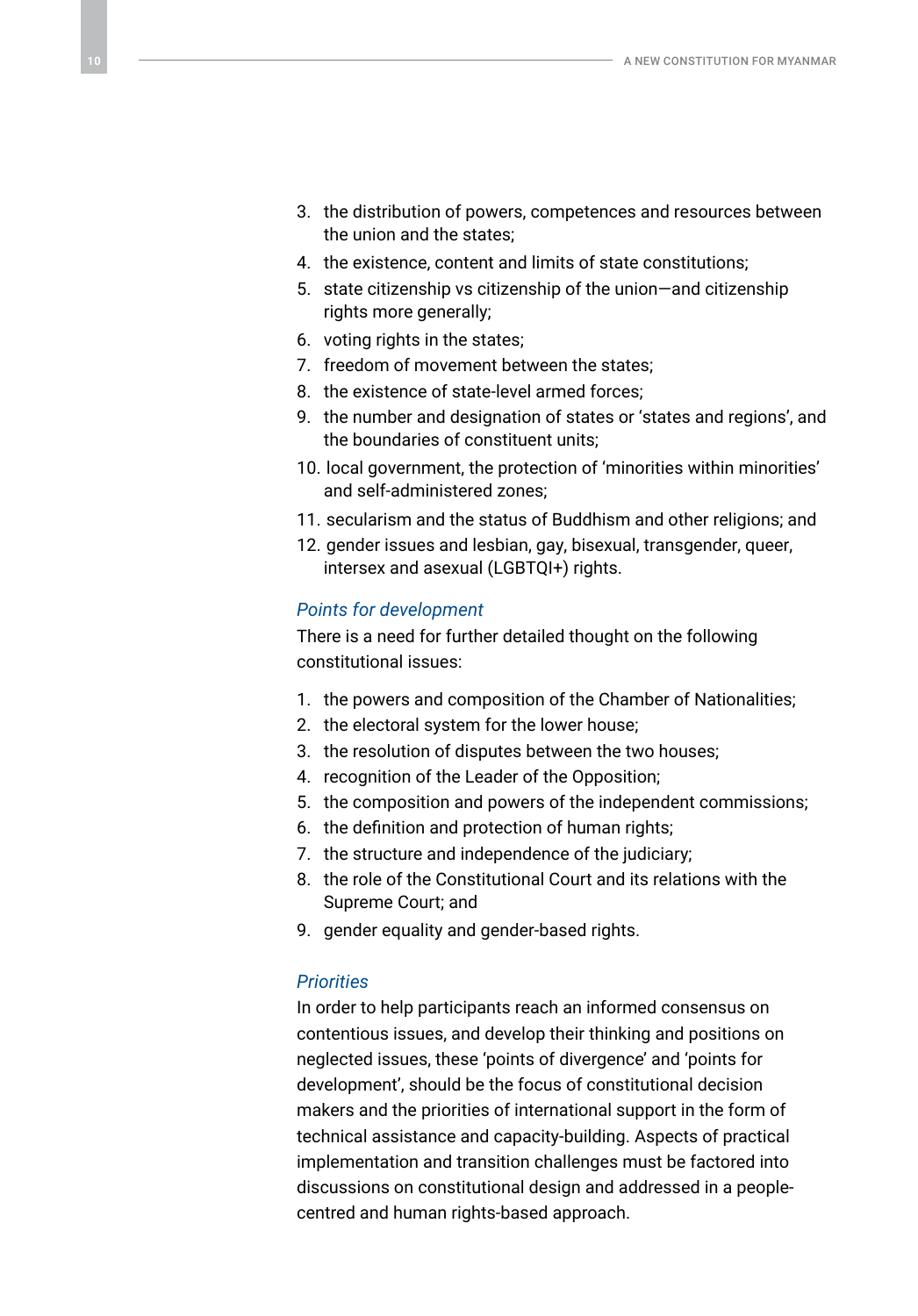### <span id="page-10-0"></span>**INTRODUCTION**

Chapter 1 (Context analysis) provides an overview of the current constitutional background, in terms of the constitutional situation since the 1 February 2021 military coup. Chapter 2 (Historical analysis) looks further back into Myanmar's constitutional history to assess whether there are precedents and examples that might be helpful in finding solutions to contemporary problems. Chapter 3 (Participant analysis) examines the major actors in Myanmar's political landscape and their constitutional preferences. These are all brought together in Chapter 4 (Preference analysis), which examines in detail where stakeholders' preferences align and where there are points of tension or incompatibility between them.

For the reasons set out in Chapter 2, the preference analysis focuses on the draft constitution produced by the United Nationalities Federal Council (UNFC) in 2016, which was in turn based on an earlier draft produced in 2008 by the Federal Constitutional Drafting and Coordinating Committee (FCDCC). The chapter examines the 2016 draft in some detail, while noting the points of convergence and divergence that the main actors have with that text. This is appropriate because these earlier constitutional blueprints formed the basis of parts of the Federal Democracy Charter and are considered legitimate reference documents for the ongoing constitutional debates in the national unity bodies. Since these current deliberations have so far not been accessible to outside observers, they cannot yet be systematically analysed, but it is assumed that there is a degree of continuity in the positions of the various stakeholders. Chapter 5 concludes with some constructive but not prescriptive ideas, recommendations, and considerations for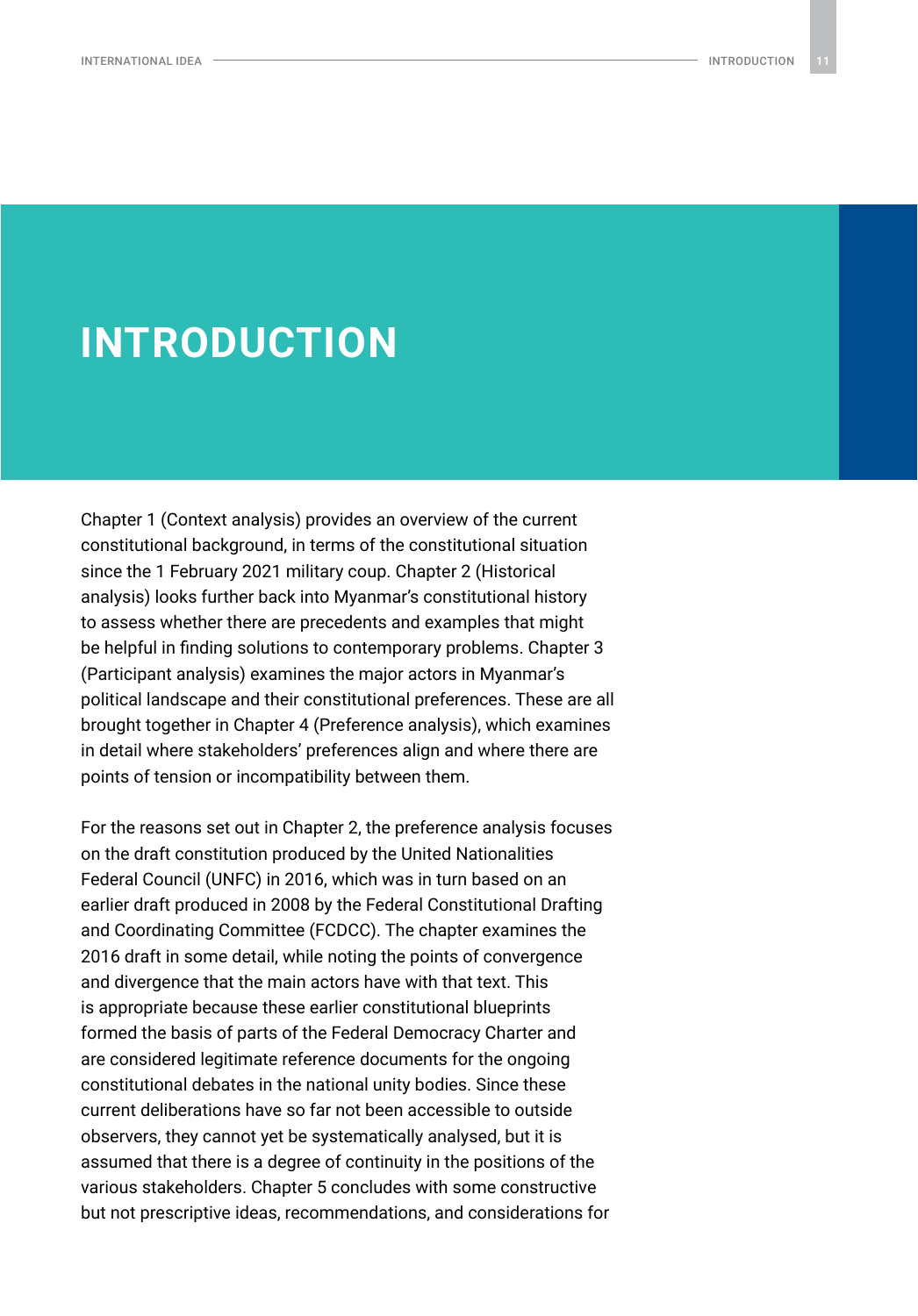action, in the form of the constitutional priorities to be discussed and a menu of constitutional options to clarify the choices of Myanmar's decision makers.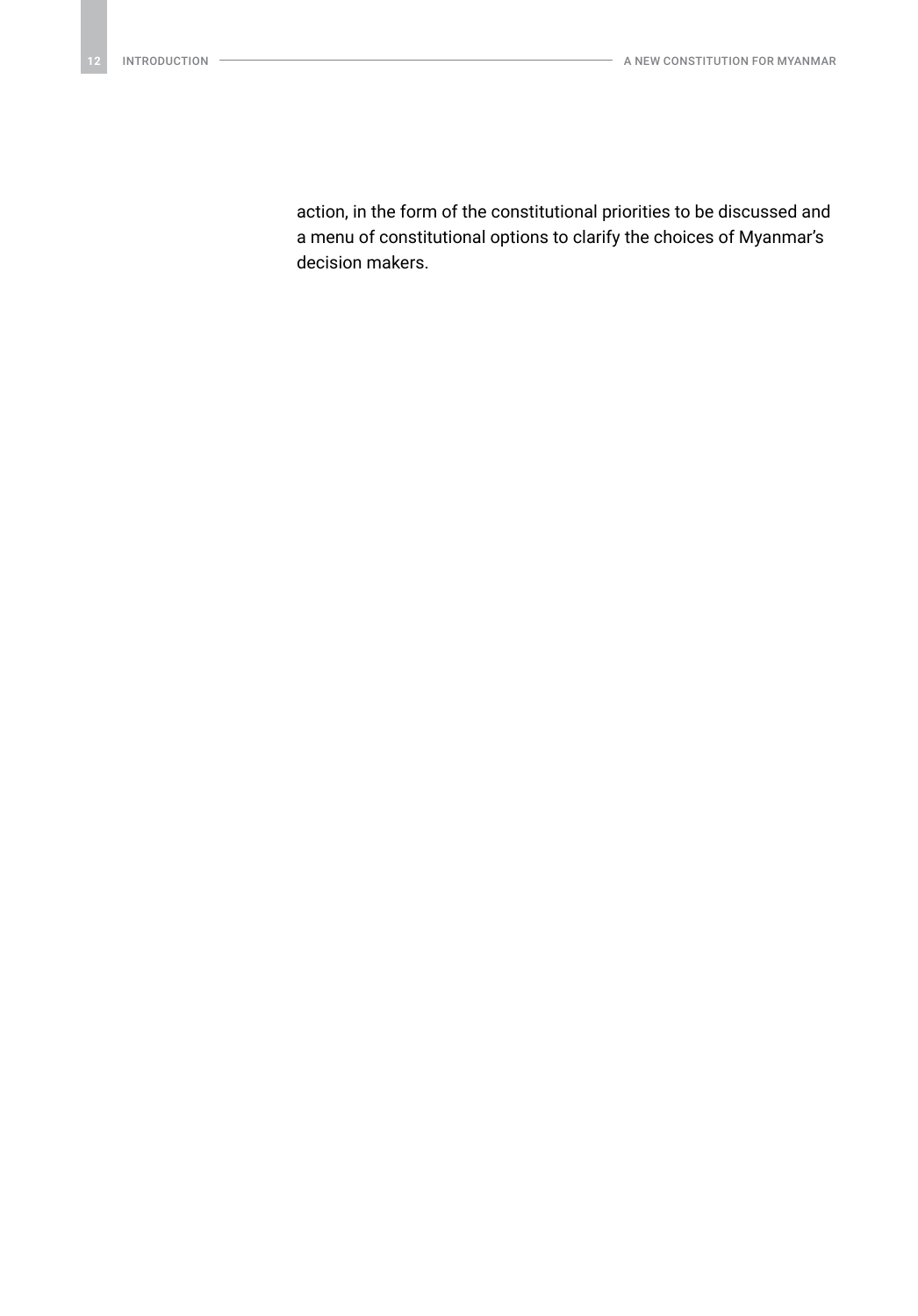## <span id="page-12-0"></span>Chapter 1 **CONTEXT ANALYSIS**

Myanmar's 2008 Constitution was put in place by the military as part of its intended strategy for a gradual and partial transfer of power to an elected civilian leadership. At that time, the military needed to find a way to broaden the basis for its legitimacy and withdraw from the burden of day-to-day governing while still protecting the personal and institutional interests of the military leaders and entrenching their vision of a unified Myanmar. However, the 2008 Constitution was always contentious. It was criticized for its content—a centralized, 'disciplined democracy' with significant avenues for continuing military involvement in politics—and for the manner of its adoption, as the drafting process was neither inclusive nor transparent. In the period of relative opening up that occurred under that constitution, many political actors in Myanmar sought to amend or replace it. Nonetheless, the 2008 Constitution represents a 'pact' accepted pragmatically and with some reluctance—by the National League for Democracy (NLD) with the military (Tatmadaw),1 based on which free elections were held in 2012 (by-elections that brought the NLD into parliament), in 2015 and in 2020.

The NLD landslide in 2015 enabled the formation of an NLD-led, but still military-controlled, government and a period of—at least partially elected—civilian rule. In return, however, the NLD had to accept that any further constitutional advances would take place within the confines of the 2008 Constitution—meaning that amendments

**Myanmar's 2008 Constitution was put in place by the military as part of its intended strategy for a gradual and partial transfer of power to an elected civilian leadership.**

**The 2008 Constitution was always contentious. It was criticized for its content and for the manner of its adoption.**

<sup>1</sup> 'Tatmadaw' is a term of honour that the military leadership applies to itself, and which harks back to the status of the military in the pre-colonial Burmese state. Some prodemocracy forces object to applying it to the current military. However, it is used here as it has become conventional to use it when writing about Myanmar. No political statement of support for the military regime is intended by its use in this context.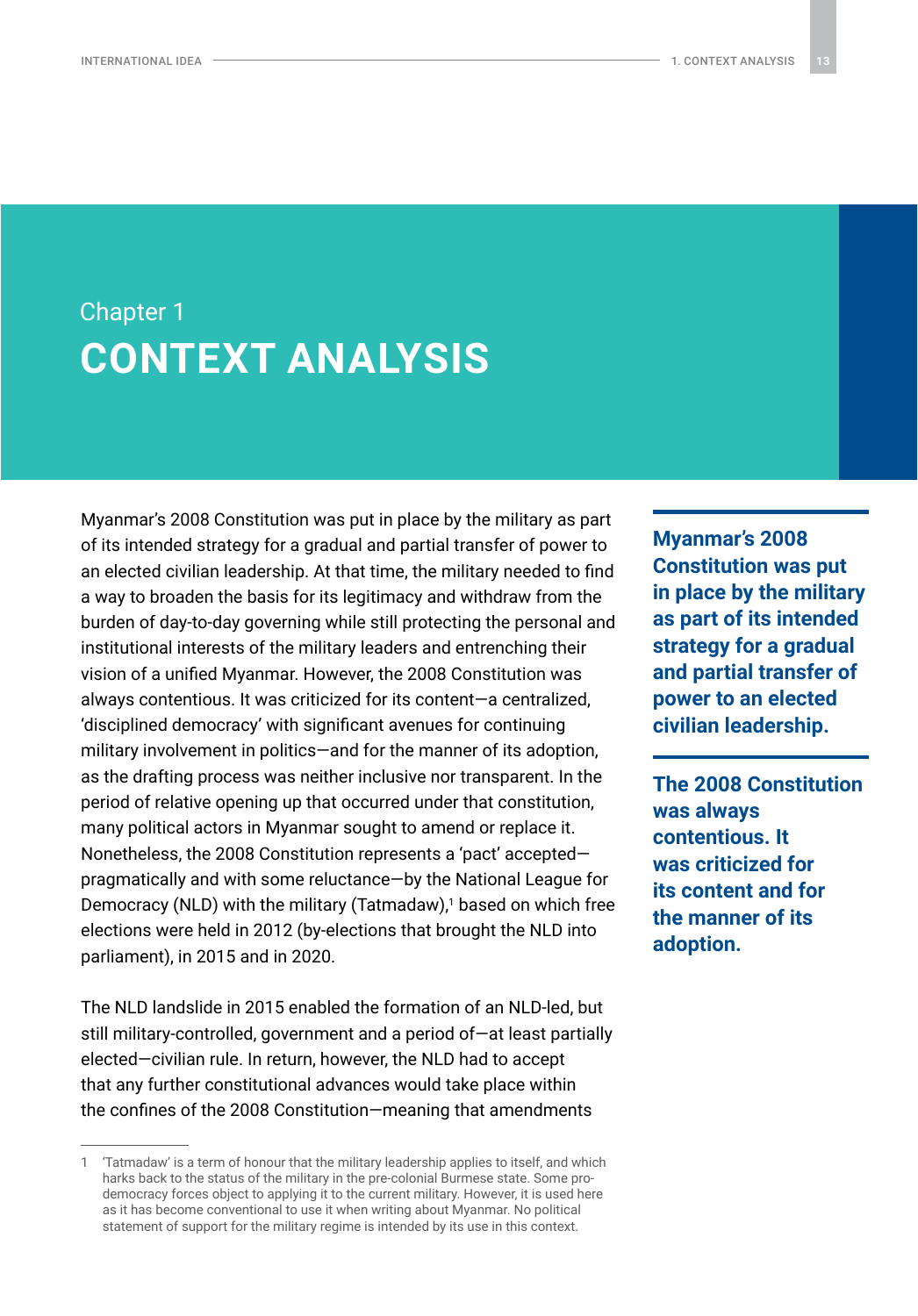would have to be made in accordance with the process set out by the 2008 Constitution. As this would require a 75 per cent majority in parliament, with 25 per cent of the seats in the legislature reserved for the military, any further constitutional change would have had to be agreed between the NLD and the military. The NLD also accepted that constitutional developments would have to proceed in step with the peace process, and that the substantive principles agreed at the various sessions of the union peace conferences, or 21st Century Panglong, of September 2016, May 2017, July 2018 and August 2020, as compiled in the Union Peace Accord, would inform the content of any constitutional amendments. These realities limited the NLD's constitutional proposals to modest reforms, such as the 2019 constitutional amendment proposals envisaging only an incremental reduction in the number of military members of parliament over successive electoral cycles. At the same time, the NLD rejected many of the proposals for increased devolution put forward by the ethnicitybased political parties, such as on the power of state and regional legislatures to appoint their own Chief Ministers. These proposals were rumoured to enjoy some support from the military and the military-allied Union Solidarity and Development Party (USDP)—and therefore to have been achievable within the institutional constraints, but were obviously not in the NLD's interests.

The military coup of 1 February 2021 changed everything. The delicately poised pact between the NLD and the military was unilaterally broken by the latter, and the military's previous strategy of a gradual and partial transfer of power to elected civilian government was replaced with a strategy of force and repression. One result of this is that the NLD no longer finds itself morally or practically bound by the 2008 Constitution. A 'constitutional moment' has opened up in which Myanmar's constitutional order can be renegotiated. In contrast to previous periods, the military is no longer considered by others to be a legitimate stakeholder in the constitutional process.

**As constitutional amendment would require a 75% majority in parliament, with 25% of the seats in the legislature reserved for the military, any further change would have had to be agreed between the NLD and the military.**

In response to the military's unconstitutional takeover, a Federal Democracy Charter (FDC) was issued on 31 March 2021. This document is an agreement between the Committee Representing the Pyidaungsu Hluttaw (CRPH), which represents around 80 per cent of the parliamentarians elected in the 2020 general election, the Civil Disobedience Movement (CDM), civil society groups and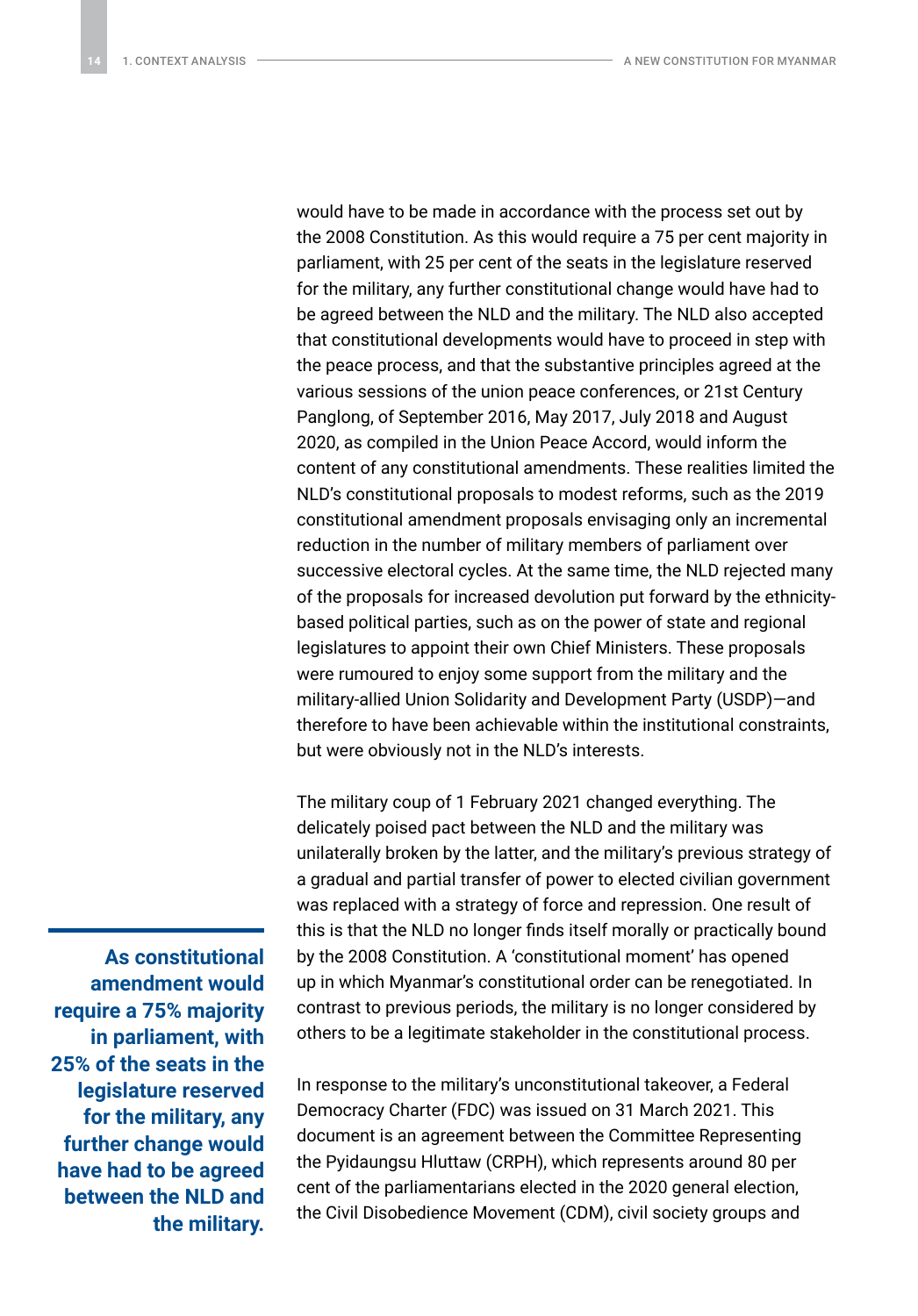strike committees, as well as many—but not all—of the ethnic armed organizations (EAOs). It expresses the common terms on which they would mount a collective resistance to the military and set up a National Unity Government and lays the foundations for a transition to a new, federal democratic constitutional order.

Although the FDC clearly envisages the replacement of the 2008 Constitution, it does not explicitly seek to abolish it. A separate decision by the CRPH, however, issued on the same day as the FDC was launched, declares the abolition of the 2008 Constitution, leaving the status of that constitution ambiguous but essentially rendering it defunct and inapplicable as a result of the military's own actions.<sup>2</sup> At the same time, the CRPH declared continuity of the applicable law, albeit within the principles established by the FDC. This creates an opportunity to design a new constitution that is genuinely suitable for Myanmar and meets the needs of its complex array of stakeholders, rather than just trying to patch up a flawed design. A new constitution could help to put an end to the various conflicts in the country between the central state and the EAOs, among the various EAOs, between the civilian authorities and the military and between different ethnic groups. However, if the 2008 Constitution has been abolished, this leaves a constitutional and legal gap. The FDC, while possessing some of the characteristics of an interim constitution or proto-constitution, 'is not in itself a new constitution for Myanmar, nor does it purport to be'.3 This means that a new Myanmar constitution remains to be written.

The status of the FDC in both legal and political terms is not uncontroversial. Immediately after its adoption, there were moves to renegotiate parts of it, and to do so in an inclusive and consensusbased process within the National Unity Consultative Council (NUCC). Although details at the time of writing remain uncertain, it is likely that there will be an increased role for the NUCC and to some extent a reduction in the powers of the CRPH, in order to ensure that the NLD, which dominates the elected parliament, cannot act unilaterally.

**The FDC, while possessing some of the characteristics of an interim constitution, is not in itself a new constitution for Myanmar, nor does it purport to be.**

<sup>2</sup> The full text of the 'Declaration of the abolishment of the 2008 constitution', 31 March 2021, is available on the official website of CRPH Myanmar, [<https://crphmyanmar.org/](https://crphmyanmar.org/crph3103212) [crph3103212](https://crphmyanmar.org/crph3103212)>, accessed 2 March 2022.

<sup>3</sup> For more on the Federal Democracy Charter's political and legal status, see International IDEA (2021). The version of the FDC quoted in this Report is that available on the CRPH website.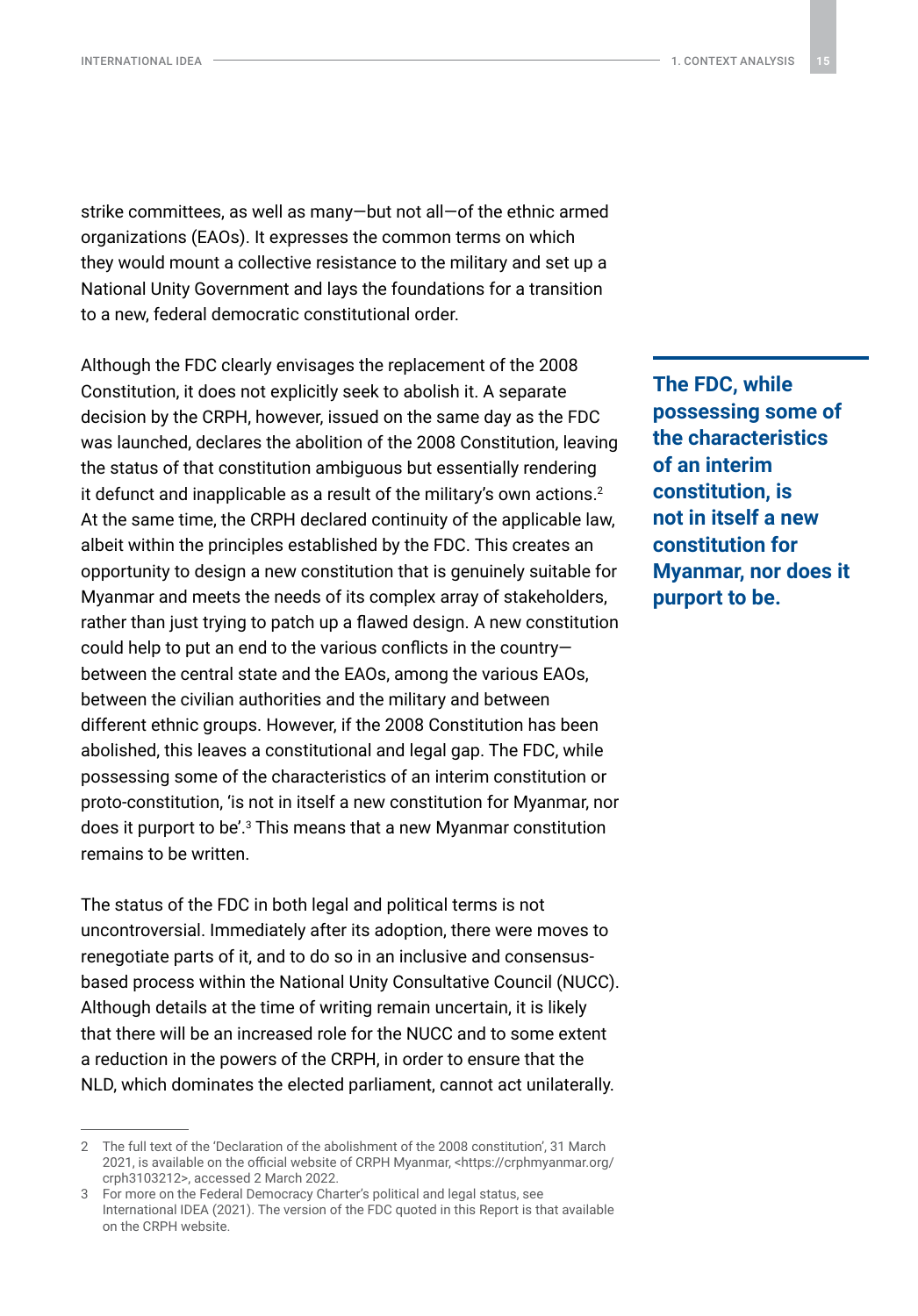Nonetheless, a change in the interim governance arrangements will not necessarily determine the eventual choices of political actors on the future design of the constitution. For the time being, at least, the FDC remains the highest expression of agreement on future constitutional principles between the NLD/CRPH, the CDM and allied EAOs, which remains in place even after months of negotiations. It sets out the basic parameters for constitution-building, in terms of both process and substance. With regard to process, it specifies the essential contours or stages, such as the establishment of a Constitutional Convention to negotiate a federal constitution, and a requirement for the new constitution to be approved by referendum. With regard to substance, the FDC includes explicit but not detailed—commitments to a federal system, parliamentary democracy, a bicameral parliament, independent commissions, human rights and security sector reform.

These commitments are important. They provide the 'baselines' or parameters on which any agreement must be built. Similarly, they must be respected and adhered to in any subnational constitutions that might emerge in the interim. They indicate the outer boundaries of acceptable institutional design choices—at least insofar as what might broadly be defined as the 'pro-democracy' side is concerned. They take certain constitutional options, and therefore certain constitutional models and examples, off the table. In other words, many (but not all) of the macro-level decisions—such as on parliamentary democracy and federalism—have already been made. As long as the FDC remains the principal working foundation for constitutional development, decision makers do not have to waste time arguing about the relative merits of presidential and parliamentary systems, or arguing for or against federalism in principle. In addition, the subordination of the military to civilian rule and democratic oversight is no longer a matter for discussion. Instead, more attention can be given to meso- and micro-level decisions of constitutional design. These include, for example: (a) deciding how specific constitutional provisions or parliamentary Standing Orders, with regard to matters such as votes of noconfidence, are to be established in a Myanmar context; (b) the 'selfrule' aspects of federalism, such as the specific allocation of powers, responsibilities and resources between the union, the states/regions and local authorities; (c) the 'shared rule' aspects of federalism, such

**The FDC includes explicit—but not detailed commitments to a federal system, parliamentary democracy, a bicameral parliament, independent commissions, human rights and security sector reform.**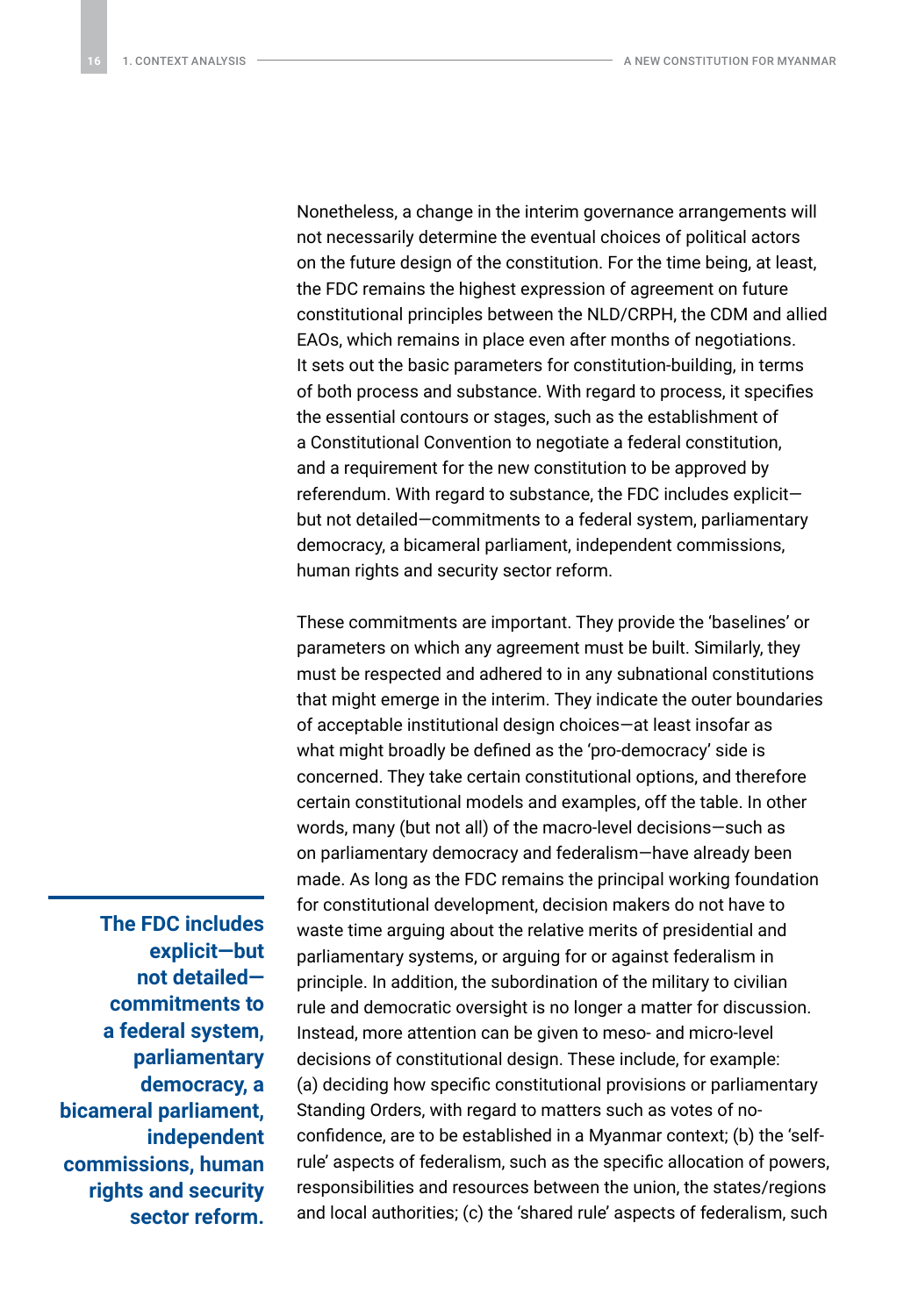as representation at the centre and the participation of states and regions in Myanmar-wide policymaking; (d) detailed provisions on independent commissions, such as a federal election management body; and (e) establishing an effective and independent judicial branch. These details are complex and will be strongly contested, but an ability to focus on them while regarding the broader principles as settled within the pro-democracy side would at least simplify the negotiating process with those who oppose such principles.

Adopting a new constitution will require holistic solutions to complex, interrelated and multidimensional issues of constitutional design. These encompass both structural matters—the distribution of powers 'horizontally' between branches of central government, and 'vertically' between central institutions and the states and regions, as well as sub-state entities such as autonomous areas and local government and substantive matters, such as rights, recognition and statements of purpose and identity. Even if broad political agreement can be reached on general principles such as civilian rule, parliamentary democracy, federalism, minority rights, ethnic recognition and the territorial distribution of power and resources, developing a new constitution requires the operationalization and translation of these principles into a robust and workable legal form. It will also require the drafting of a coherent and complete constitutional text that covers even the non-contentious, or little-considered, aspects of constitutional design. Specifically, while questions such as the election of Chief Ministers or the adoption of constitutions at the state and regional levels have been widely discussed over many years, with more-or-less detailed proposals being articulated by some policy actors, much less attention has been devoted to questions such as the rules on government formation or the dissolution of parliament. As recent examples in Malaysia, Nepal and Samoa demonstrate,<sup>4</sup> however, such details of constitutional design can be vital to promoting the stability of a democratic parliamentary constitutional order.

In negotiating these details of constitutional design, Myanmar's decision makers do not have to start from scratch. Since 1990,

**Even if political agreement can be reached on general principles, developing a new constitution requires the operationalization of these principles into a robust and workable legal framework.**

<sup>4</sup> Malaysia, Nepal and Samoa are all parliamentary systems that have suffered recent constitutional crises in which a lack of clarity and precision with regard to the rules by which prime ministers are chosen and removed, or the circumstances in which parliaments can be prorogued or dissolved, played a crucial role.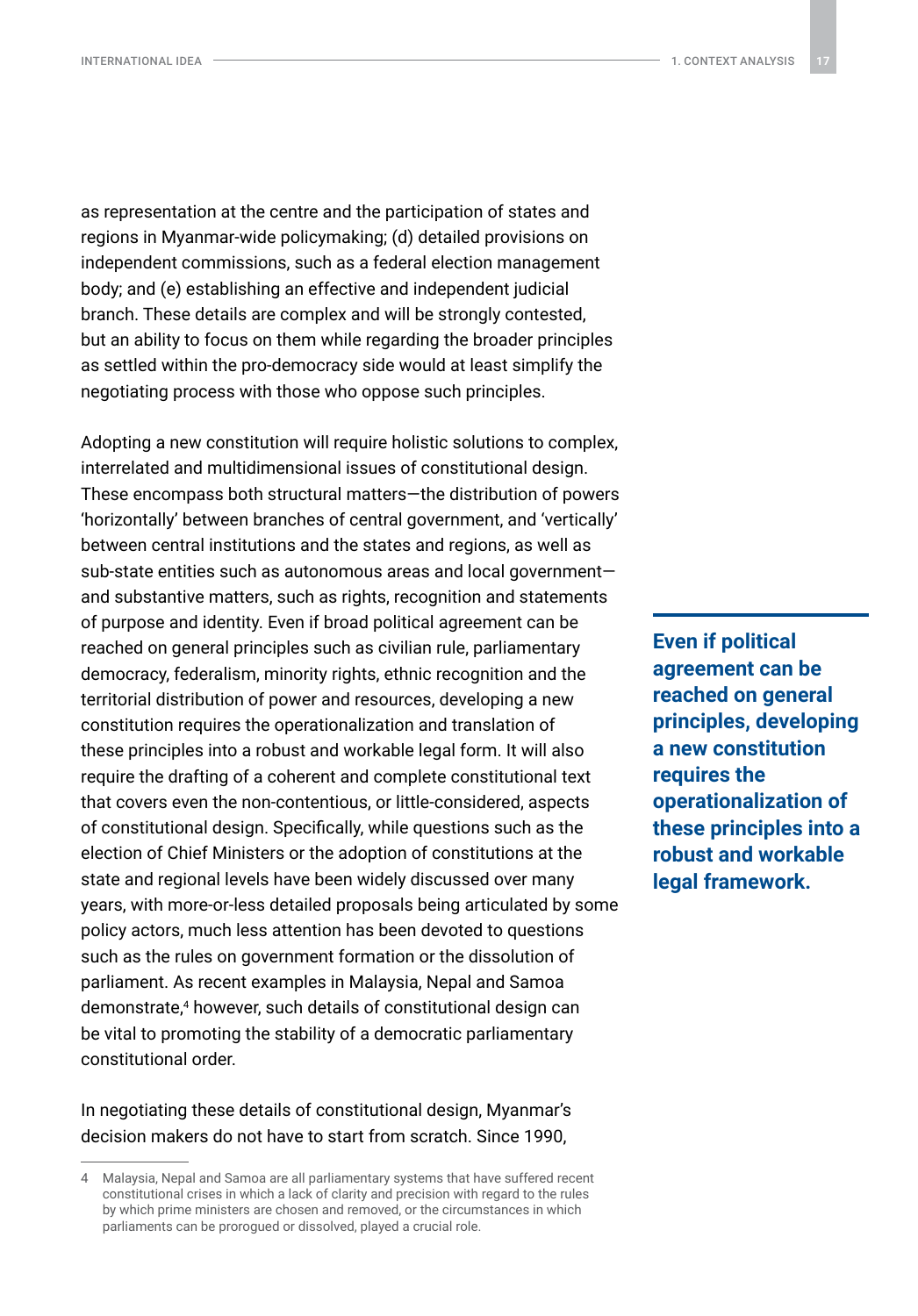a considerable amount of preparatory constitution-building work has been undertaken both at the union level and within the states and regions. Several constitutional drafts were developed between 1990 and 2008. These drafts coalesced in the FCDCC 2008 draft, which represented more than 15 years of consensus-building. The most recent and complete elaboration of a draft federal democratic constitution for the country to have emerged from a process of multistakeholder negotiation is the one produced in 2016 by the UNFC, which included some, but not all, of the EAOs. This draft was a further development of the FCDCC draft and can be regarded as an amended iteration of that document. The FCDCC-UNFC draft (the 2016 draft) could not be put into effect as the political space was dominated by the military-imposed 2008 Constitution. Nonetheless, it still enjoys a certain legitimacy, at least in parts of the pro-democracy camp, which stems from the sincerity of the intentions behind these texts and from the relatively open and inclusive way in which they were drafted. The FDC was itself partly based on the 2016 draft. However, not all political groups are satisfied with the UNFC's 2016 proposals. The NLD, for instance, was not directly involved in its development. It is also worth noting that the consensus-building behind the 2016 draft was limited to those active in the constitutional discussion before the 2021 coup, and that new stakeholders in the process have appeared since then. Therefore, while the 2016 draft is a convenient starting point for constitutional negotiations, it does not by any means represent a full consensus among the pro-democracy forces in Myanmar.

Imposed constitutions rarely thrive. A workable constitution must, as a minimum, reflect sufficient consensus among the relevant political actors. In Myanmar, there are broadly speaking three main groups of actors. First, the military is a hegemonic oligarchy that seeks to protect the power and economic interests of its senior members, while also possessing a particular vision of conservative, centralized, uniform Myanmar nationalism that is also exhibited in the military's proxy party, the USDP, which has its roots in the military's dictatorship-era social mobilization schemes. Then there is the NLD, the majority party that emerged from an earlier pro-democracy movement against military rule and won the 1990 election by a landslide. It is arguably the only major Myanmar-wide political party committed to democracy. (It is Myanmar-wide in the sense that

**A workable constitution must, as a minimum, reflect sufficient consensus among the relevant political actors.**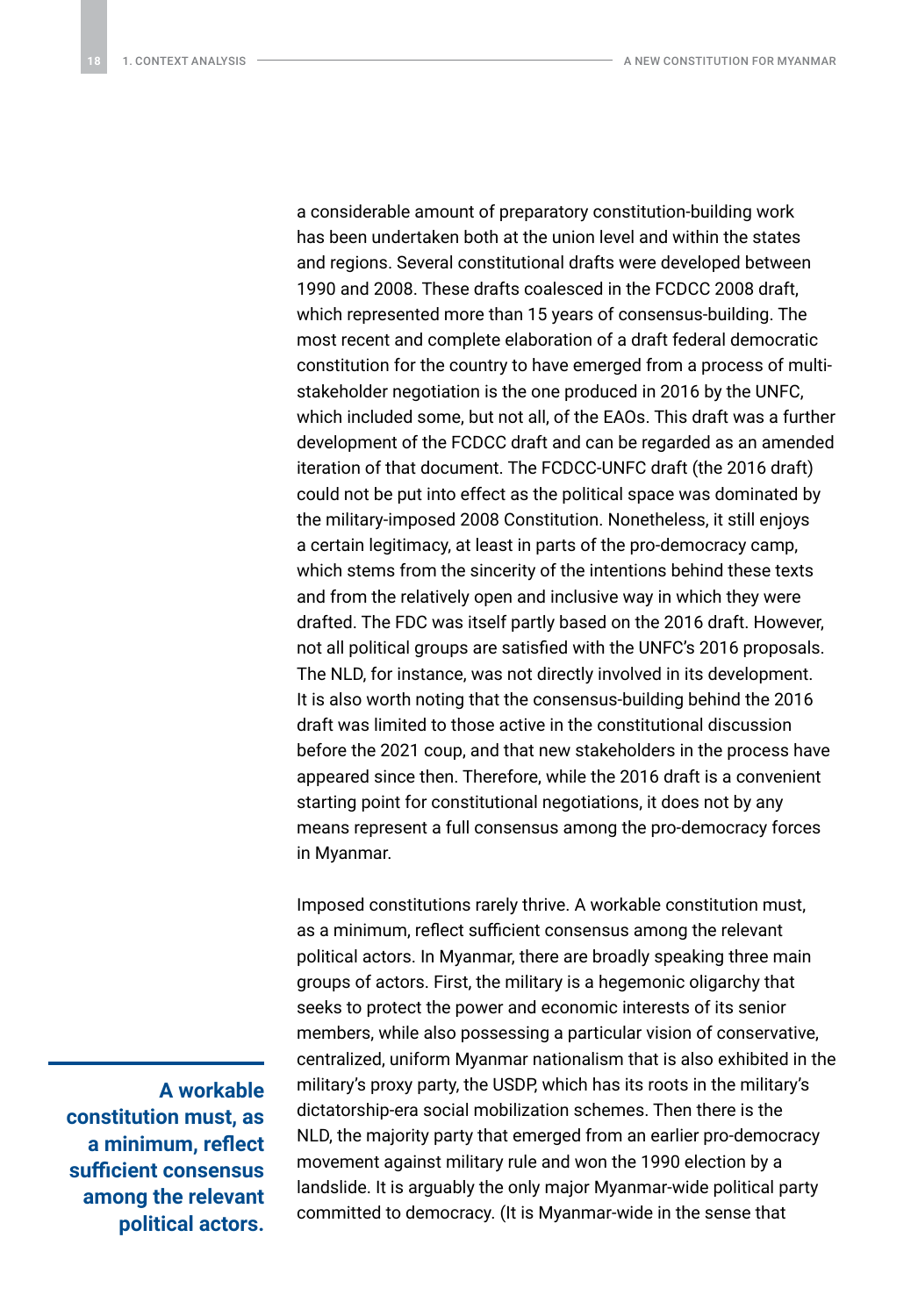it contests seats across the whole of Myanmar, while most other democratic parties are tied to a particular ethnic group and campaign only in their specific ethnic areas.) However, the NLD has traditionally been tied to a Burmese-centric view of Myanmar statehood, in which the national minorities are permitted some recognition and autonomy, but sovereignty rests in Myanmar as a whole and the Bamar people are numerically and culturally dominant. Third, there are the political parties and the ethnic armed groups that represent the national minorities. These are committed above all to the selfrule of their own communities and to the preservation as much as possible of their own national sovereignty within—or, historically, outside of—a federal Myanmar. It should be noted that these three categories are not hermetically sealed groups of actors. Many members of ethnic minorities vote for the NLD in elections and there are significantly divergent approaches within the NLD, which has led to breakaways in the past. In addition, the formally USDP-dominated government of President Thein Sein (2011–2016) was closer in some of its positions to the democratic camp than most had expected of a military-installed administration.

In the period 2015–2020, the 'pact' on which the constitution rested was between the military, which had crafted the 2008 Constitution, and the NLD, which had consented, if only on pragmatic grounds, to work within it. This followed the initial opening up and reformorientation of President Thein Sein, who famously reached out to Aung San Suu Kyi in 2011. On the basis of that 'pact', the NLD then sought to make minor amendments to civilianize and democratize Myanmar's government without provoking the military, while also making only minimal federal concessions to the EAOs and other ethnic parties through the peace process, the views of which were largely excluded. The NLD was in an impossible position. Any amendment to the constitution that would meet the aspirations of the EAOs would be unacceptable to the military, on whose sufferance the NLD governed after 2016. Now, with that informal pact ended by the 2021 coup, the FDC represents a different alignment: a pact between the NLD and the EAOs and ethnic parties, as well as the wider prodemocracy CDM. In agreeing to the FDC, the NLD has moved further than previously towards an explicit recognition of, and commitment to meeting, the demands of the non-Bamar ethnic groups. Whether the NLD's commitment to federalism proves sufficiently sincere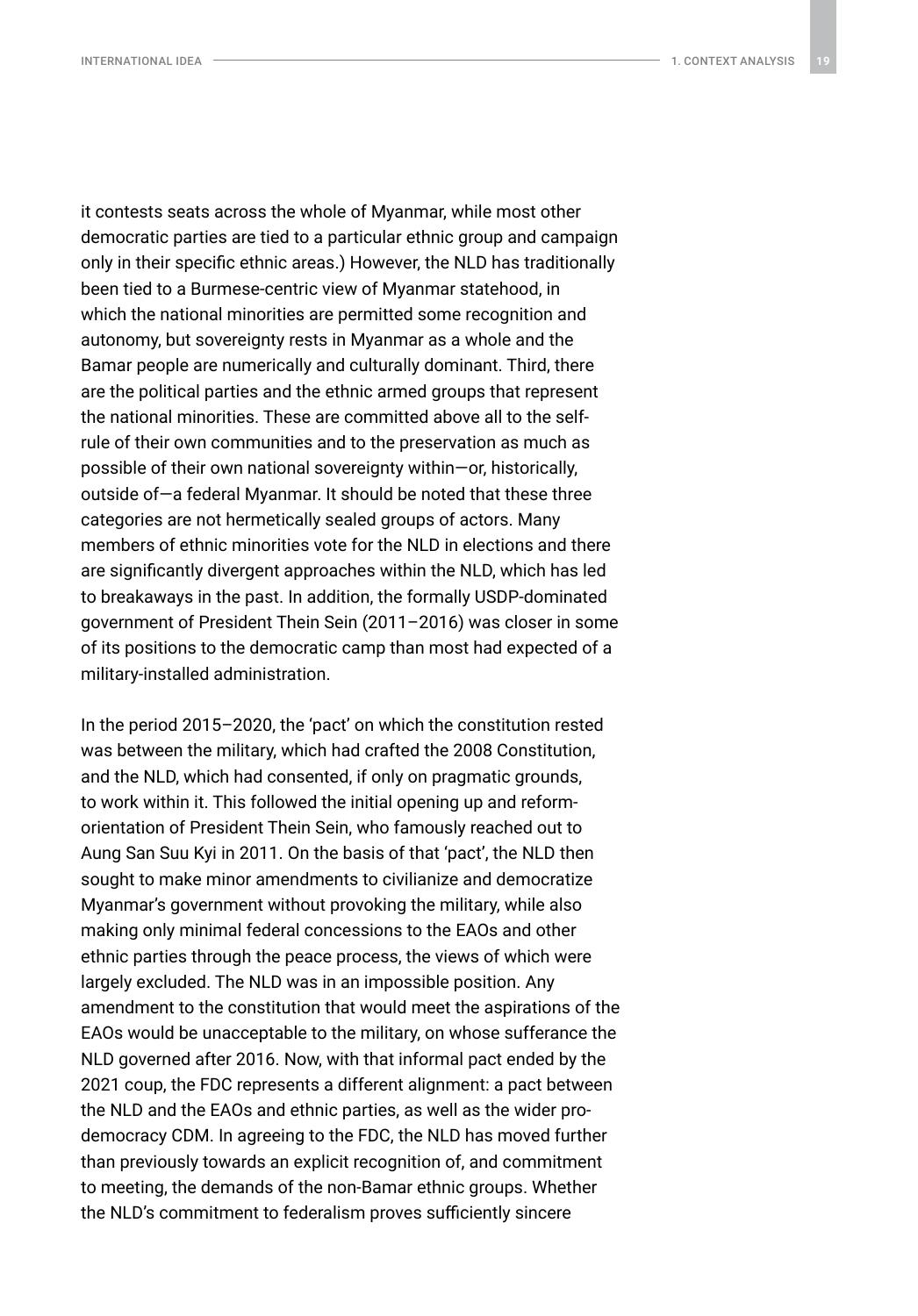and expansive, once it gets down to constitutional details, to meet the demands of the ethnic minorities, including the EAOs, remains to be seen. Even if sufficient consensus can be reached between the NLD and the EAOs, however, it is also unclear whether a constitution acceptable to them could ever be accepted even by a transformed military under a new leadership. Unless the military can be completely removed from power as a political actor, achieving a lasting democratic federal constitution would require a positive answer to both these questions.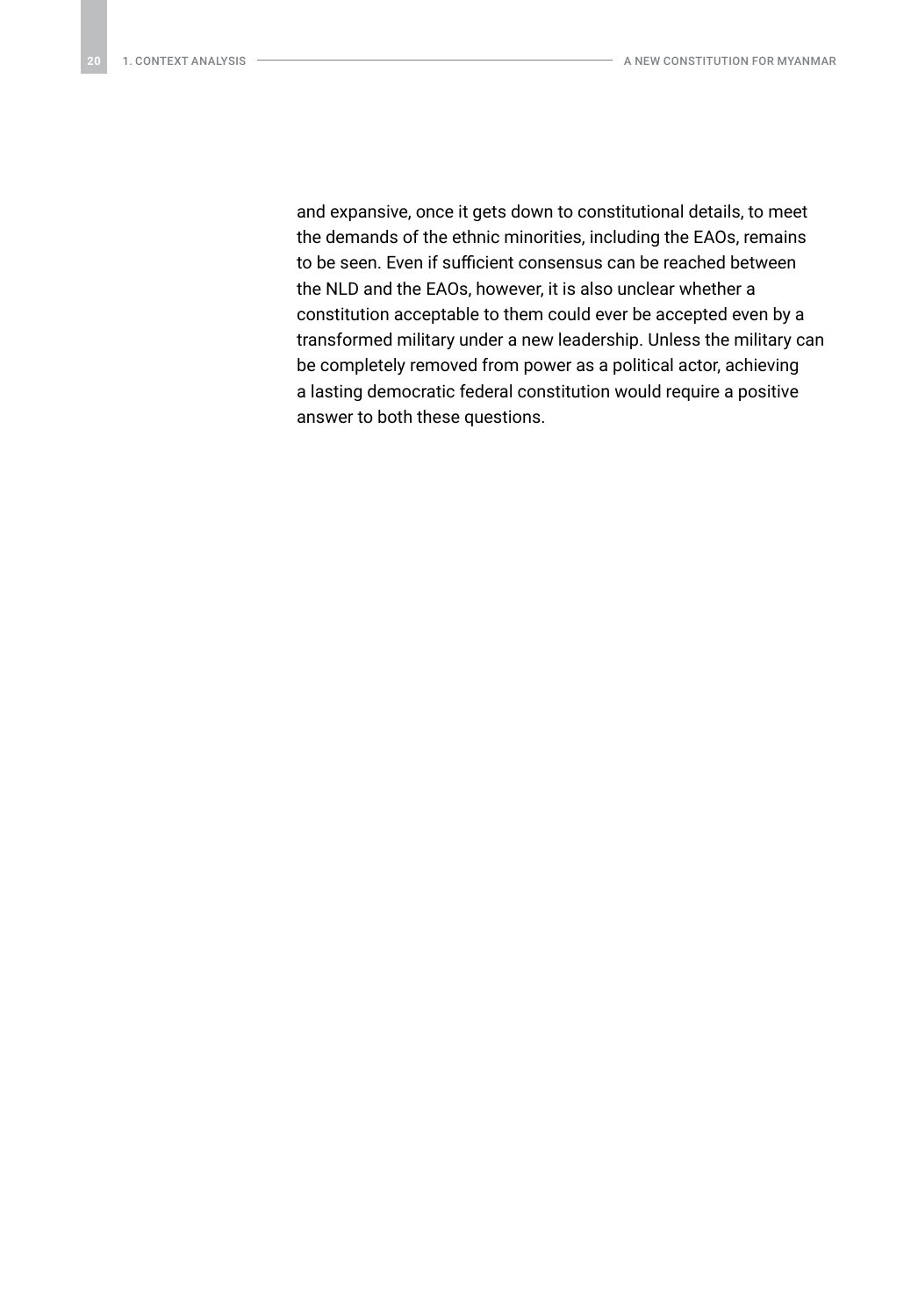## <span id="page-20-0"></span>Chapter 2 **HISTORICAL ANALYSIS**

Myanmar has had a long—albeit fraught and interrupted—history of parliamentary democracy dating back to the Burma Act of 1935. Modern Myanmar has had four constitutions: the Burma Act 1935, the Constitution of 1947, the Constitution of 1974 and the Constitution of 2008. There was also a short period of Japanese occupation under an interim constitution in 1943, as well as long periods of non-constitutional rule where military governments ruled without a clear constitutional basis. A brief survey of this history makes it possible to identify the institutional continuities and volatilities arising from various attempts to meet the persistent underlying constitutional challenges facing Myanmar. It also enables lessons to be learned and historical examples of good practice to be extracted so that, where possible, new constitutional designs can be based on Myanmar's homegrown traditions.

#### 2.1 **BURMA ACT 1935**

The Burma Act of 1935, an Act of the British Imperial Parliament, separated Burma, as it was then known, from India and established self-governing institutions in the form of a bicameral parliament and a Burmese ministry. In a system known as 'dyarchy' (dual rule), Burmese ministers had relatively autonomous authority over most internal affairs, for which they were responsible to the Parliament of Burma, while foreign affairs, defence, security and the Frontier Areas were left under the control of the British Governor.

**Modern Myanmar has had four constitutions: the Burma Act 1935, the Constitution of 1947, the Constitution of 1974 and the Constitution of 2008.**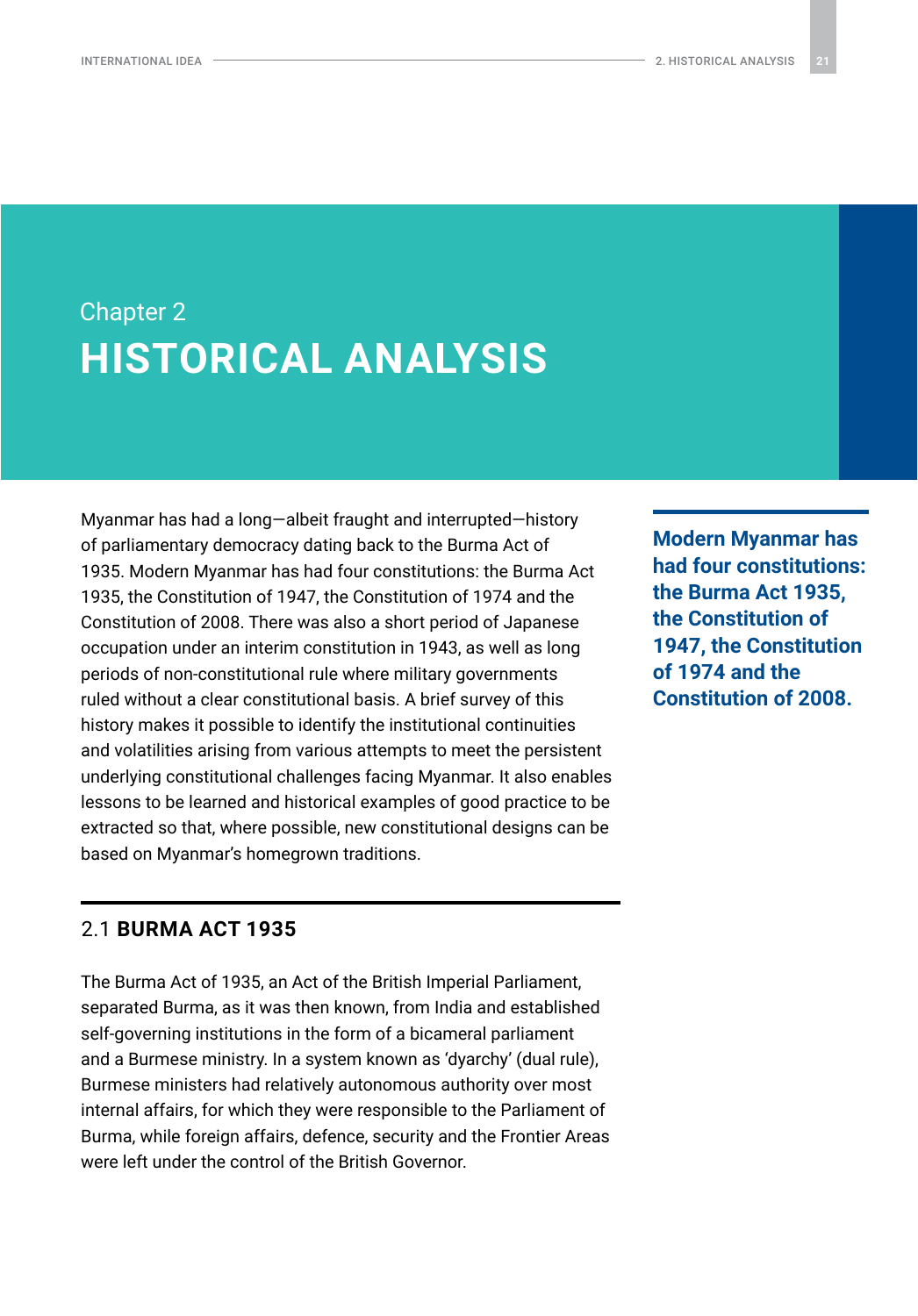**The division between 'Ministerial Burma' and the Frontier Areas left enduring problems for Myanmar's subsequent constitutional history that have never been fully resolved.** Two features of the Act are worthy of note. First, although it did not establish a federal system, it did make a distinction between so-called Ministerial Burma (the Burmese-majority areas, broadly equivalent to the current regions, previously known as divisions) and the 'Frontier Areas' (the ethnic-majority areas, broadly equivalent to the current states).5 While the Frontier Areas were largely outside the direct control of the Burmese Cabinet and subject to the direct supervision of the Governor, this supervision was mostly exercised in a hands-off manner, and local elites applied customary law.

Although the 1935 Act has long been superseded, the division between 'Ministerial Burma' and the Frontier Areas left enduring problems for Myanmar's subsequent constitutional history that have never been fully resolved. The division created an imbalanced, asymmetrical structure of governance, in which the experience of government, and the relationship between the people and the state, were very different in different parts of the country. Those in the Frontier Areas had a more direct—and, at least for the elites, more congenial—relationship with the British authorities than those in Ministerial Burma. During World War II, the Frontier Areas raised troops to support the British against the Japanese at a time when the Burmese Independence Army was fighting on the Japanese side. It is highly unusual in a federation for the constituent states to have their own armed forces, but this demand, which has been a persistent feature of debates over federalism in Myanmar ever since, goes right back to the experiences of that time.

It is also from this division that notions of secession arise. The idea of Shan State becoming independent as a separate Dominion, on a par with India, Ceylon and so on, was briefly considered, but ultimately rejected during the British colonial era. Although some of the ethnic states agreed to form a union in return for internal self-government at the Panglong Conference in 1947, their different historical relationships—in which the ethnicity-based states had a stronger and more direct relationship with the British Governor, and a weaker, more 'semi-detached' relationship with their Burmese fellowcitizens—have continued to pose difficulties with political integration.

<sup>5</sup> Rakhine State was included in Ministerial Burma as Arakan Division.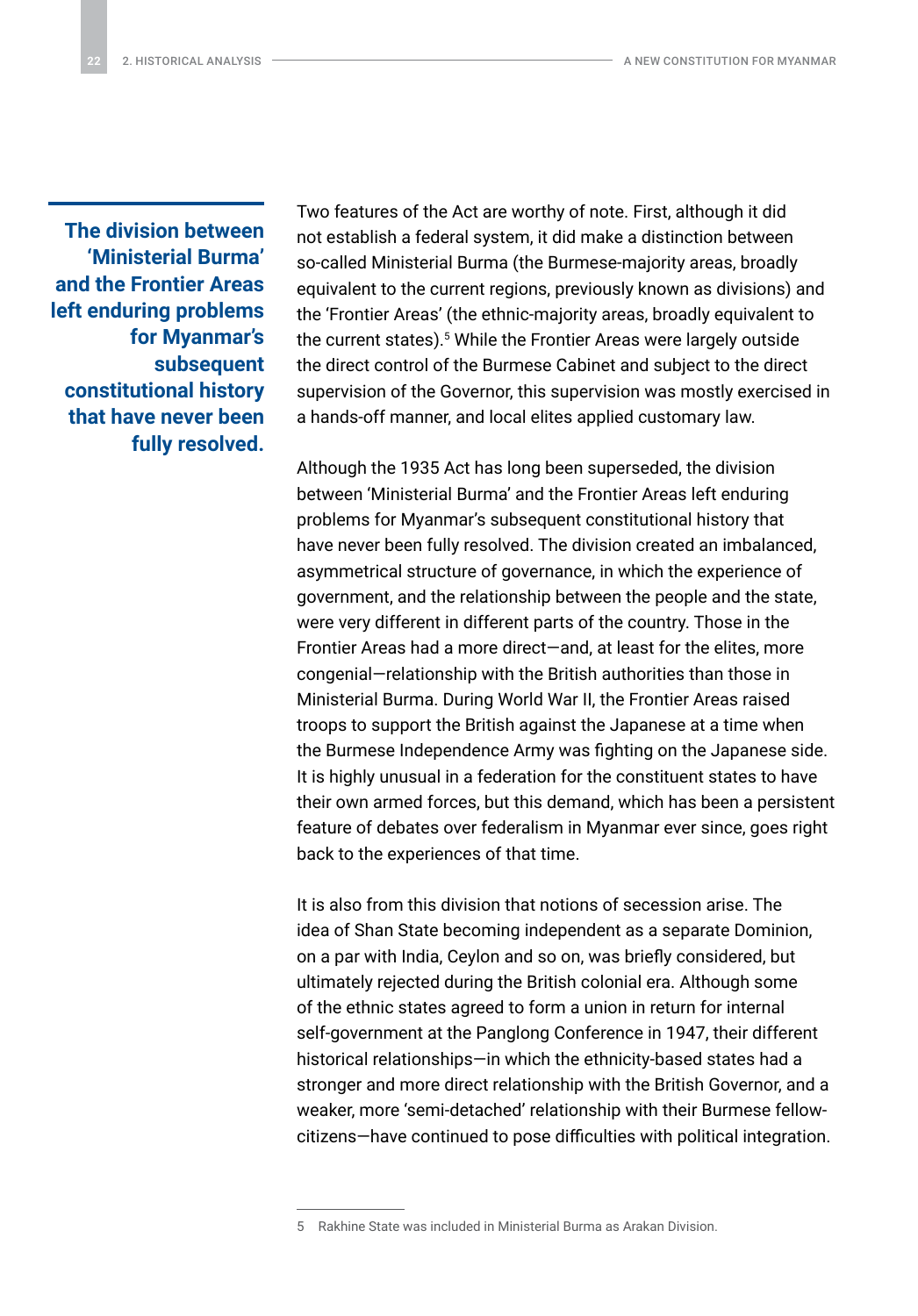<span id="page-22-0"></span>Second, although the 1935 Act contained some genuinely democratic elements, it conferred vast reserve powers on the British Governor, who was able to influence and intervene in the political system—in principle to promote 'peace, order and good government', but also to protect British economic and strategic interests. These reserve powers cast a long shadow. It is remarkable—but not coincidental that the powers available to the Commander-in-Chief under the 2008 Constitution, such as the power to intervene in an emergency and to exercise control over the security sector, are similar to those of the Governor under the Burma Act 1935. In both cases, elected democratic politics was allowed within a certain sphere, limited to domestic, internal and civil affairs, while matters essential to the defence, security and unity of the state were removed from democratic control. Just as the British Empire was willing to allow democratic politics up to a point, so long as its vital interests were protected, so the military under the 2008 Constitution was willing to allow democratic politics up to a point, with the same caveat.

Understanding the legacies of the 1935 Act therefore enables us to better understand the basic problem facing democrats in Myanmar today: the need to establish a democratic system that works across the whole of the geographical space, in both the Bamar-majority core areas and the ethnic former Frontier Areas; and the whole of the policy space, including on matters of defence, security and foreign policy, free from the supervision of an unaccountable and undemocratic institution.

**It is remarkable—but not coincidental—that the powers available to the Commanderin-Chief under the 2008 Constitution are similar to those of the Governor under the Burma Act 1935.**

#### 2.2 **THE CONSTITUTION OF 1947**

The Constitution of 1947<sup>6</sup> was the first constitution of an independent Burma, as it was then known. Although flawed in some respects, it remains a powerfully iconic democratic document and continues to be a source of practical inspiration for addressing certain questions of constitutional design.

**The Constitution of 1947 was the first constitution of an independent Burma, as it was then known.**

<sup>6</sup> There are some excellent, comprehensive works on the 1947 Constitution. The best are by J. S. Furnivall (1960) and U Maung Maung (1959), both of which were written close to the time of that Constitution's failure at the hands of a military coup.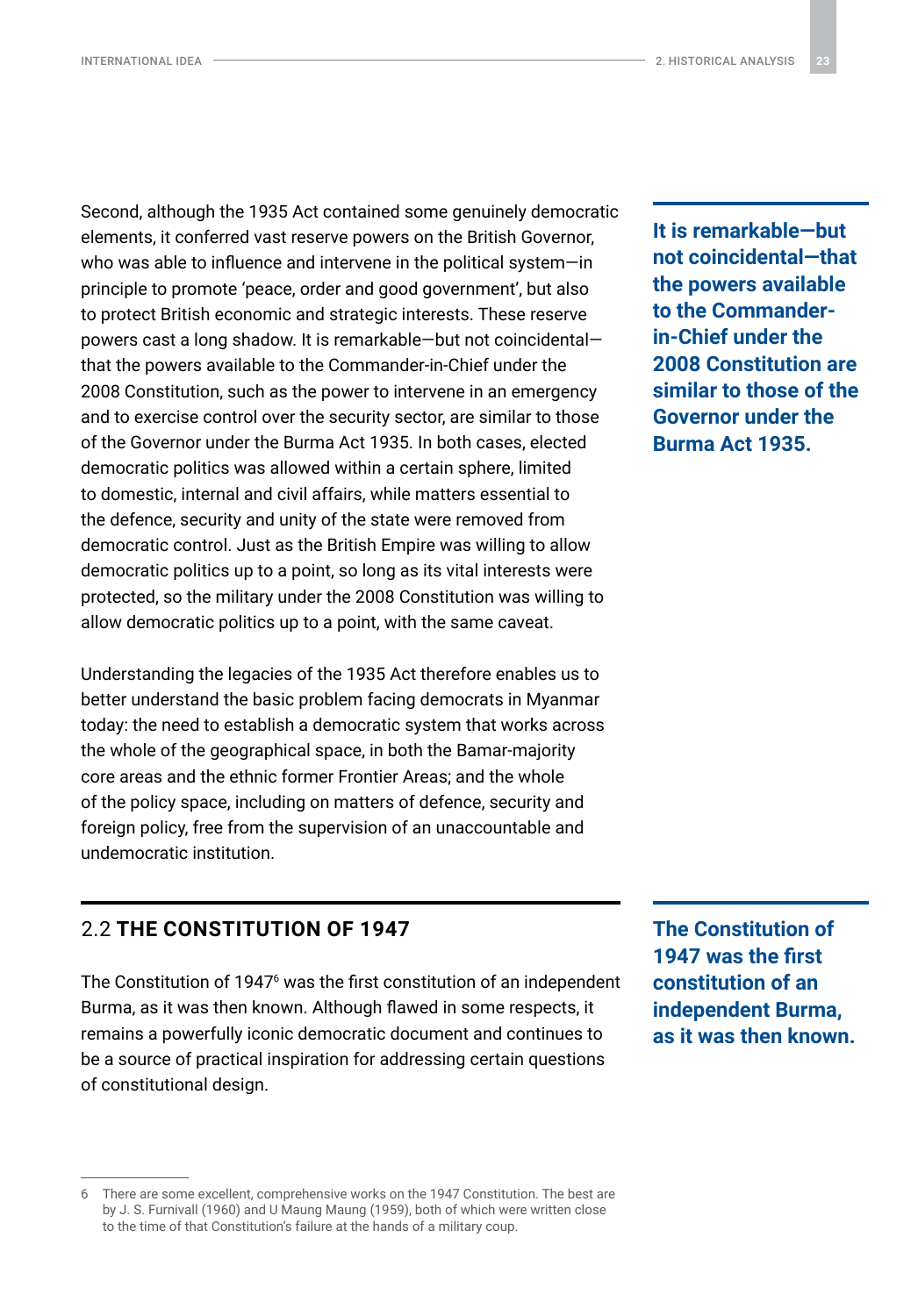The democratic credentials of the 1947 Constitution stood on two foundations. First, it was adopted by an elected Constituent Assembly, chosen under the terms of the 1935 Burma Act, so it had democratic legitimacy from the outset—although it was not submitted to a referendum. Second, it was the constitution under which Myanmar enjoyed a period of genuine, if difficult and ultimately doomed, democracy.

The 1947 Constitution was in many ways a typical example of the Westminster model of parliamentary government, as that model had evolved into its mature form by the middle of the 20th century. There was a ceremonial president who acted as constitutional head of state, while effective executive power was exercised by a prime minister and cabinet, which were chosen by and from—and were politically responsible to—the Chamber of Deputies. Much of the institutional architecture of that constitution is very similar—and in some technical respects arguably superior—to other Westminster model constitutions in the region, such as those of Bangladesh, India, Malaysia and Pakistan.

The 1947 Constitution sought to give effect to the Panglong Agreement, principally through a complex asymmetric federal structure that gave different degrees of autonomy to different nationalities, according to their demands and perceived capacity for self-government. However, this federalism took a very unusual form:

- Federalism was not applied to the whole country: the Bamarmajority areas, carved essentially from the old 'Ministerial Burma', in effect existed under a unitary state, and the Union Parliament legislated for them directly. The only clear (but not exact) parallel for this arrangement in a major democracy at the time was the situation in the United Kingdom with respect to Northern Ireland, which had its own devolved parliament while the other parts of the UK did not.
- Those areas that did have special autonomy did not have it on equal terms. Shan State, Kachin State and Karenni State (which became Kayah State in 1952) had the full range of state powers. Prior to becoming Karen State in 1951, the Kaw-Thu-Lay region had a lesser degree of autonomy as a 'Special Region'. The Chin

**The 1947 Constitution sought to give effect to the Panglong Agreement, principally through a complex asymmetric federal structure.**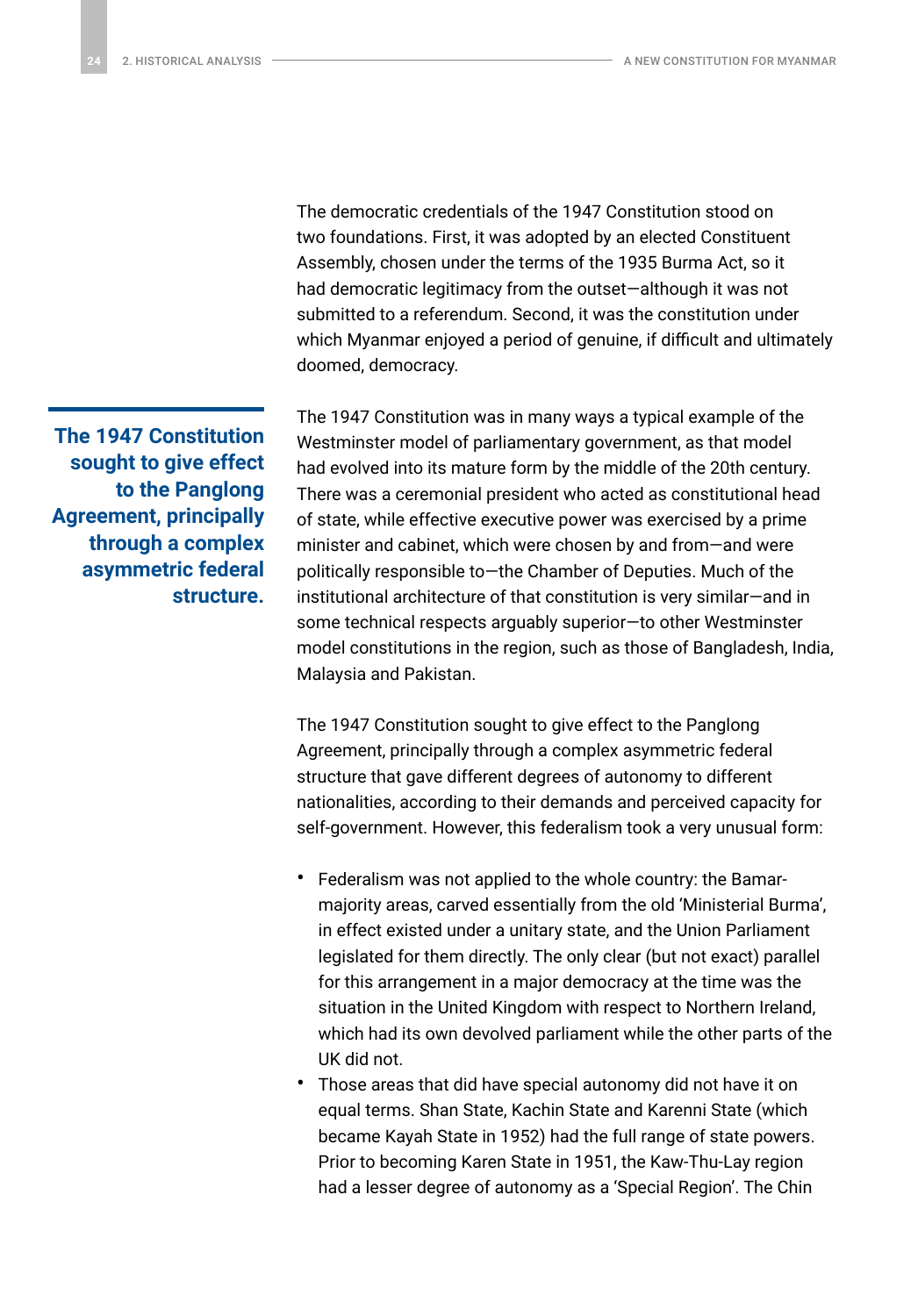had no state of their own but did have more limited administrative autonomy as a 'Special Division'.

- There were no separately elected state legislatures. Instead, the members of both houses of the Union Parliament who represented a state formed its State Council, or legislature.
- The leaders of the state governments were members of the Union Government. Therefore, the Head of Shan State was a minister in the Union Government, known as the Union Minister for the Shan State. Similarly, the Head of Kachin State was the Union Minister for the Kachin State, and so on. There were also ministers of Karen Affairs and Chin Affairs.

This unusual form of federalism worked tolerably well for as long as politics was dominated by the ruling Anti-Fascist People's Freedom League (AFPFL), which meant that differences could be mediated within the party and governments could be formed at state level that enjoyed the confidence of both the State Council and the union prime minister. It proved utterly unworkable, however, after the AFPFL split (Maung Maung 1959) and proved to be an arrangement wholly unsuited to competitive multiparty politics. If one party had a majority in a State Council while another party had a majority in the union Chamber of Deputies, a prime minister might have to appoint a minister for that state from a different party. The essential coherence and logic of the Westminster system were undermined, throwing the conventions of responsible party government and parliamentary democracy into disarray.

The other unusual, although not unique, feature of the 1947 Constitution was that it set out (in Chapter 10) a right to secession for certain states—Shan and Karenni (Kayah). This right came with certain conditions: it could not be exercised within the first 10 years of the constitution coming into effect; the State Council of the state concerned had to approve secession by a two-thirds majority; and a plebiscite (referendum) would then have to be held in the state to 'ascertain the will of the people' (article 205). In addition, 'all matters relating to the exercise of the right of secession' would be regulated by law (article 206). These provisions could in theory have allowed the centre broad scope to influence the referendum process in ways that would have made secession more difficult. For example, there was nothing explicit in the 1947 Constitution to stop the Union

**This unusual form of federalism proved to be an arrangement wholly unsuited to competitive multiparty politics.**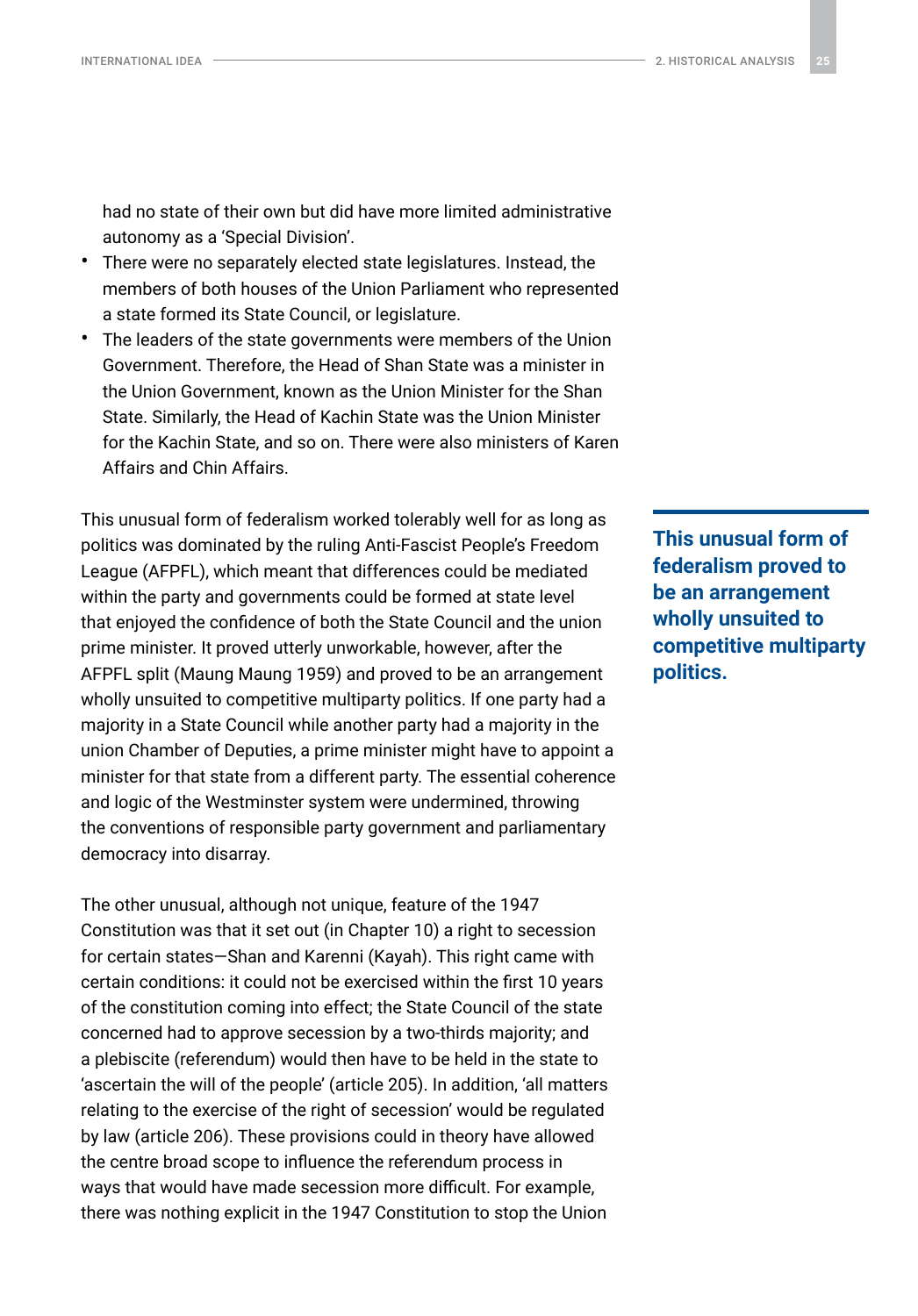<span id="page-25-0"></span>Parliament from providing by law that secession would not take place unless endorsed by a super-majority of the votes cast. In the event, however, the elasticity of these provisions was never tested.

The secession provisions have caused the 1947 Constitution to divide public opinion. For those most concerned with the autonomy of ethnic nationalities, it has attained iconic status and continues to represent a high point in Myanmar's constitutional development as a constitution that truly embodies the 'Panglong spirit'. For those concerned with keeping Myanmar together, the 1947 Constitution has a more a problematic legacy as a weak centre that could not maintain the unity and territorial integrity of Myanmar without collapsing into military rule.

Another unusual feature of the 1947 Constitution was that it had a strong ideological basis. Although not by any means a communist constitution, it was bound up with ideas of Gandhian agrarianism. A chapter devoted to workers and peasants, for instance, provided for the nationalization of land. It also contained a set of progressive Directive Principles that would be seen by some today as overly restrictive in committing the state to a command economy.

**The 1974 Constitution can be seen as an attempt to institutionalize military rule by transforming the regime from a military dictatorship to a consolidated party dictatorship.**

#### 2.3 **THE CONSTITUTION OF 1974**

Following the breakdown and collapse of the 1947 Constitution at the hands of military rulers in the early 1960s, Myanmar entered a period of military rule with no constitutional basis. The 1974 Constitution can be seen as an attempt to institutionalize military rule by transforming the regime from a military dictatorship to a consolidated party dictatorship. The resulting constitution was the opposite, in just about every respect, from its 1947 predecessor: the 1947 Constitution was bicameral, the 1974 unicameral; 1947 was a multiparty democracy, 1974 a one-party state; 1947 was an attempt to apply British forms of Westminster model parliamentarism to a Myanmar context, 1974 was an adaptation of the Soviet-/Yugoslavstyle constitution prevalent across the communist bloc in the Cold War era. However, the 1974 Constitution clarified and standardized the state organization at the subnational level by creating three new states and one new division, and introducing the concept of formal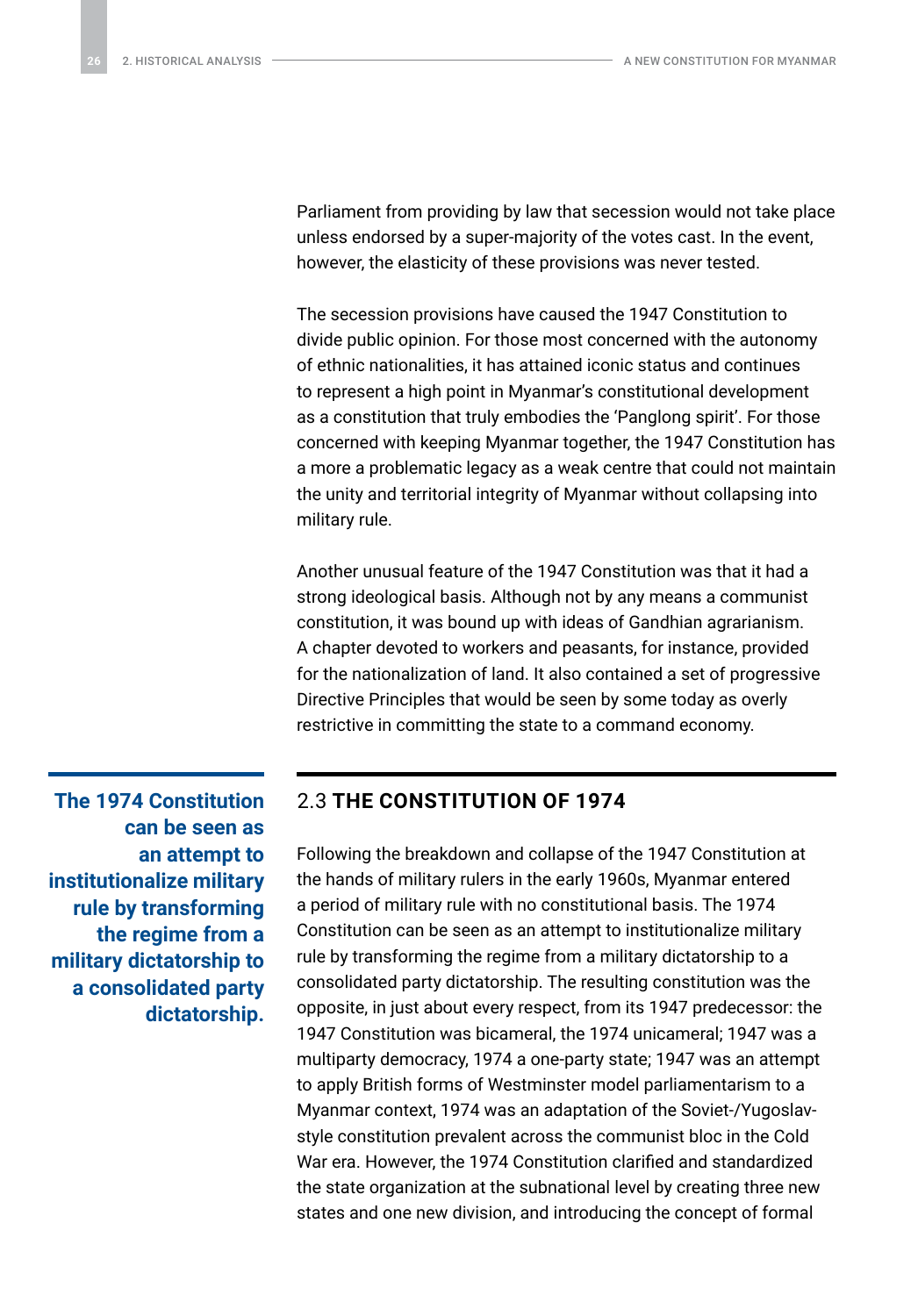<span id="page-26-0"></span>equality between states and divisions. The territorial set-up of seven states and seven divisions is essentially the same as that of the 2008 Constitution, the only difference being their designation.

The 1974 Constitution was abolished after the 1988 coup, in which a military junta deposed the erstwhile military-chief Ne Win, who had held power since 1962. The military established the State Law and Order Restoration Council (SLORC), which later became the State Peace and Development Council, and claimed to be leading the country to a democratic constitutional order. It took another 20 years of arbitrary, unconstitutional and unaccountable rule to create the semblance of such an order, albeit on the military's own terms and enshrining its vision of so-called 'disciplined democracy'.

### 2.4 **THE 2008 CONSTITUTION**

The 2008 Constitution was imposed<sup>7</sup> by the military as part of its strategy for a gradual and partial withdrawal from power, handing over authority to an elected civilian government while retaining both a veto power and substantial influence over key aspects of policy. The key features of this constitution were:

- That 25 per cent of the seats in both houses of the union legislature, as well as 25 per cent of the seats in state and regional legislatures, should be reserved for the military. As noted above, this gave the military a power of veto over constitutional amendments and enabled them to dictate the pace and direction of any subsequent constitutional change.
- A separation of the roles of president and Commander-in-Chief, with the latter being a senior general exercising substantial autonomy in relation to the government.
- That appointments to the key 'power ministries' (e.g. defence, home affairs and border affairs) should be made by the Commander-in-Chief, essentially placing these ministries under the direct control of the military. This included the powerful General

**The 2008 Constitution was imposed by the military as part of its strategy for a gradual and partial withdrawal from power.**

The military organized a nationwide referendum to adopt the Constitution but no one seriously claims that this was a genuinely democratic vote. Initially, therefore, the 2008 Constitution existed without any democratic legitimacy.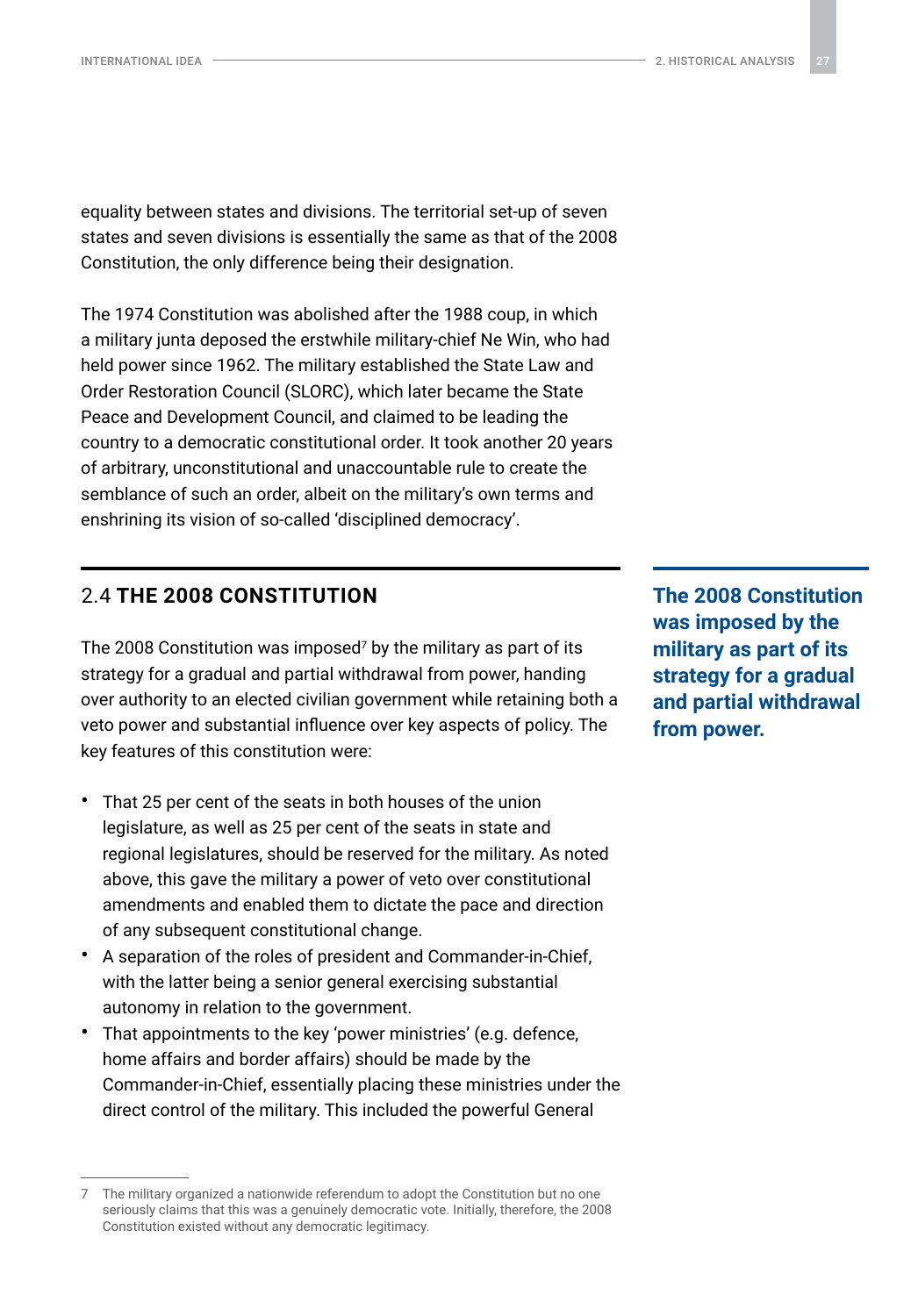<span id="page-27-0"></span>Affairs Department, the backbone of state administration, under the ministry of home affairs.

- A system for choosing the president and two vice-presidents that would ensure that one of those offices was always held by the military.
- A 'union system' in which state and regional legislatures were given limited powers, and the Chief Ministers of states were appointed by the centre.
- A patchy bill of rights with broad, open limitations and weak enforcement mechanisms.

Partly as a result of this hybrid, semi-democratic institutional structure, the 2008 Constitution was a long, awkward, complex and at times inconsistent document. It was deeply flawed not only in terms of its concept and institutional design, when assessed against contemporary international democratic norms, but also technically, in terms of its lack of clarity, precision, completeness and coherence. It might have been possible to improve it but without extensive change, it would have been very difficult to transform it to provide for a workable and fully democratic federal system. Such changes would have required a significant shift in political will by the military, which was clearly not in place. Instead, the military's aim was to halt the trend for further democratic opening up and transforming society that the tentative transition had allowed. The military saw the 2008 Constitution not as the beginning of a democratic transition, but as an end point of a transition it had designed and managed itself. When it became clear to the military that the opening up it had allowed was gaining a momentum that it could neither control nor contain, as exemplified by the NLD's renewed landslide victory in November 2020, it sought to regain the upper hand. When it overplayed this hand in February 2021, the people of Myanmar—strengthened in their resolve after a decade of relative freedom—rose up with a determination to eradicate military rule once and for all.

**In many countries, often even after quite abrupt political changes, a new constitution often resembles its predecessors** 

### 2.5 **ANALYSIS OF CONSTITUTIONAL TRAJECTORY**

Historical influences help us to understand why constitutions are drafted in the way they are. In many countries, often even after quite abrupt political changes, a new constitution often resembles its

**The 2008 Constitution was a long, awkward, complex and at times inconsistent document.**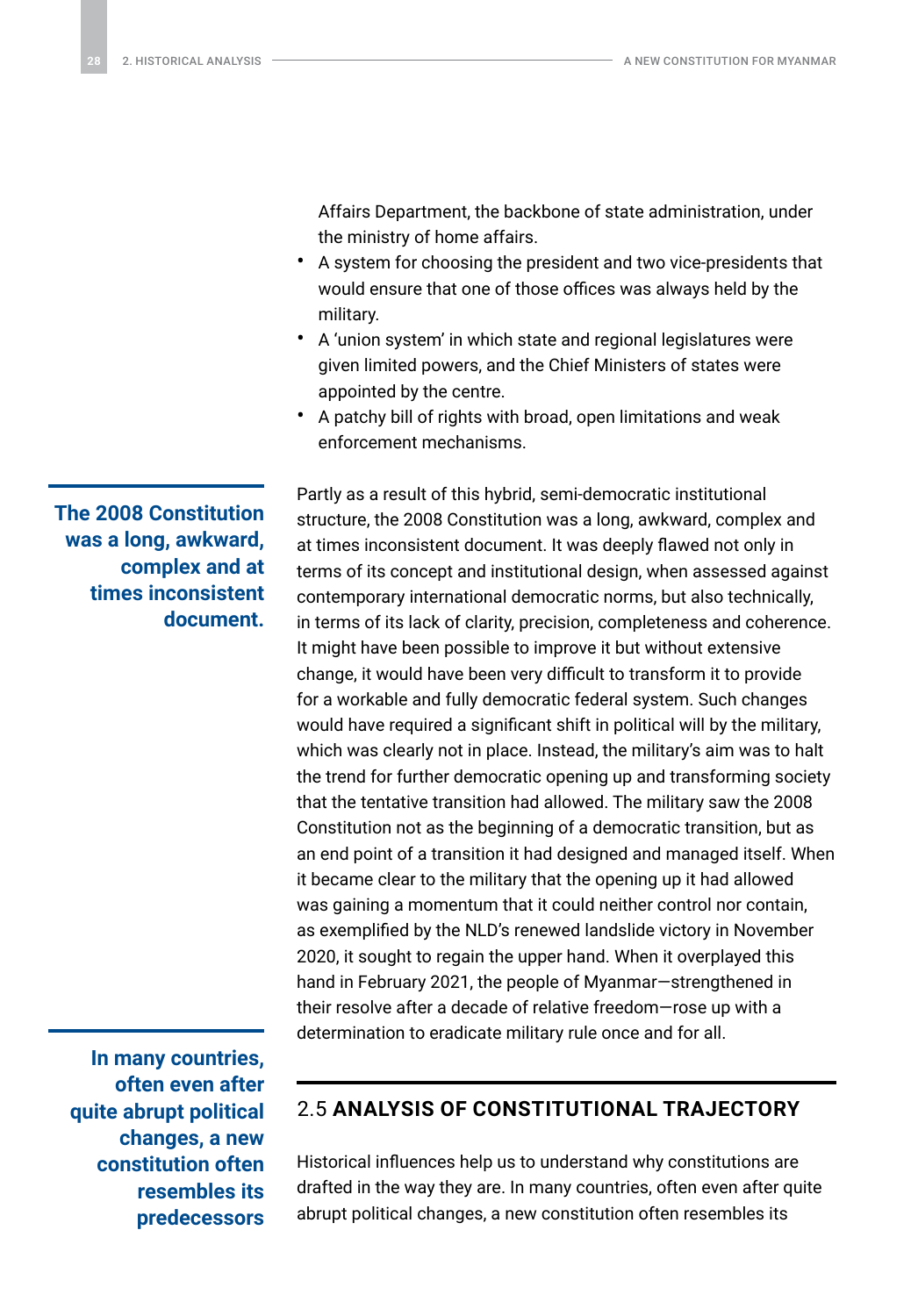predecessors (Elkins, Ginsburg and Melton 2009). There are two main reasons for this. First, 'path dependency' means that the most natural solution is often to change only what must be changed while retaining what works. This has its own inertia but also simplifies decision-making, making it easier to reach agreements because there are fewer variables in play. It also reflects the fact that constitutions are embedded in a particular legal culture, which makes use of accepted legal 'terms of art', doctrines and thought processes.

This path dependency may be tied to previous experiences of colonial rule or to foreign influence. Thus, for example, Westminsterderived parliamentary systems can be found in Bangladesh, India, Malaysia and Pakistan, where there was historical exposure to British institutions. While Bangladesh and Pakistan experimented with presidential systems under authoritarian rule, both re-democratized with parliamentary systems. Elsewhere in South and South-East Asia, other forms of foreign influence have left marks on the constitution. Some countries with a history of communist influence, such as Laos and Vietnam, have based their constitutions on the Soviet Constitution of 1936. Myanmar, as demonstrated above in the brief examination of the 1947 and 1974 constitutions, has been subject to both these diametrically opposed influences. The waters of its constitutional history are therefore very muddied. There is no single, unbroken tradition on which to build, although there are historical fragments that could be capable of being repurposed.

The second reason for constitutional continuity is that constitutions encapsulate, in legal form, the agreements that arise from political settlements. The parameters of these settlements arise from the underlying cultural, social and economic needs of a country, and from its demography, geography and strategic situation. These needs and situations are remarkably persistent over time. Thus, small and homogenous societies have different needs from large, complex and heterogenous societies—and those realities are reflected in successive constitutions. For this reason, macro-level constitutional changes—such as from a presidential to a parliamentary system, or from a unitary to a federal system—are comparatively rare.

This historical understanding helps to guide decision makers towards the types of constitutional change that are likely to 'take root'—to

**Constitutions encapsulate, in legal form, the agreements that arise from political settlements.**

**There may be elements of historical constitutions that, even when bringing about radical change, can be usefully restored or reapplied.**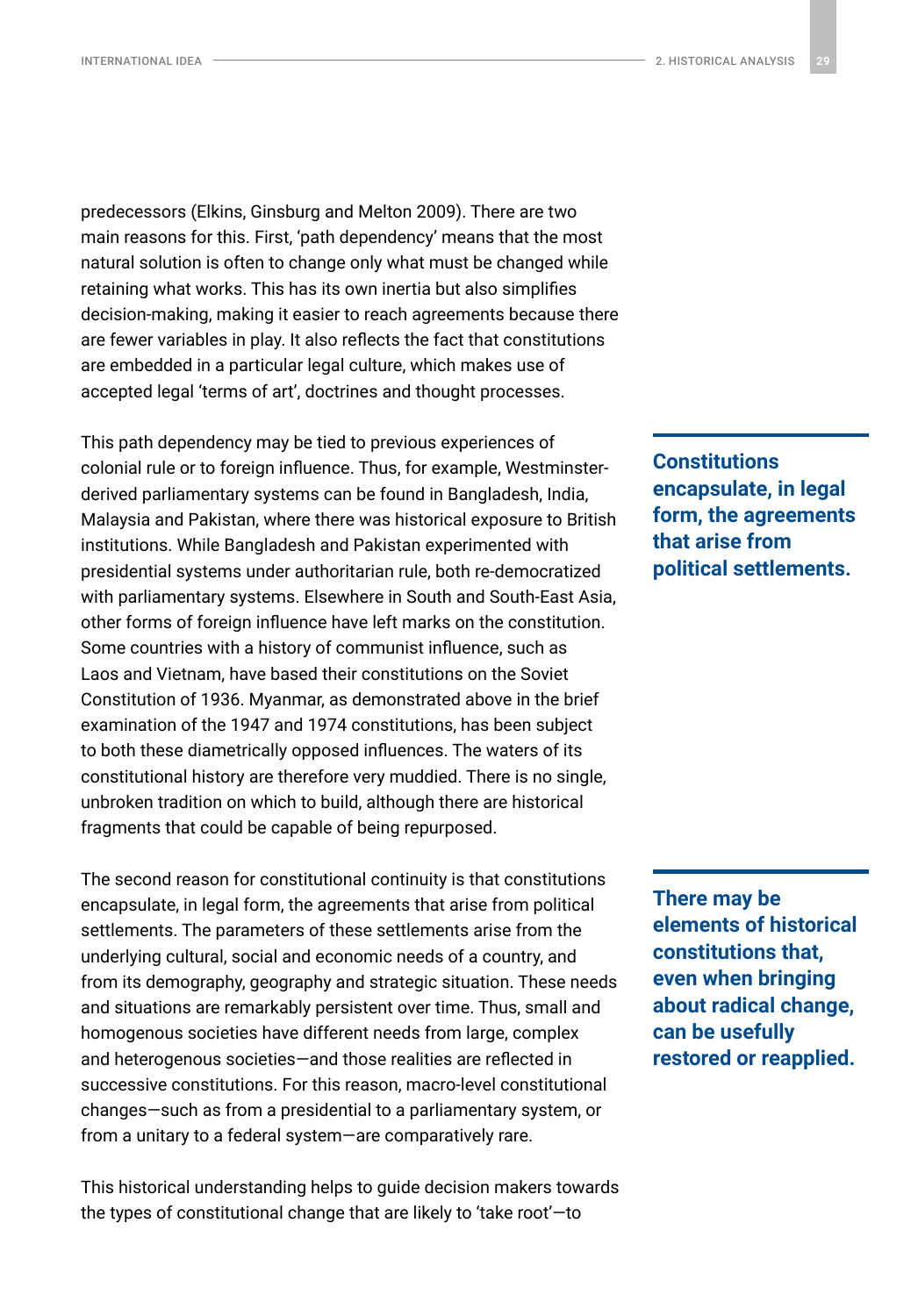<span id="page-29-0"></span>be recognizable and familiar, and thus accepted and workable—and those which are not. The reality is that political culture is 'stickier', more immutable and less open to change than institutions. There might be much to be said, for example, for a Dutch-style democracy based on proportional representation, multiparty politics, coalition government and continuous negotiation and compromise (Lijphart 1999). However, to adopt such a system in a country that has no history of it, which is used to majoritarian elections and winner-takesall politics, and which has an adversarial political culture rather than a culture of compromise and negotiation, can be very difficult. In the Myanmar context, where the year-long experience of democratic resistance and mass-mobilization has already had a significant effect on the political culture and the way political decisions are made, democratic reformers want a constitution that breaks decisively with the past—especially the recent past. Nonetheless, there may be elements of historical constitutions that, even when bringing about radical change, can be usefully restored or reapplied. This also applies to the extra-constitutional existence of ethnic armed controlled areas and their institutions, which previous constitutional frameworks ignored, that are now likely to see a different approach to their status as legitimate building blocks in a new constitutional framework.

**Even draft constitutions or shortlived constitutions may have this inspirational power.**

#### 2.6 **WHAT CAN BE SALVAGED?**

Historical constitutions may be a source of inspiration, especially when these embody and represent periods of genuine democracy. For example, the Afghan Constitution of 1964, Argentina's Constitution of 1853, Latvia's Constitution of 1922, the Polish Constitution of 1791, and the Syrian Constitution of 1950, were recognized as workable and relatively liberal-democratic constitutions for their times, and have sustained hopes for democratic constitutional revival even during periods of authoritarian rule, state failure or foreign occupation. Even draft constitutions or short-lived constitutions may have this inspirational power. The Spanish Constitution of 1812, for example, was never fully implemented but widely regarded as an authentic expression of constitutional aspirations. It became influential in much of Latin America and continued to inspire Spanish liberal reformers. In some cases—Latvia in 1991 and Argentina in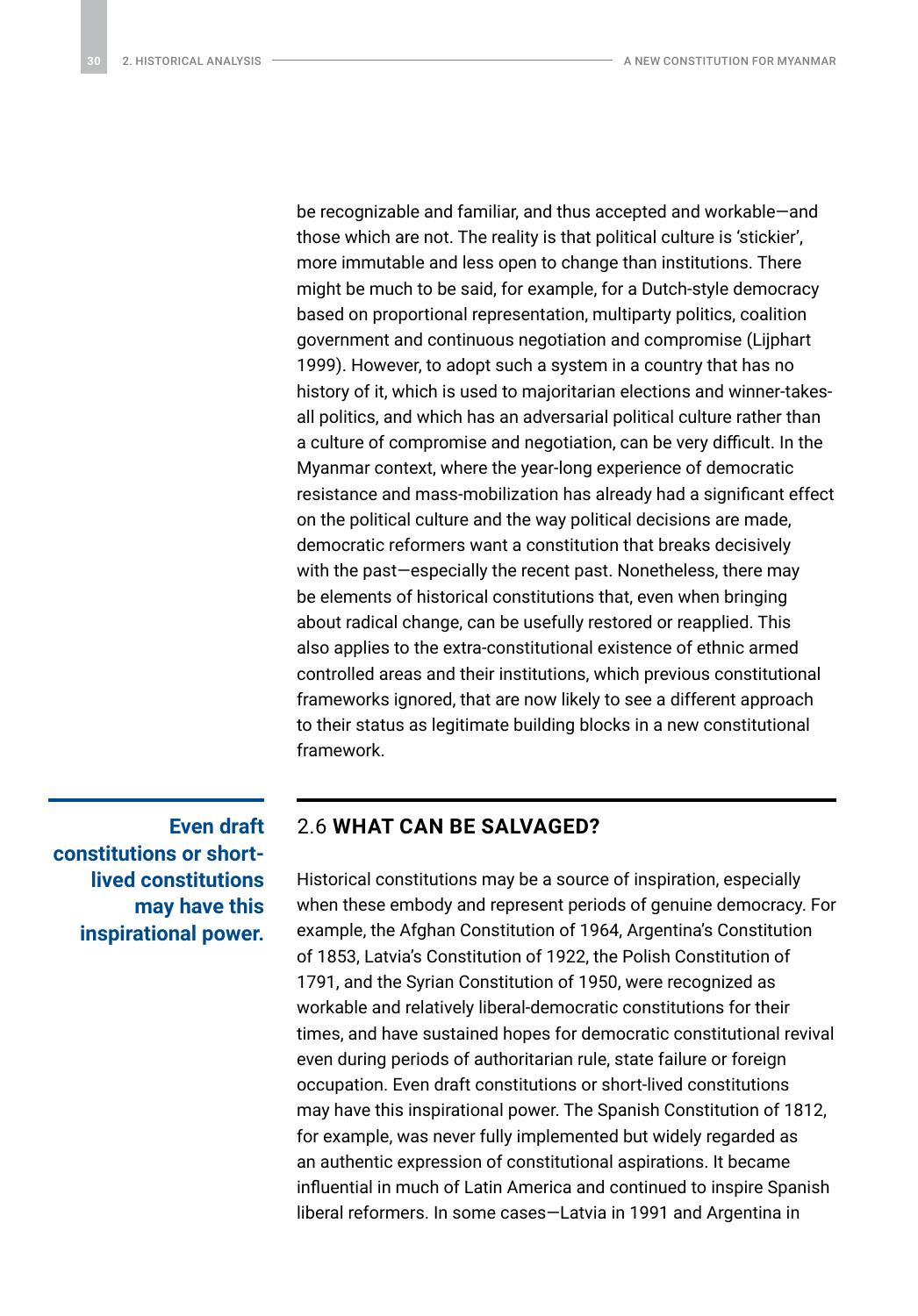1983—iconic constitutions were initially revived as a way of 'resetting the clock' and restoring democracy with a minimum of fuss, and then amended as necessary to reflect changed circumstances and demands.

Myanmar's 1947 Constitution has served as an icon or a beacon of hope for those seeking to restore a democratic and federal system but its status is tainted not only by the fact that it ultimately failed and in part failed for reasons that can be directly attributed to poor constitutional design—but also by the fact that its iconic status is itself so divisive. As long as the 1947 Constitution is seen primarily as a 'separatist constitution', which allows for the dissolution of the union, it will be celebrated by some but bitterly opposed by others. That is no basis on which to build a lasting constitutional order which must, after all, be based on compromise. In the same way, the left wing ideological content of the 1947 Constitution would please some but alienate others, including national business communities and international investors. Returning to the 1947 Constitution, as some have suggested in the past, is therefore not an option and, indeed, the constitutional debate has moved on from such suggestions. Myanmar cannot turn back the constitutional clock to an earlier era.

Nonetheless, revisiting aspects of old constitutions could provide answers to current problems. As discussed below, there might be specific provisions in the 1947 Constitution that could be copied or adapted to fill in the gaps created by the FCDCC-UNFC (2016) draft and the Federal Democracy Charter. Where this is possible, it would have two advantages: first, it would make constitution-making easier because it would not be necessary to design everything from scratch; and, second, it would mean that the provisions adopted would probably be tried and tested, and therefore workable—unless, of course, these were the problematic provisions responsible for constitutional failure. In particular, it is the prosaic elements of the 1947 Constitution—its rules on the dissolution of parliament, and government formation and removal, as well as its rules on parliamentary privileges and procedures—that might be most helpful in today's situation.

**The existence of a Constitutional Tribunal with the power to adjudicate on constitutional disputes would be a useful element of a new constitutional framework.**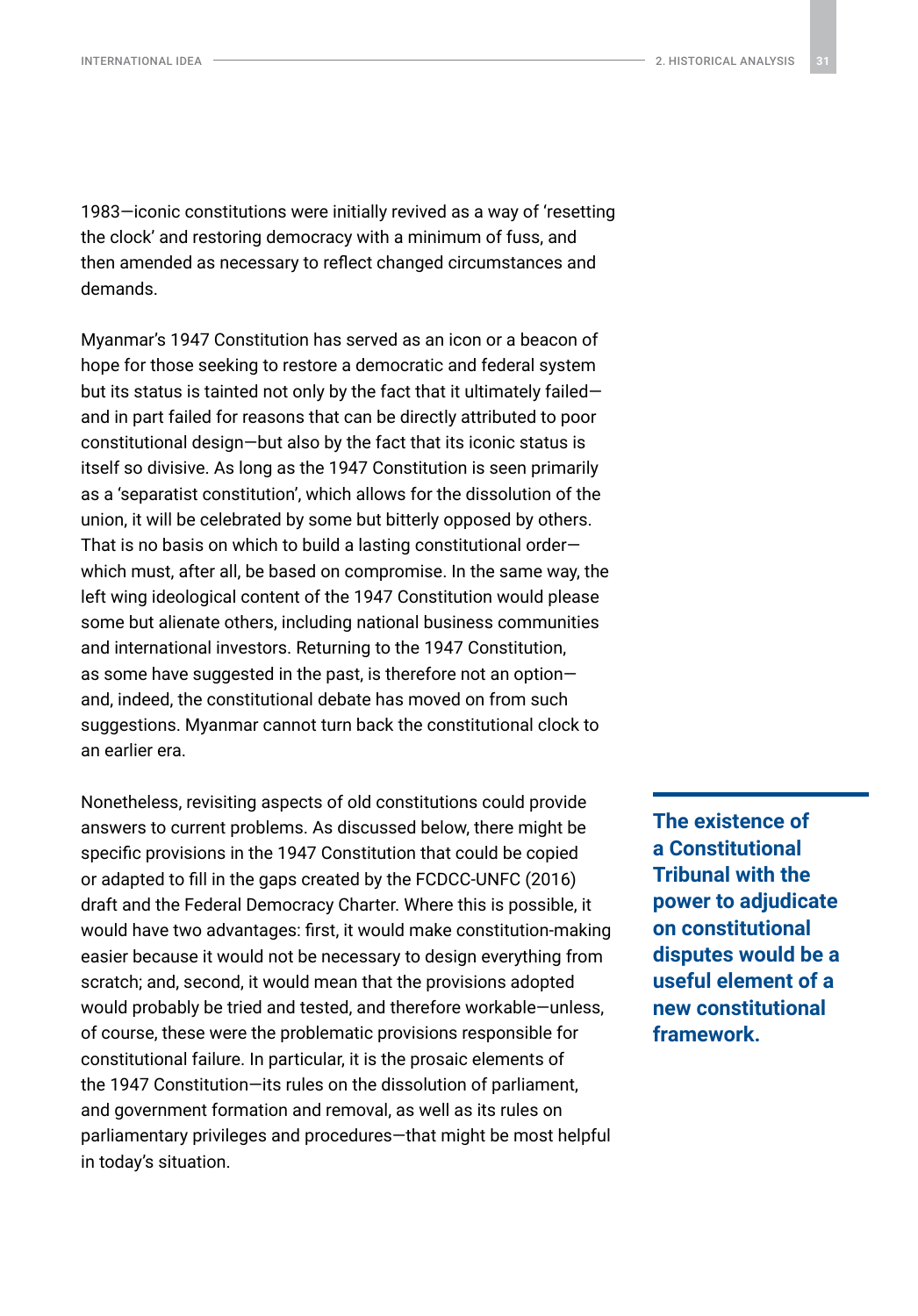There may even be elements of stability and continuity to be drawn from the 1974 and the 2008 constitutions. It appears that the FDC and the democratic movement have at least inadvertently acknowledged this by taking the territorial organization as a starting point, and even leaving symbolic issues such as the name of the country, its symbols and the capital untouched—at least for the time being. The existence of a Constitutional Tribunal with the power to adjudicate on constitutional disputes (at least in its original form before its powers were curtailed in late 2012) would be a useful element of a new constitutional framework. There could also be much to be said for the need to ensure at least some legal continuity from previous constitutional dispensations, just as even the Burma Socialist Programme Party period (1962–1988) continued to apply some British colonial era codes. What precisely should be preserved and what replaced will need to be analysed in detail and determined in inclusive negotiations.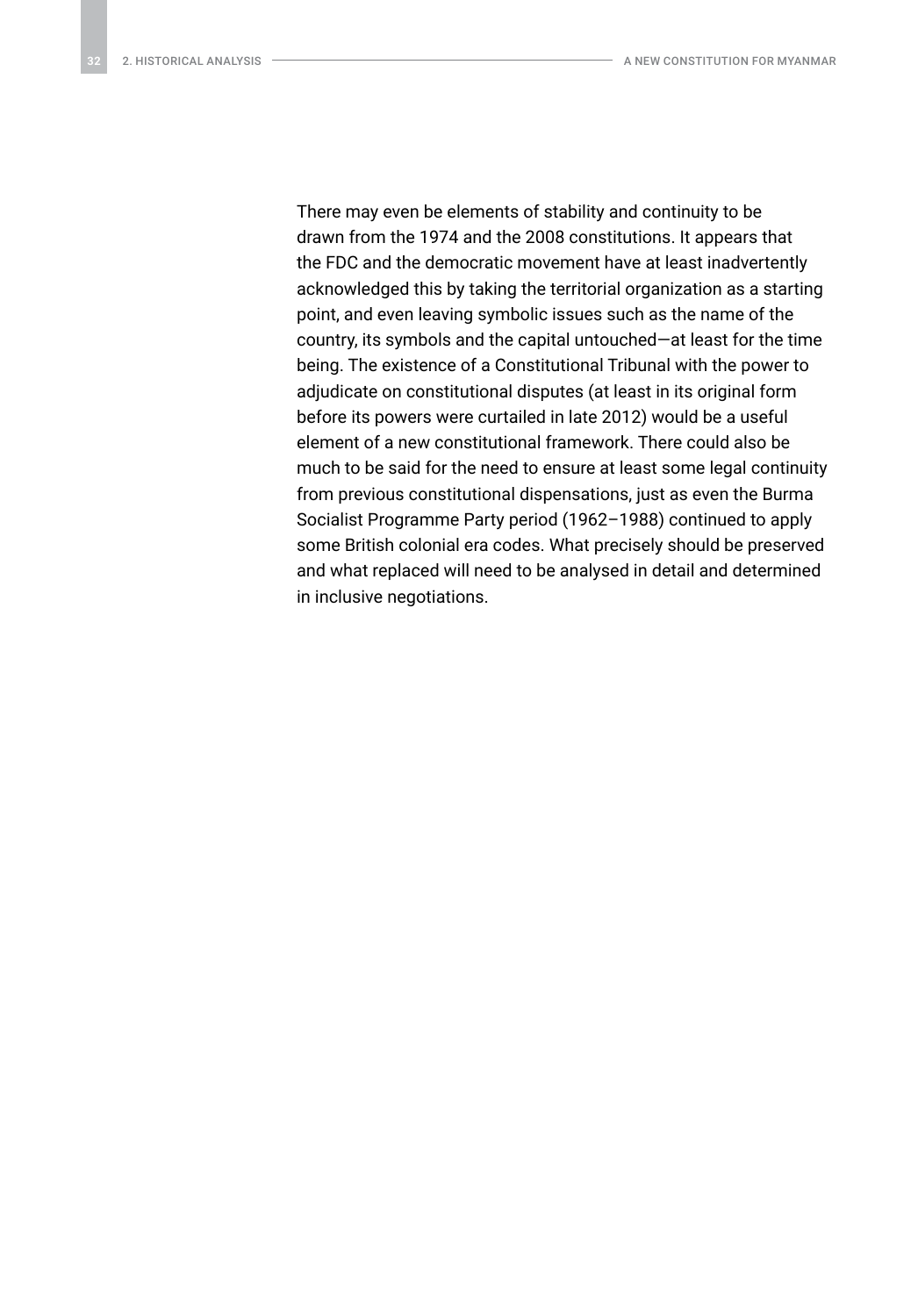## <span id="page-32-0"></span>Chapter 3 **PARTICIPANT ANALYSIS**

This chapter examines the constitutional preferences, priorities and 'red lines' of the main actors in Myanmar's constitutional process. These positions may have changed recently, or may not have been formally adopted, but are derived from their positions in earlier negotiations and debates about constitutional design.

### 3.1 **NATIONAL LEAGUE FOR DEMOCRACY**

The National League for Democracy is the largest political party in Myanmar. It won 258 of the 330 (78 per cent) elected seats in the House of Representatives (Pyithu Hluttaw) and 138 of the 168 (82 per cent) elected seats in the House of Nationalities (Amyotha Hluttaw) in the November 2020 general election (Myanmar Information Management Unit 2020). The NLD contests elections throughout Myanmar and has a majority of the elected members in the state and regional legislatures in every state apart from Shan State and Rakhine State.

The NLD has never had a very clear constitutional policy. Prior to and immediately after the 2015 elections, there was some support among senior figures in the NLD for a return, at least as an interim, to the 1947 Constitution or to the FCDCC draft (U Ko Ni 2015). However, that position was not consolidated and never became official policy and was also untenable in the political circumstances. Although the 2008 Constitution was not popular, accepting it was the NLD's only viable option at the time. Working within the limits imposed by the

**Although the 2008 Constitution was not popular, accepting it was the NLD's only viable option at the time.**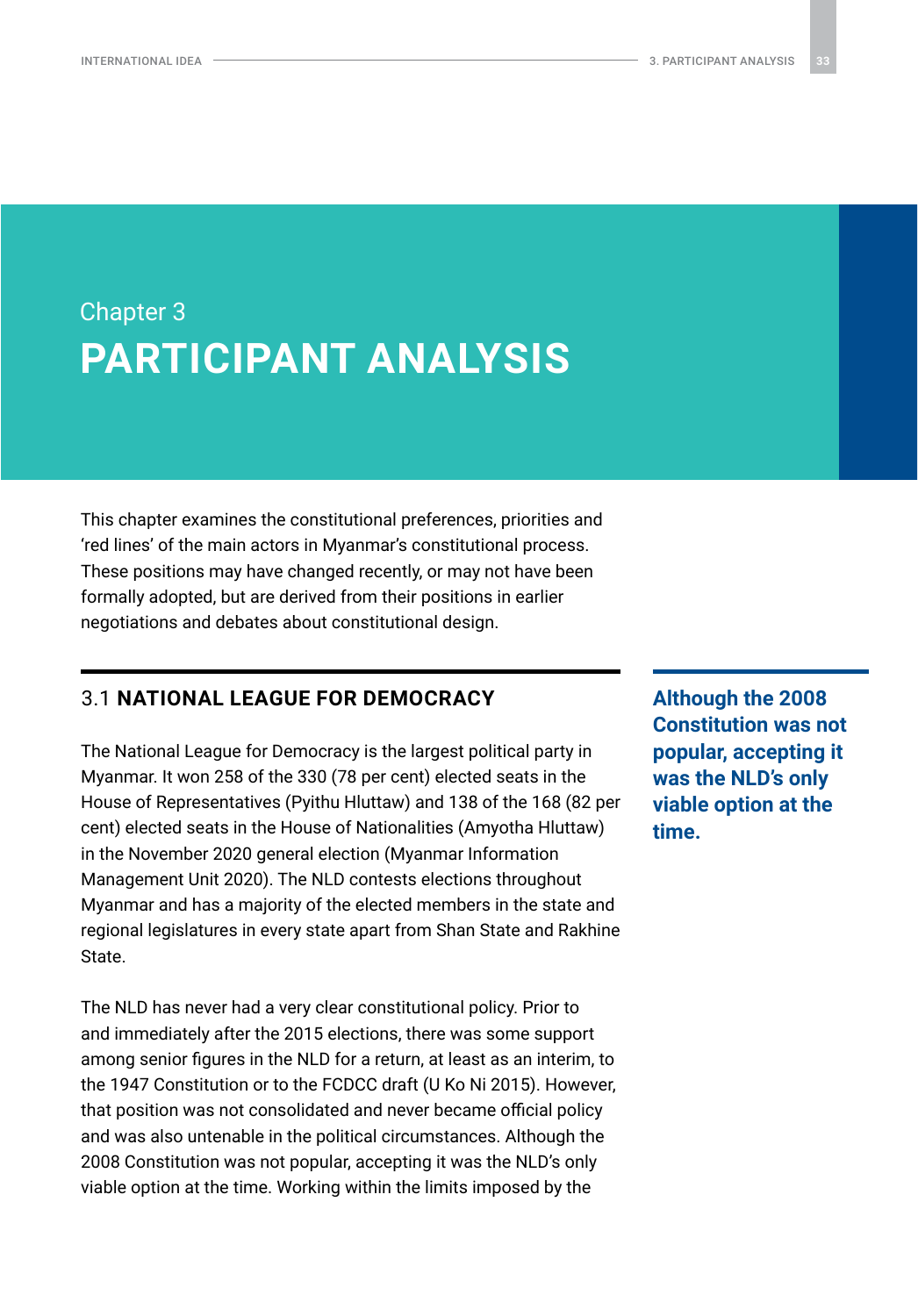**Achieving a three-way agreement between the NLD, the military and the participating EAOs proved difficult.** 2008 Constitution was the only route to power that the military would accept, and the NLD recognized this.

There was also some discussion in late 2015 about repealing or amending article 59 of the 2008 Constitution, which prohibits Aung San Suu Kyi from being elected to the presidency. This did not take place, in part because an easier work-around was found by appointing her to the newly created, and not constitutionally recognized, office of State Counsellor.

Once in office, the NLD's constitutional approach advanced on two parallel tracks. The first was to continue to negotiate with the EAOs through the 21st Century Panglong peace process, which had begun in 2016. The effectiveness of this process was undermined, however, by the fact that inclusion in it was limited to those EAOs that were signatories to the National Ceasefire Agreement (NCA). Other ethnic groups, including representatives of ethnic civil society organizations, were excluded (Dolan 2016). The NLD government, like the Thein Sein government before it, failed to convince the most powerful EAOs to sign the NCA and join the negotiations. In addition, civil society organizations were not formally part of the peace conferences, and nor were those political parties that had failed to win any parliamentary seats in the 2015 elections. Another limitation on the 21st Century Panglong process was that the military—which had to be included—retained its veto power. Achieving a three-way agreement between the NLD, the military and the participating EAOs proved difficult. Although 51 broad federal and governance principles had been agreed on by the end of the third Panglong peace conference in July 2018, these largely either reiterated commitments already made in the NCA or were too vague to provide a clear framework for constitution-building. Compromise could not be reached on a number of contentious issues, such as on sub-state constitutions, a non-secession clause and self-determination. Other important constitutional issues, such as shared-rule arrangements and institutional reforms at the centre, had not been adequately discussed when the peace process stalled in 2019.

The NLD's second track to reform was to propose amendments and seek to pass them in parliament. This took the form of two amendment bills presented to parliament in 2019 by the Joint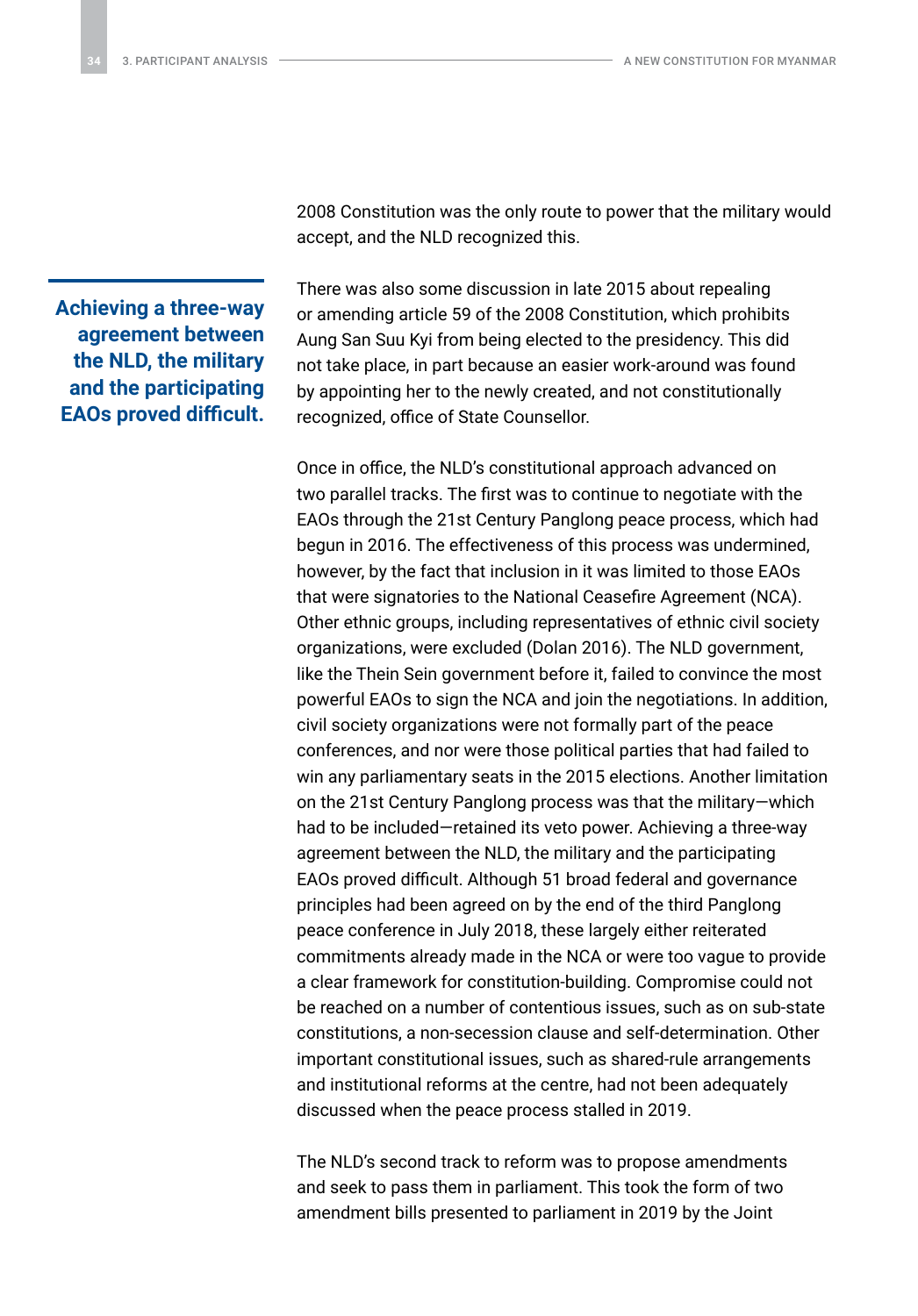Parliamentary Committee on Constitutional Amendment (JPCCA), which was dominated by the NLD. The proposed amendments can be best described as 'minimal'. The most important proposal was to gradually limit the number of military members in both houses of parliament, and in the state and regional legislatures, from 25 per cent to 15 per cent in the third term, 10 per cent in the fourth term and 5 per cent in the fifth term. The power to declare a state of emergency would pass to the Union Parliament (Pyidaungsu Hluttaw), and power in emergencies would be vested in the president, not the Commander-in-Chief.

The NLD's 2019 package of amendments also proposed a change to the rule on constitutional amendments to certain key articles of the constitution, from 75 per cent of the members in both houses of the Union Parliament to 67 per cent. This would have made future changes easier by avoiding the military veto.

Other than including the word 'federal' and some minor changes, such as giving powers over the self-administered zones to the state and regional legislatures, there were no provisions for further decentralization in the NLD's 2019 amendment bill. Numerous amendments on decentralization were suggested by the Shan National League for Democracy (SNLD) in the JPCCA, but these were all rejected by the NLD majority. Several hotly contested issues—such as the right of the states/regions to adopt their own constitutions, or on the election of the Chief Ministers by the state/regional legislatures—were therefore not addressed in the amendment bills. Nor were there any proposals to reform Myanmar's inefficient and unaccountable system of government, in which the president is elected by, but not politically accountable to, the parliament, in favour of a more conventional and more accountable parliamentary system.

There are three possible reasons for the NLD's apparent lack of constitutional ambition. The first rests on 'rational choice' theory, according to which constitutional actors seek to maximize their own power and advantage (see Elster 1995; Negretto 2013). As the largest party, the NLD could reasonably have expected to dominate politics. They therefore had an incentive to develop a constitution that would be democratic, in a centralized and majoritarian way, but no incentive to decentralize power or to increase accountability or checks and

**The most important proposal was to gradually limit the number of military members in both houses of parliament.**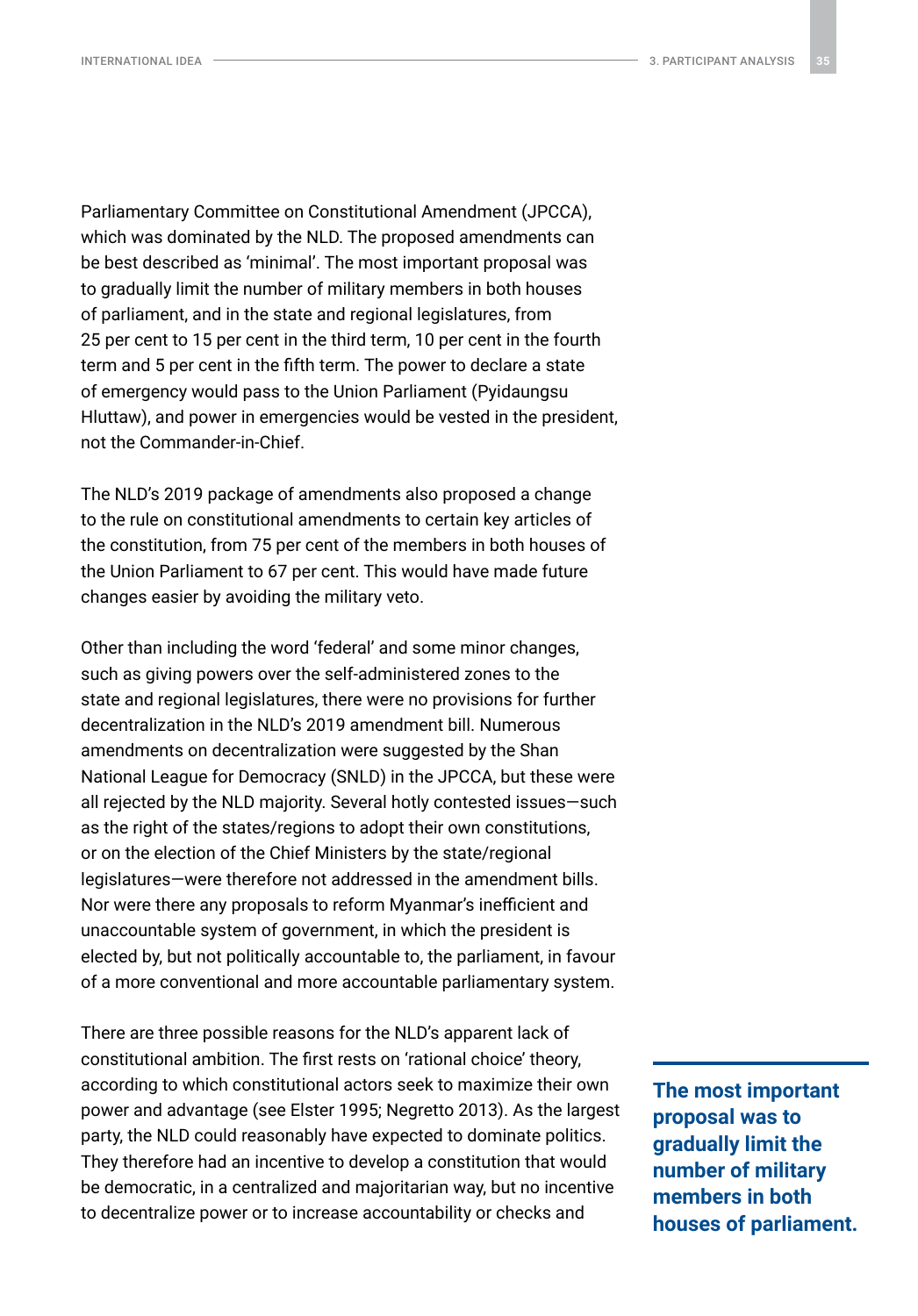balances. The second possibility is ideological. While the NLD is committed to democracy, in the sense of wanting elected civilian rule, it maintains a commitment to a Bamar-led unified Myanmar, which precludes separatism and has only a limited view of federalism.

**The NLD is more dependent on the EAOs, the ethnicitybased parties and other actors in the NUCC for building a pro-democracy coalition.** The third possibility is that the NLD wanted to go further—that the party is more sincerely principled than just to seek its own power and electoral advantage, and more magnanimous than to favour only Burmese interests—but that its potential radicalism was in practice constrained by the military. If this third explanation is correct, the amendments proposed by the NLD were not reflective of the party's true objectives, but merely a tactical move designed to gradually remove military influence over politics so the way would be clear for further reform in future. It is not necessary to accept any one of these possible reasons as a complete explanation—they might overlap and intersect in various ways and may apply separately for different individuals and groups within the wider NLD.

Now that the NLD has been forced from power, it is no longer bound by any obligation to avoid displeasing the military. Instead, it has been placed in a situation where it is more dependent on the EAOs, the ethnicity-based parties and other actors in the NUCC for building a pro-democracy coalition, and in many cases for its members' physical safety. As a result, the NLD may be more open to a more far-reaching constitutional settlement, and there could be a clear shift in the party's constitutional policy. Indeed, by explicitly committing to a highly decentralized, federal parliamentary democracy, and repudiating the 2008 Constitution, the FDC already provides some evidence of this. What is not clear, however, is whether this is a principled change by the NLD or merely a tactical shift, or the extent to which this would be carried through into the detail of constitutionmaking. It is one thing to proclaim a commitment to federalism in principle and quite another to agree to major changes in the allocation of powers, responsibilities and resources between the levels of government.

There is also the factor of leadership. The NLD is an unusual political party that has been shaped by the experience of dissident politics under authoritarian rule, during which the leader of the party was under house arrest and therefore inaccessible for a long period of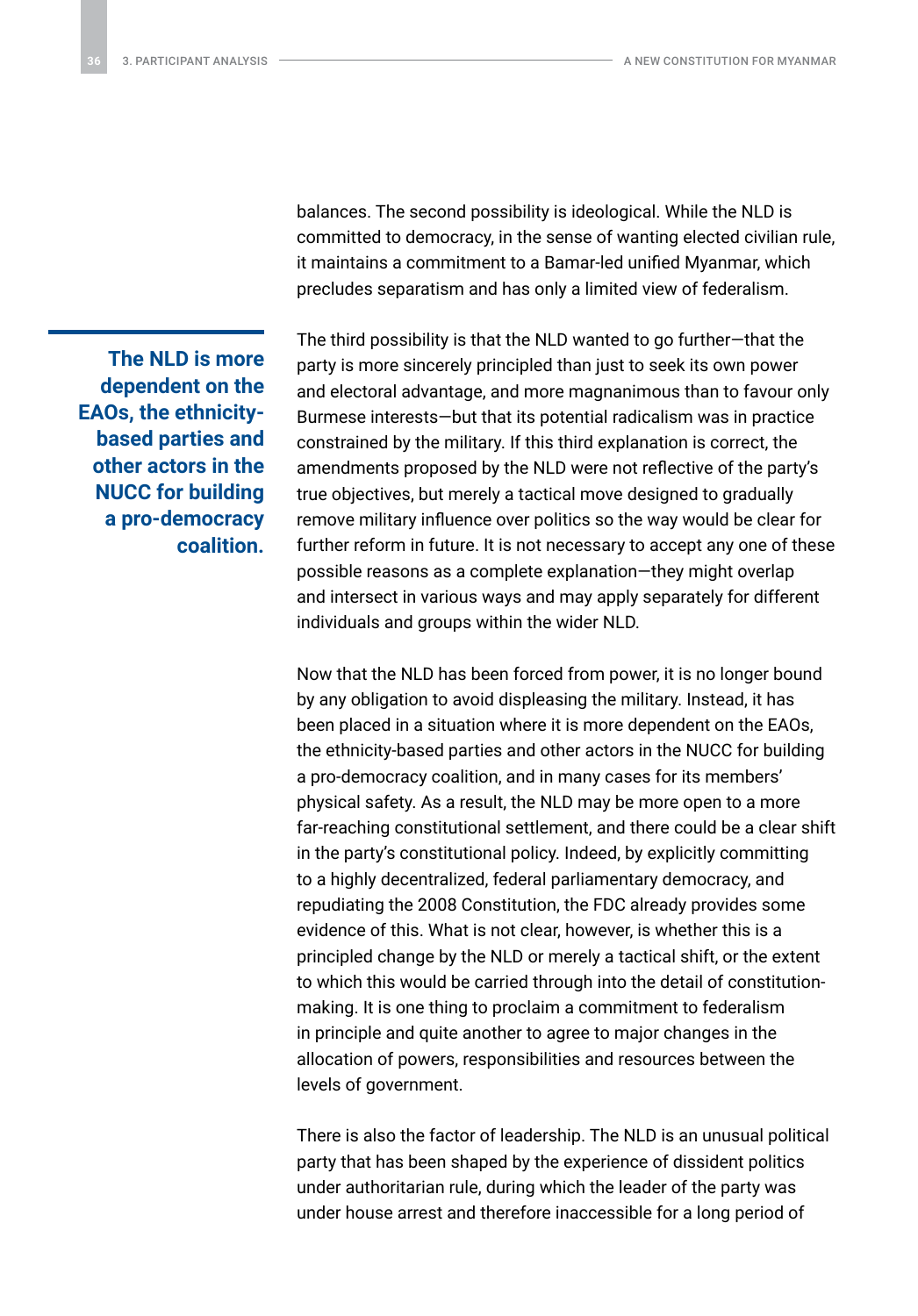time. Policymaking within the NLD has traditionally been seen as closed and secretive. It was difficult for outsiders to know what Daw Aung San Suu Kyi was thinking, the sort of constitutional advice that was reaching her ears and how far the rest of the party agreed with her. As an Anglophile who had studied in India and the United Kingdom, and married a British citizen, she was widely thought to have an attachment to British forms of parliamentary democracy. Certainly, whenever given an opportunity to propose a new constitution rather than just make constitutional amendments, the NLD has shown a preference for parliamentary democracy and a tendency to look to the Westminster model, such as in India, for constitutional inspiration. This Anglo-centric outlook should not be exaggerated, but it might partly explain the NLD's relative lack of constitutional imagination. British-derived constitutionalism reached its high point, in terms of both technical 'state of the art' and international influence, in the de-colonization era of the mid-20th century. Recent constitutional developments—such as socio-economic, environmental, and gender and sexual orientation rights, as well as specific mechanisms for minority inclusion and recognition, limiting the influence of money in politics, direct public participation or constitutional review through a separate Constitutional Court—are largely absent from this tradition. It is not only an old-fashioned approach to constitutionalism, but also a 'parsimonious' approach, in that it tends to be sceptical towards over-constitutionalization, to leave as much as possible to ordinary legislation or convention and to trust parliaments rather than judges.

Now the situation within the NLD has changed. Aung Sang Suu Kyi is under arrest and other members of the NLD senior leadership either have been detained or are in hiding. Leadership has in practice shifted to a younger generation of NLD politicians who may not have such embedded dispositions towards Westminsterstyle constitutionalism, and who might have been frustrated by the slow pace of change under NLD rule. If that is the case, the shift to a bolder constitutional policy, as outlined in the FDC, might be a genuine one. This does not mean, however, that the very real differences between the NLD's outlook and that of the EAOs and ethnic political parties had disappeared. As is shown below, various points of tension between them remain. Nonetheless, there are

**Whenever given an opportunity to propose a new constitution rather than just make constitutional amendments, the NLD has shown a preference for parliamentary democracy.**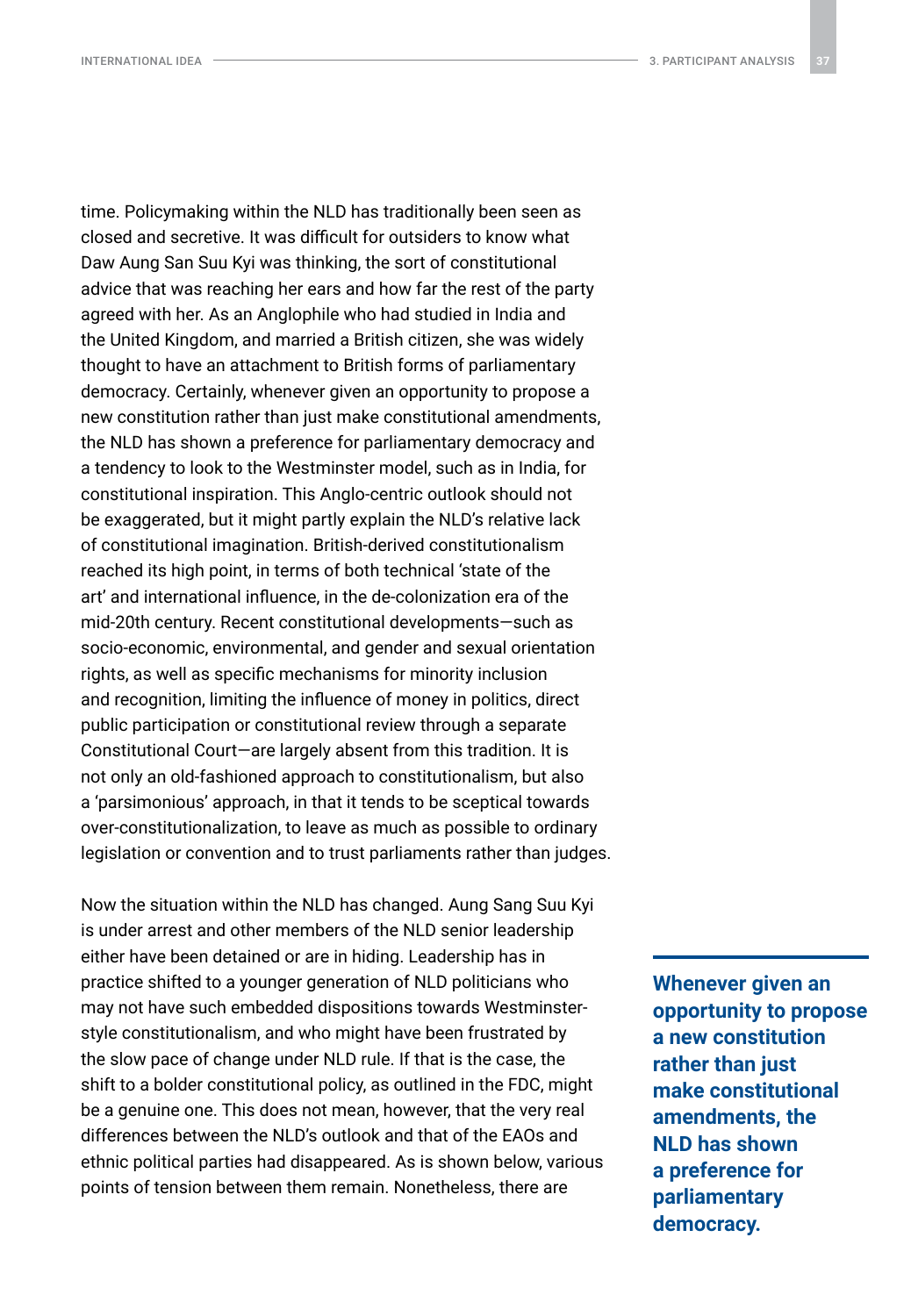grounds for some optimism that a new sense of commitment is emerging to accommodation and compromise.

<span id="page-37-0"></span>**The CRPH is an institutional rather than a party actor.**

**The NLD is signalling a renewed commitment not just to democracy, but also to federalism, even if the details of what this means at the level of constitutional design are still to be decided.**

### 3.2 **COMMITTEE REPRESENTING THE PYIDAUNGSU HLUTTAW**

The CRPH was set up by resolution 2/2021 of the elected members of the Pyidaungsu Hluttaw following the 2021 coup. It is important to note that the CRPH is an institutional rather than a party actor. It has a large NLD majority but other parties, such as the Kayah State Democratic Party, the Ta'ang (Palaung) National Party and the Kachin State People's Party, are also represented. Its function is to represent the elected members of the Union Parliament and to carry on the functions of the parliament while it is unable to assemble. Originally formed by 16 members, membership has since been increased to 20. The CRPH proceeded to appoint ministers to a National Unity Government (NUG), in consultation with the other stakeholder groups within the NUCC, to exercise executive power in the name of the Union Parliament and to seek international recognition for the NUG as the legitimate government of Myanmar.

On 9 February 2021, the CRPH enacted the State Counsellor law (Pyidaungsu Hluttaw Law 1/2021), which appointed Aung San Suu Kyi State Counsellor for another five-year term, even though she had already been imprisoned by the military junta and this appointment was therefore purely symbolic. She was later included in the NUG, as was President Win Myint, whose term under the 2008 Constitution had already expired. This law set four objectives of a constitutional nature: (a) to promote a flourishing multiparty democratic system; (b) to implement the market economy properly; (c) to establish a federal union; and (d) to ensure peace and development. These objectives must be seen as subordinate to, and forerunners of, the somewhat broader and more expansive 'Union Vision and Values' and the 'Guiding Principles for Building a Federal Democracy Union' laid out in the FDC. Nonetheless, the same general trend is evident. The NLD is signalling a renewed commitment not just to democracy, but also to federalism, even if the details of what this means in practice at the level of constitutional design, in terms of powers, revenue sharing and government structure, are still to be decided.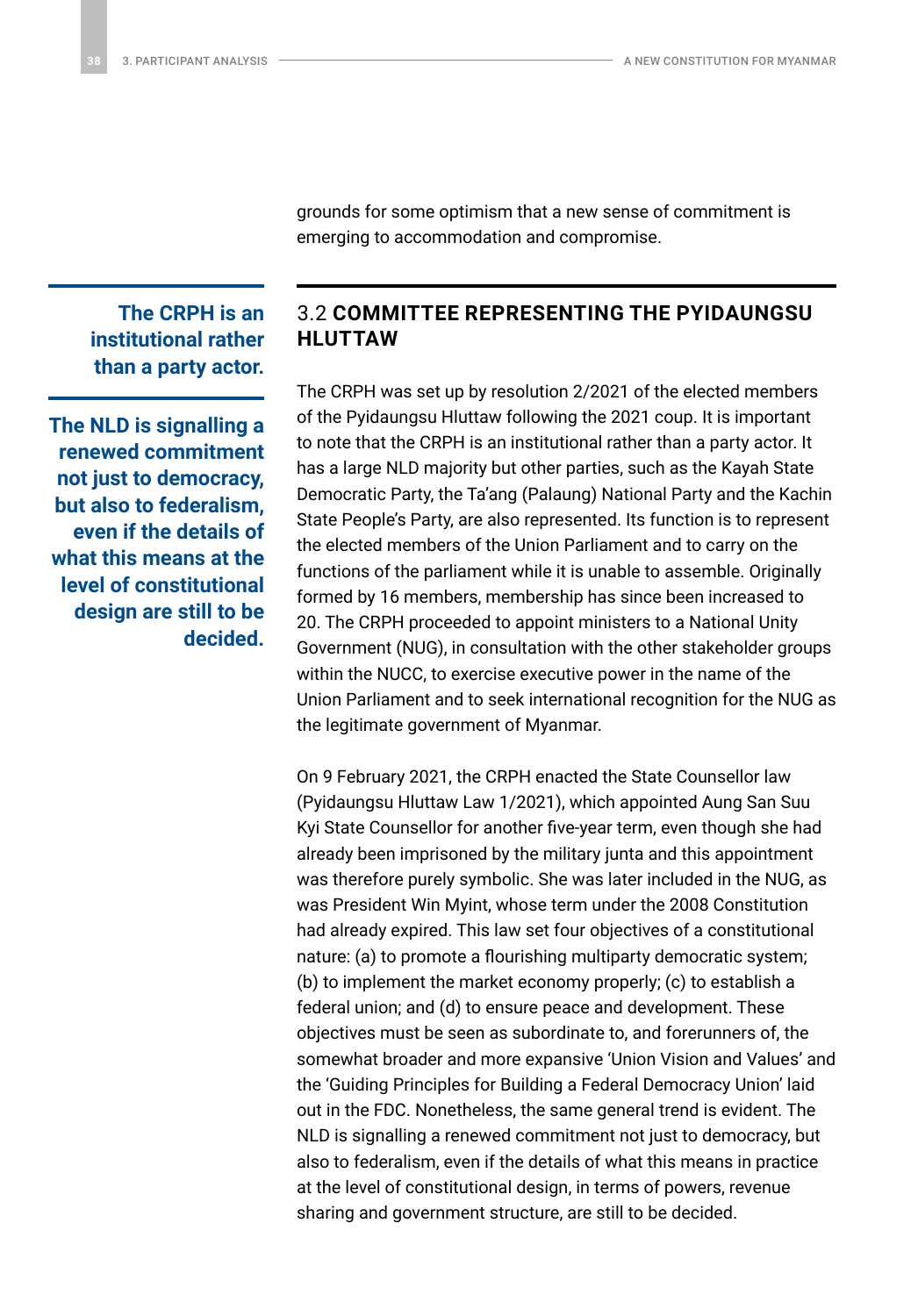### <span id="page-38-0"></span>3.3 **ETHNIC ARMED ORGANIZATIONS AND ETHNIC POLITICAL PARTIES**

The ethnic politics of Myanmar are complicated. Given the history of conflict and repression, which shut down the space for civilian electoral politics, many ethnic and minority groups<sup>8</sup> are represented, or are claimed to be represented, not only by political parties, but also by ethnic armed organizations. The relationships between political parties and EAOs are often neither clear nor straightforward. Nonetheless, EAOs and ethnicity-based political parties have generally represented a 'third pillar' in Myanmar's constitutional struggle that is at a tangent, in terms of priorities and concerns, to both the NLD and the military. Their constitutional proposals can therefore be briefly summarized together.

The UNFC, made up of a number of EAOs,<sup>9</sup> has been a key actor, claiming to represent many, but by no means all, of the ethnic nationalities in Myanmar. Its role has been weakened, however, by the withdrawal of some of its members, such as the Karen National Union (KNU) and the Kachin Independence Organization (KIO). Since 2017, its role has to some extent been replaced by the Federal Political Negotiation and Consultative Committee (FPNCC), which some of the stronger EAOs joined. The constitutional positions of those EAOs which have not signed up to the peace process remain largely unknown and are excluded from this analysis, although obviously any final settlement on the constitution would have to include their perspectives.

As noted above, the UNFC developed its own draft constitution (the 2016 draft). These proposals contain a number of provisions that go significantly beyond anything the NLD has previously agreed to, such as: (a) almost complete freedom for the states to adopt their own constitutions; (b) the idea that sovereignty derives from the member states, not from the people of the union as a whole; (c) state-level

**The 2016 draft constitution contains a number of provisions that go significantly beyond anything the NLD has previously agreed to.**

<sup>8</sup> Terminology is sensitive. The term ethnic in this context generally refers to the nonmajority Bamar ethnic groups. Bamar is of course an ethnicity in itself, with all the complexities that such a classification implies. In order to avoid lengthy and detailed anthropological analyses, the rather simplified terminology of political analysis is used instead, while recognizing the subtlety required to describe Myanmar's diverse society accurately.

<sup>9</sup> Twelve EAOs participated but some resigned or suspended their membership or played only a limited role.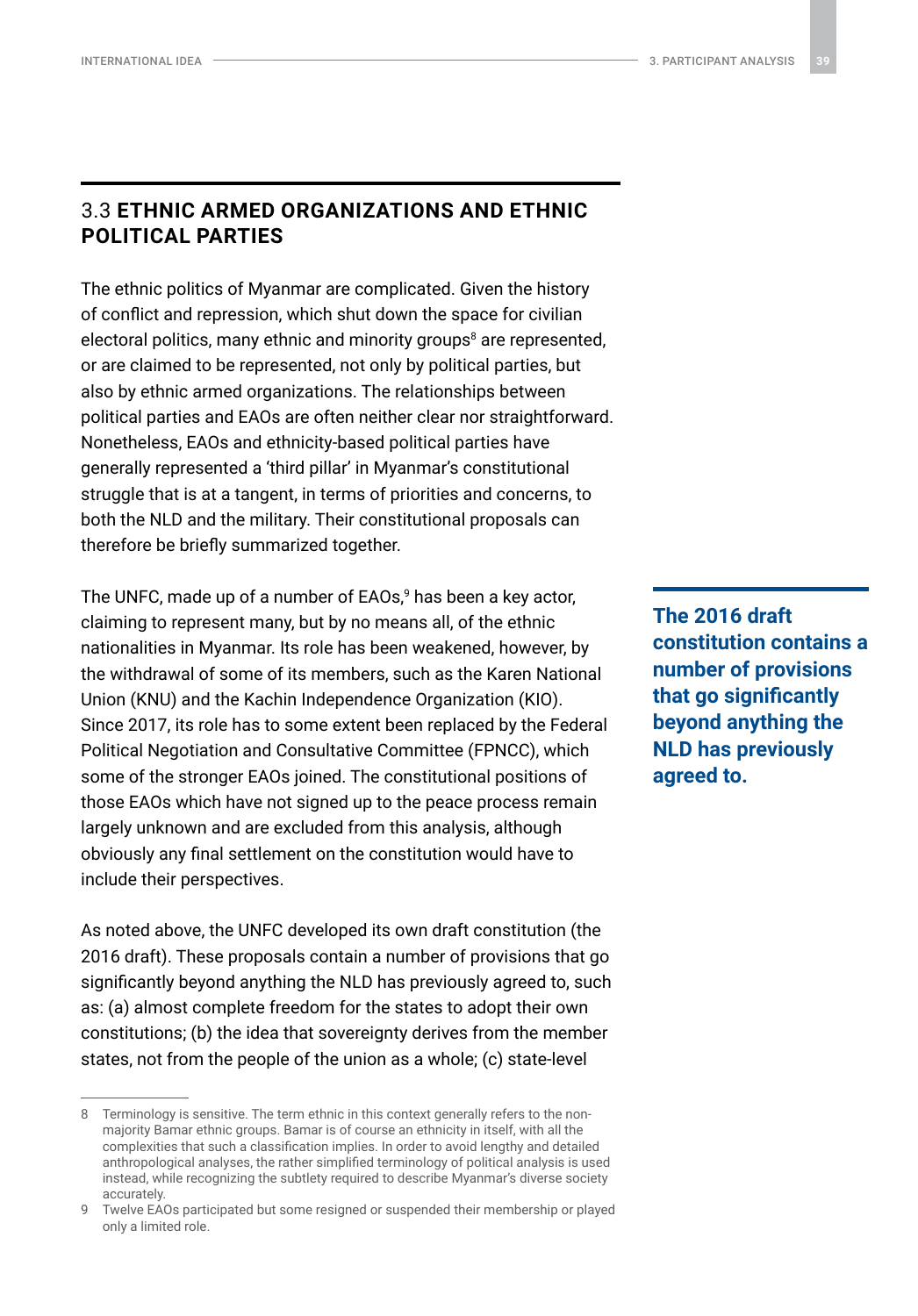<span id="page-39-0"></span>citizenship, such that the 'citizens' of one state would not be able to vote in state or local elections in another state; (d) the right of states to establish their own armed forces; and (e) an arrangement of state boundaries based on nationality, possibly with a 'Bama National State' in place of the existing seven Burmese-majority regions. All these are highly contentious issues that are deeply desired by the EAOs but very difficult for the NLD to accept and impossible for the military to countenance.

Other EAOs and political parties representing ethnic states made separate proposals to the 21st Century Panglong Conference. Some of them—most notably the SNLD—made submissions to the 2019 constitutional amendment process. For the most part, and in general terms, these proposals are not incompatible with those of the 2016 draft, although they may differ in matters of detail. For example, the Chin National Front proposed establishing a union based on genuine federalism that fully guarantees democratic rights, national equality and the right to self-determination, while the KNU proposed full protection of ethnic minority rights.

It is worth noting, however, that in their proposals to the 2019 amendment process the organizations representing ethnic nationalities currently recognized only in the self-administered zones wanted to limit the powers of states while extending the powers of the self-administered zones.

### 3.4 **OTHER ACTORS**

In addition to powerful actors such as the NLD and the EAOs, other actors might become directly involved in constitution-building through the Constitutional Convention proposed in the FDC, or else exert indirect political influence on the constitution-building process.

Perhaps the most visible or palpable constitutional pressure comes from the Civil Disobedience Movement, and the various civil society groups, alliances and strike committees represented in the NUCC. These include the ethnic strike committees, the women's movement and the various spheres of Myanmar civil society that have been actively or passively opposing the return to military rule. It is worth

**The organizations representing ethnic nationalities wanted to limit the powers of states while extending the powers of the selfadministered zones in the proposals to the 2019 amendment process.**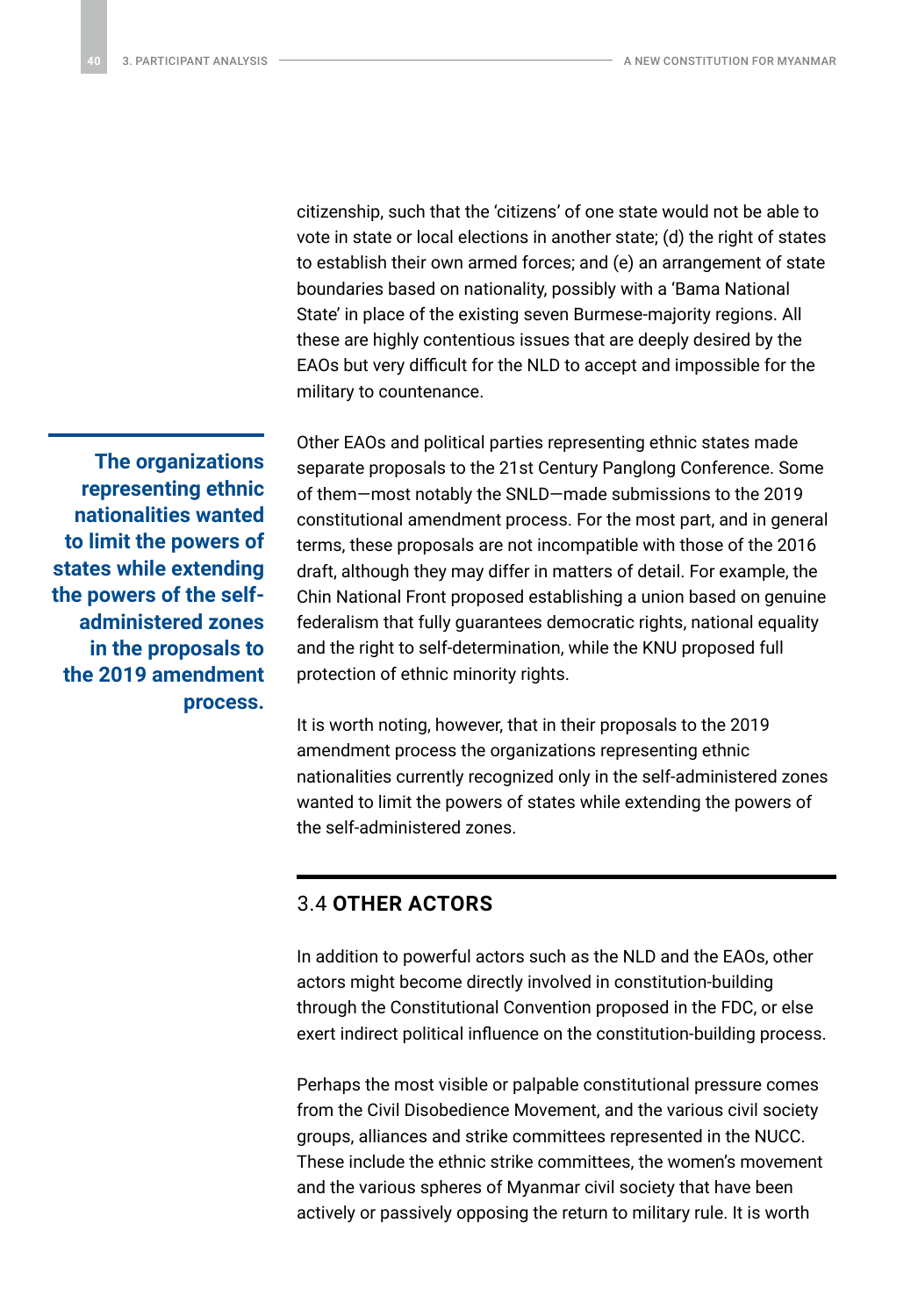noting that the period of relative openness and liberalization experienced before the 2021 military intervention has left Myanmar civil society in a much stronger position today than it was when military rule was imposed in the past. The CDM is firmly on the prodemocracy side but as a disparate group, its specific constitutional aims and views on issues of federalism and national rights may be inconsistent. One issue that seems to unite civil servants, if only on a self-interested basis, is to ensure that they are not penalized, in terms of employment or promotion, for supporting the CDM. If there is one feature that transcends the positions previously expressed by these various groups, it is a firm commitment to human rights and non-discrimination, which might to some extent run counter to the ethnically defined concepts advanced by the ethnicity-based organizations. Youth groups in particular seem ready to move on from ethnic nationalism and identity politics, and to recognize other dimensions of diversity. Their strong positions in the NUCC debates so far indicate that they would also be a significant actor in future debates on constitutional design.

The monks of Theravada Buddhism have in the past been politically active in opposing military rule—especially during the so-called 8888 uprising—while also being generally conservative in terms of preserving the Buddhist nature of the Myanmar state. However, the monks have not emerged as a powerful or unified political actor in the current crisis. There may be a trend towards a clearer separation of state and religion, as also demanded by the above-mentioned civil society groups.

The business community is divided. Much of the private sector, if not necessarily pro-democracy on principled grounds, is in favour of maintaining the relative openness and economic liberalization from which they have benefited in recent years, and is presumably seeking guarantees on the preservation of property rights. However, it should be remembered that much of the business community in Myanmar, especially in manufacturing and utilities, has close ties with military networks, and that much of the military's motive for staying in power is to maintain lucrative control over wide areas of the economy. It can also be assumed that the business community would favour a common market and a unified economy in a future federal Myanmar, with equivalent standards and common institutions for regulating

**Much of the private sector, if not necessarily pro-democracy on principled grounds, is in favour of maintaining the relative openness and economic liberalization.**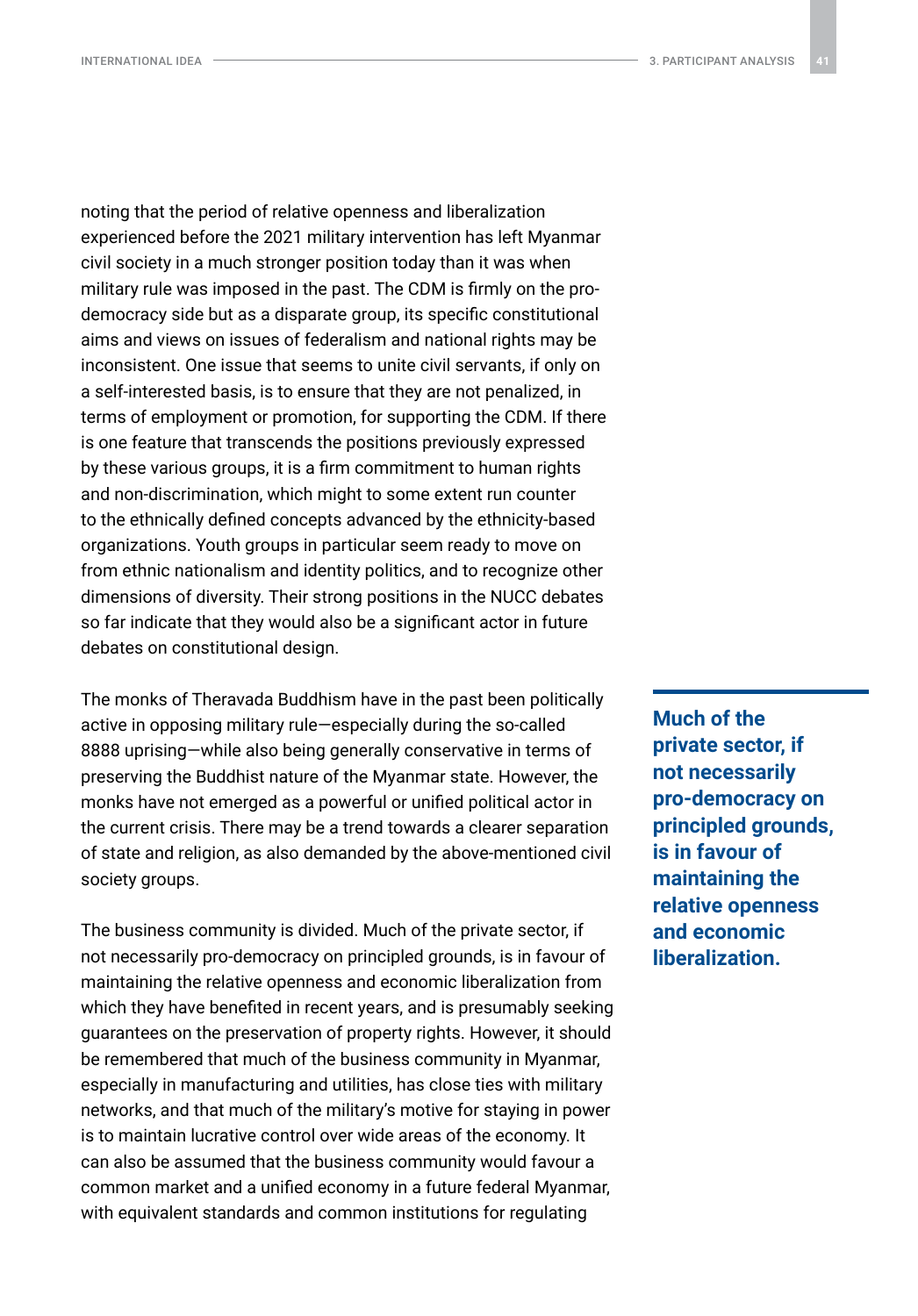the economy. This has implications for the management of natural resources, taxation issues, investment and land rights, among other things.

### 3.5 **THE ARMED FORCES OF MYANMAR**

The military leadership has implausibly claimed to base its actions on its interpretation of the 2008 Constitution. According to its statements, the military takeover of power in 2021 was not a coup, but a lawful intervention by the Commander-in-Chief in the exercise of the powers granted to him by the 2008 Constitution in response to alleged election irregularities. This position is not sustainable and cannot be considered to have been made in good faith, given the excessive nature of the intervention and the lack of evidence for election irregularities. Nonetheless, it shows that the military still wants to hold on, even if superficially, to the 2008 Constitution. It sees the 2008 Constitution as a means to make a gradual withdrawal from power while protecting its institutional interests, and the personal and economic interests of its leadership. All of this is undoubtedly self-serving. However, if the military institution has had a clear constitutional objective historically, it is to keep Myanmar together. It has long seen dissolution of the union as the greatest threat, and used the rhetoric of national unity and appeals against the risk of disorder in the event of secession to justify its hold on power. After all, the first military intervention in Myanmar was provoked by a fear that states might exercise the right of secession they enjoyed under the 1947 Constitution. The constitutional, state-building 'mission' of the military is therefore to abolish any sense that ethnic minorities have any inherent sovereignty or right to statehood of their own.

The military's contributions to the 21st Century Panglong peace process demonstrated persistence on the point of national unity. Its red lines were set out clearly: that no part of the territory of Myanmar shall ever secede from the union, and that principles such as the 'nondisintegration of the Union', 'non-disintegration of national solidarity' and the 'perpetuation of sovereignty' continue to be constitutionally recognized. It also insists on the unity of the Defence Services under the command of the Commander-in-Chief—essentially prohibiting the establishment of separate state-level armed forces. While the military

<span id="page-41-0"></span>**The constitutional, state-building 'mission' of the military is to abolish any sense that ethnic minorities have any inherent sovereignty or right to statehood of their own.**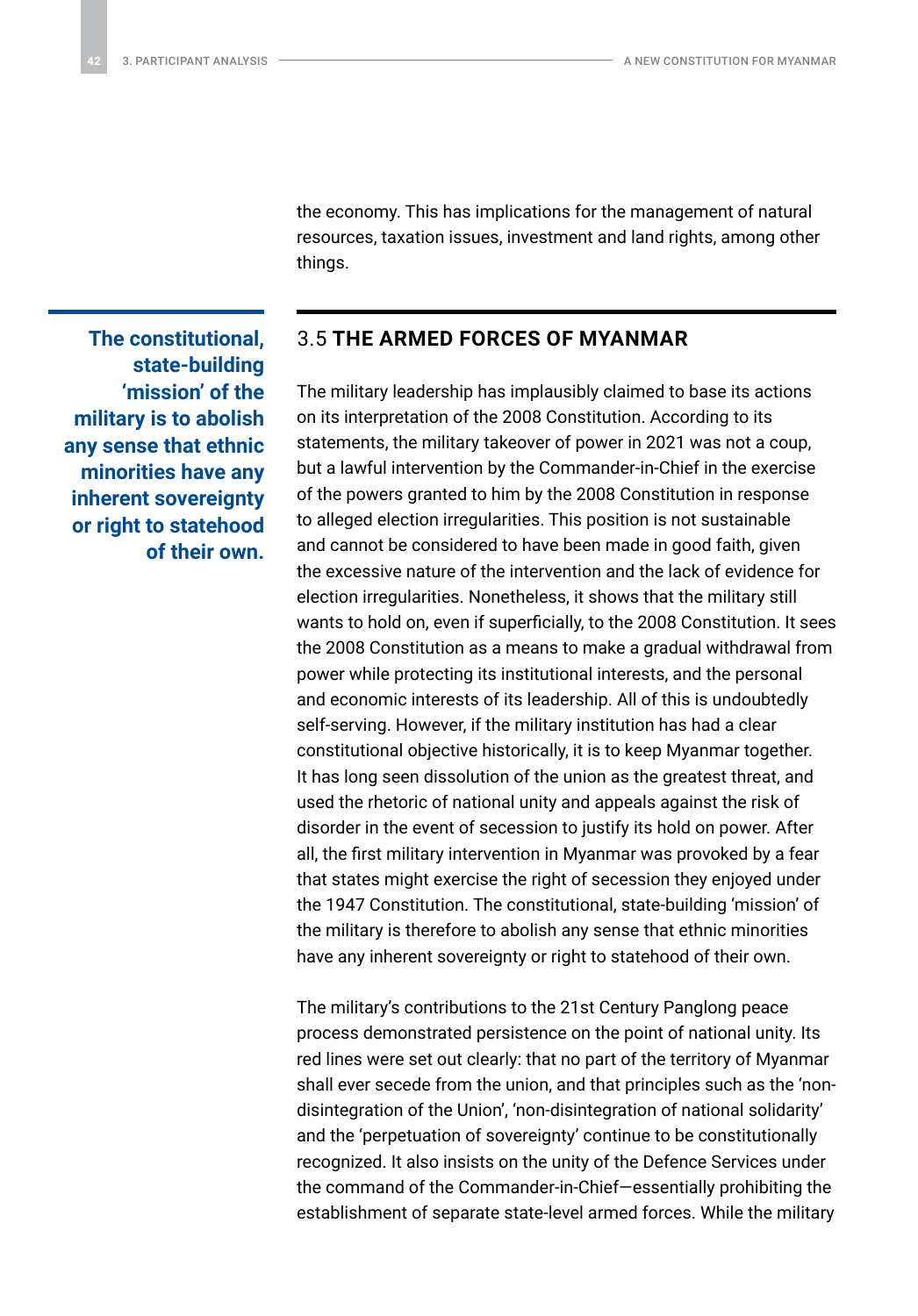has not shied away from the word 'federal', its meaning is quite different to that of the EAOs. According to the military, the ethnic states and nationalities could enjoy some limited autonomy, but only to the extent granted by a sovereign and unified Myanmar, into which they would be incorporated and from which they could not secede. This has implications for constitutional design. It is notable, for example, that whereas the EAO submissions to the peace conference proposed that residual legislative powers (powers not specified on any of the legislative lists) should be exercised at the state level, the military would retain these residual powers at the union level. Nonetheless, the military has on occasion been more open to decentralization than the NLD. For example, the military and its USDP allies proposed an amendment similar to that proposed by the ethnic parties in the JPCCA to allow state and regional legislatures to elect their own Chief Ministers. The intentions behind this are not fully evident, but it may have been that greater decentralization would allow a countervailing force against domination of the union government by the NLD and allow for the partial preservation of localized influences.

In reality, however, the actions and policies of the military over decades have failed to preserve national unity. They have fragmented the country into countless armed-controlled territories and have failed to establish a single constitutional order around the country. Instead, they have helped the military leadership and their clients to enrich themselves. The utter bankruptcy of the military's stated intentions is obvious to all, apart perhaps from inside the echo chambers of military propaganda. Even the latter is being challenged by easier access to open information. While the military-controlled State Administration Council and its puppet Union Election Commission might be scheming to orchestrate some form of election to formally reinstate some form of civilian-looking government, none of these efforts will rebuild even the tenuous levels of legitimacy that the 2008 Constitution enjoyed, as that was only contingent on NLD buy-in and the ability of voters to express their electoral choices freely in successive elections.

The most pressing question now is how the military, under a different leadership, might respond to a new constitution being developed by the Constitutional Convention that is to be summoned under the

**The actions and policies of the military have failed to preserve national unity and to establish a single constitutional order around the country.**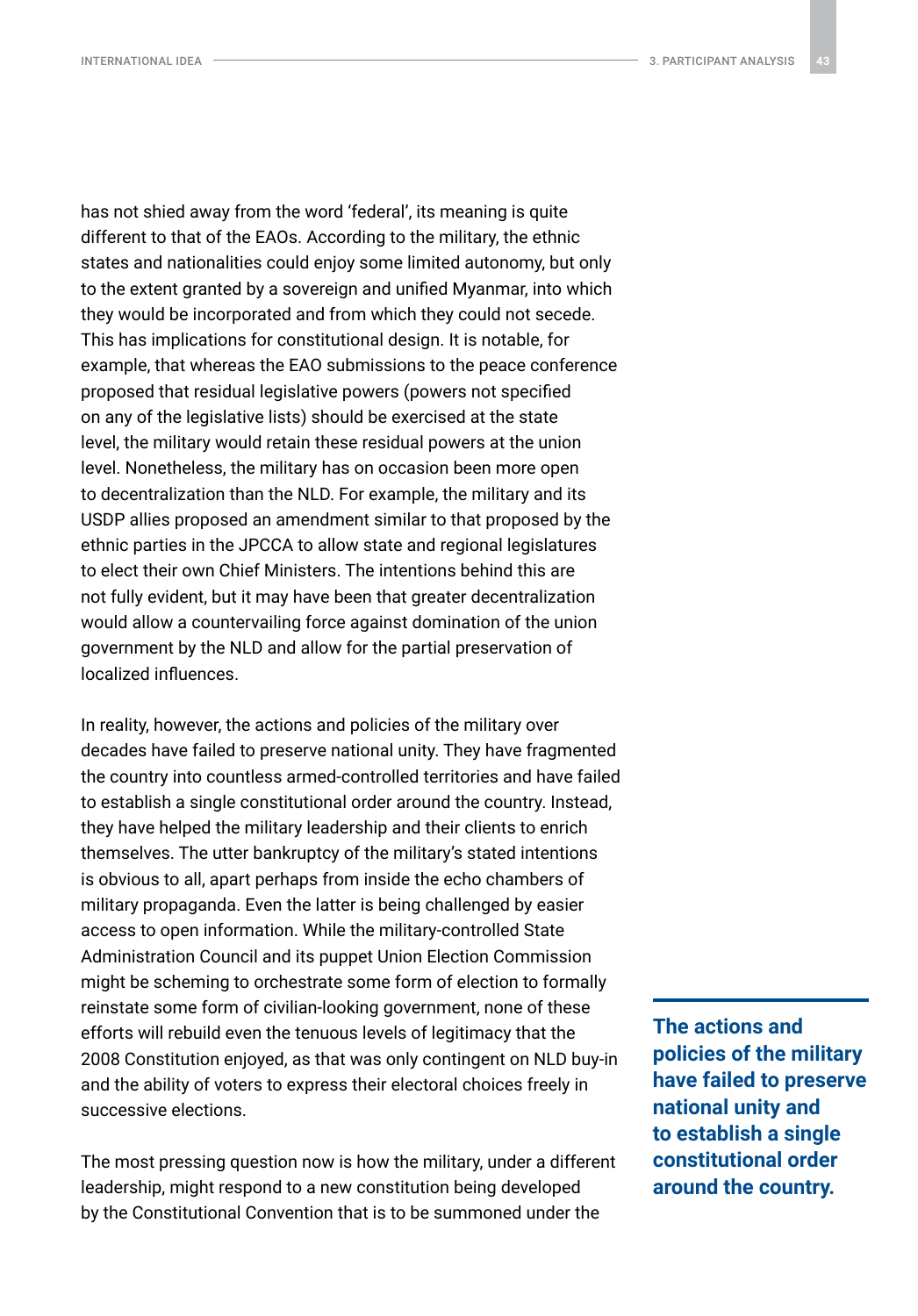FDC. Would a different military leadership be willing to negotiate? Or would it insist that any return to elected civilian rule must take place under the 2008 Constitution? Given the military's recent actions, in invalidating the 2020 elections, attempting to dissolve the NLD and re-imposing direct military rule through the State Administration Council, it is hard to imagine that the current leadership would be willing to negotiate, or even accept a new constitution, unless forced to do so. Any way forward therefore requires a change in the military leadership and an acceptance of the fundamental demands of the people, as expressed by their legitimate representatives. As long as the military holds the cards in terms of physical force, it may think that it can control both the process and its outcomes, which means that any return to civilian rule would have to take place on its terms. With armed resistance mounting and the military rapidly losing both legitimacy and effective control over territory, however, this is looking increasingly doubtful. One difficulty with the military line of argument is that while the 2008 Constitution (article 421(b)) allows extension of a state of emergency (if instituted constitutionally) for two periods of six months each, after consulting the National Defence and Security Council, it requires that the extension must be reported to the Pyidaungsu Hluttaw. If the Pyidaungsu Hluttaw meets, however, that will expose the fragility, both legally and politically, of the emergency regime. The longer the military's hold on power lasts, the less convincing its already flimsy claims become that it regards itself as bound by the 2008 Constitution. Of course, abandoning the 2008 Constitution would not necessarily mean being open to negotiation on the terms advanced by the NLD or other pro-democracy actors. It might simply mean a return to rule without a constitutional basis or an attempt to impose its own new authoritarian constitution. In either case, abolishing the 2008 Constitution is not within the military's formal or legitimate powers, and whatever power it held under the 2008 Constitution has been forfeited by its own actions and subsequent attacks on the population. The military can therefore no longer be considered a legitimate stakeholder in the constitutional

The military can process. **therefore no longer be considered a legitimate stakeholder in the constitutional process.**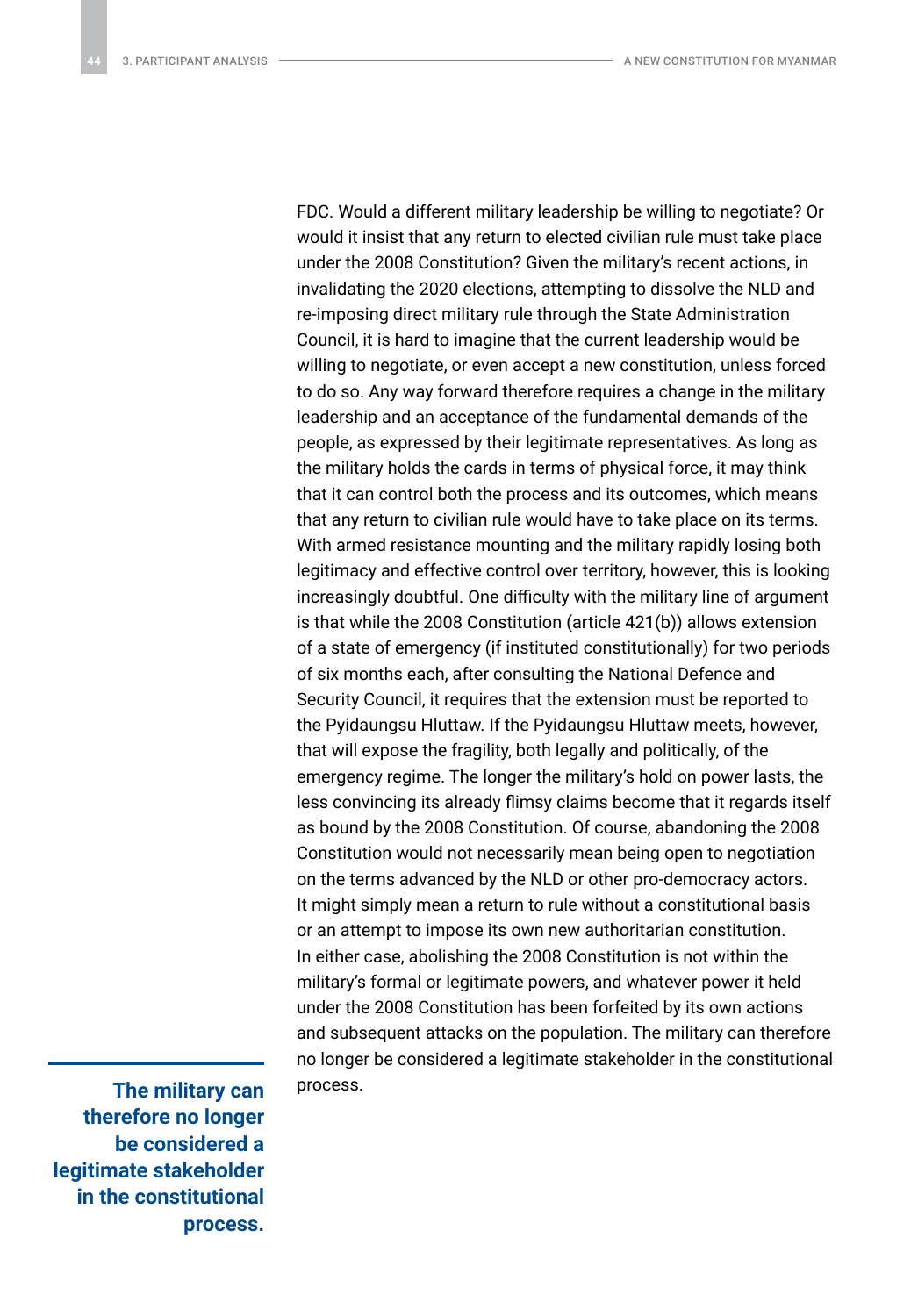## <span id="page-44-0"></span>Chapter 4 **PREFERENCE ANALYSIS**

As noted in Chapter 2, the 2016 draft constitution prepared by the United Nationalities Federal Council embodies only a partial consensus, even among the pro-democracy side. Nonetheless, this draft was based on the earlier FCDCC draft which had NLD support, and the 2016 draft also forms the basis of the Federal Democracy Charter, to which the NLD signed up. Therefore, while far from universally endorsed, it does represent the most broadly accepted constitutional draft thus far. The purpose of this chapter is not to endorse or criticize the 2016 draft, but simply to analyse it as a starting point for the constitutional discussion. The aim is to use the 2016 draft as a mirror in which the constitutional preferences of the various political actors can be reflected in order to identify areas of convergence and divergence.

Key to this process will be to contrast the 2016 draft with the FDC, and with the positions of the NLD and the military, as well as other actors. In doing so, the Participant Analysis set out in Chapter 3 is drawn on. However, based on an assessment of documents, it is important to reiterate that the positions outlined there include some texts that date from before the 2021 military takeover. The situation in Myanmar is evolving and these positions might shift as the constitutional process progresses.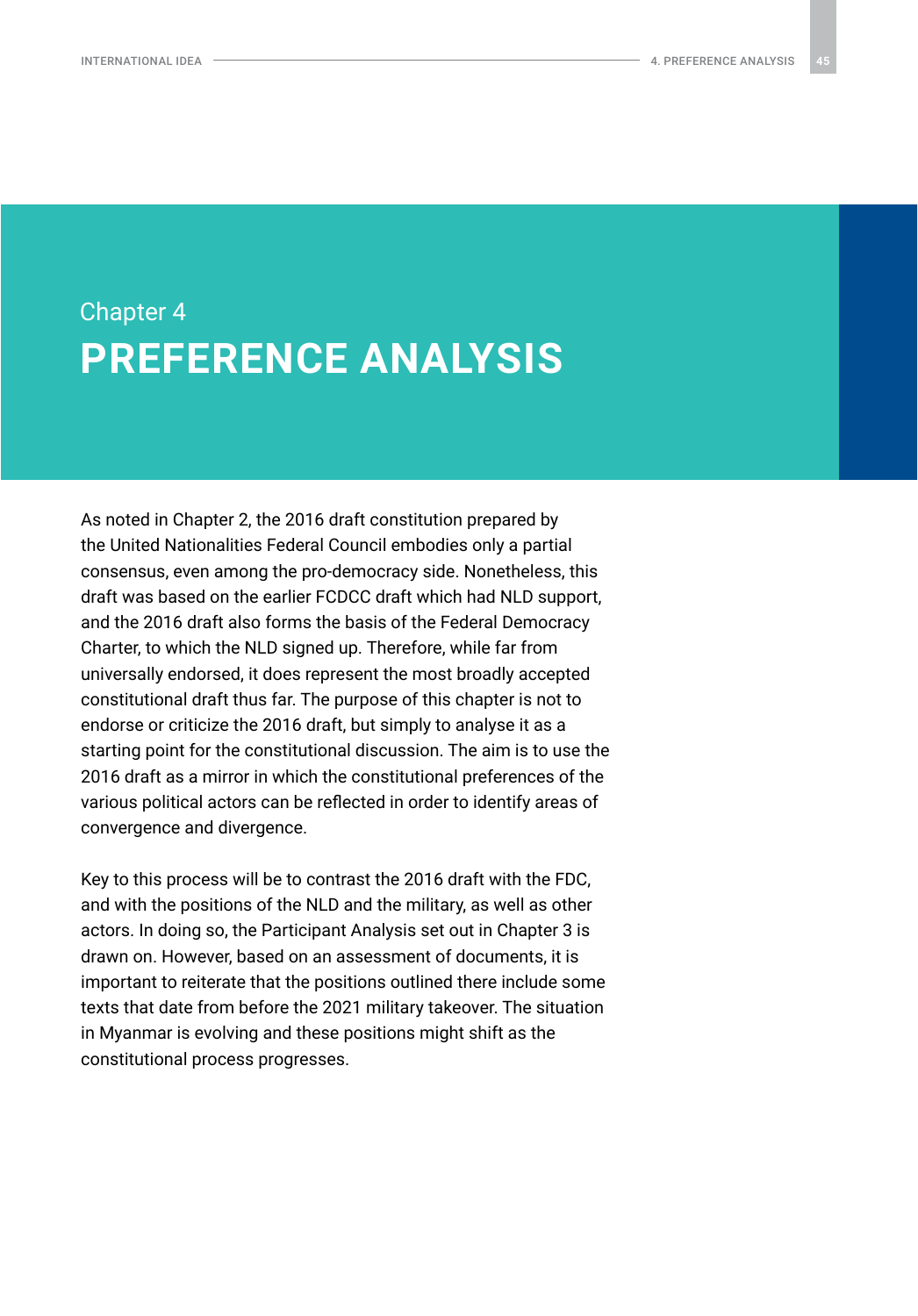<span id="page-45-0"></span>**The 2016 draft includes a list of Basic Principles, which are broadly consistent with the 'Union Vision and Union Values' set out in the FDC.**

### 4.1 **BASIC PRINCIPLES**

The 2016 draft includes a list of Basic Principles, which sits between the preamble and the first chapter of the draft constitution proper (see Table 1).

These Basic Principles are broadly consistent with the 'Union Vision and Union Values' set out in the FDC. However, there are several potential points of tension. First, the 2016 draft makes a double commitment to 'full self-determination' first for ethnic minorities in 'politics, economics, social affairs, culture and other sectors', and then for the constituent states of the union. Self-determination is a highly open-ended principle that has never been satisfactorily defined or operationalized in a Myanmar context; that is, in a way that is acceptable to both the minority ethnicities and the central

| Sovereign power                                | All sovereign power of the Union shall derive from the people.                                                                                  |
|------------------------------------------------|-------------------------------------------------------------------------------------------------------------------------------------------------|
| <b>Equality</b>                                | All ethnic groups shall have equal status and rights politically<br>and racially.                                                               |
| Self-determination                             | All ethnic groups shall have full self-determination in politics,<br>economics, social affairs, culture and other sectors.                      |
| Federal principles                             | The Federal Union shall be formed with constituent states<br>having full self-determination.                                                    |
| Minority rights                                | The Constitution shall provide for the explicit protection for<br>the rights of ethnic minorities living in constituent states of the<br>Union. |
| Democracy, human rights and<br>gender equality | Human rights and democracy shall be protected without<br>discrimination on the basis of religion, ideology, colour or sex.                      |
| Secular state                                  | The Union shall be secular.                                                                                                                     |
| Multiparty democracy system                    | A multiparty democracy system shall be practised in the Federal<br>Union.                                                                       |

#### Table 1. Basic Principles in the 2016 draft constitution

*Source:* Unofficial English translation of the FCDCC-UNFC draft produced by the Research and Legal Affairs Department of the UNFC, 2016.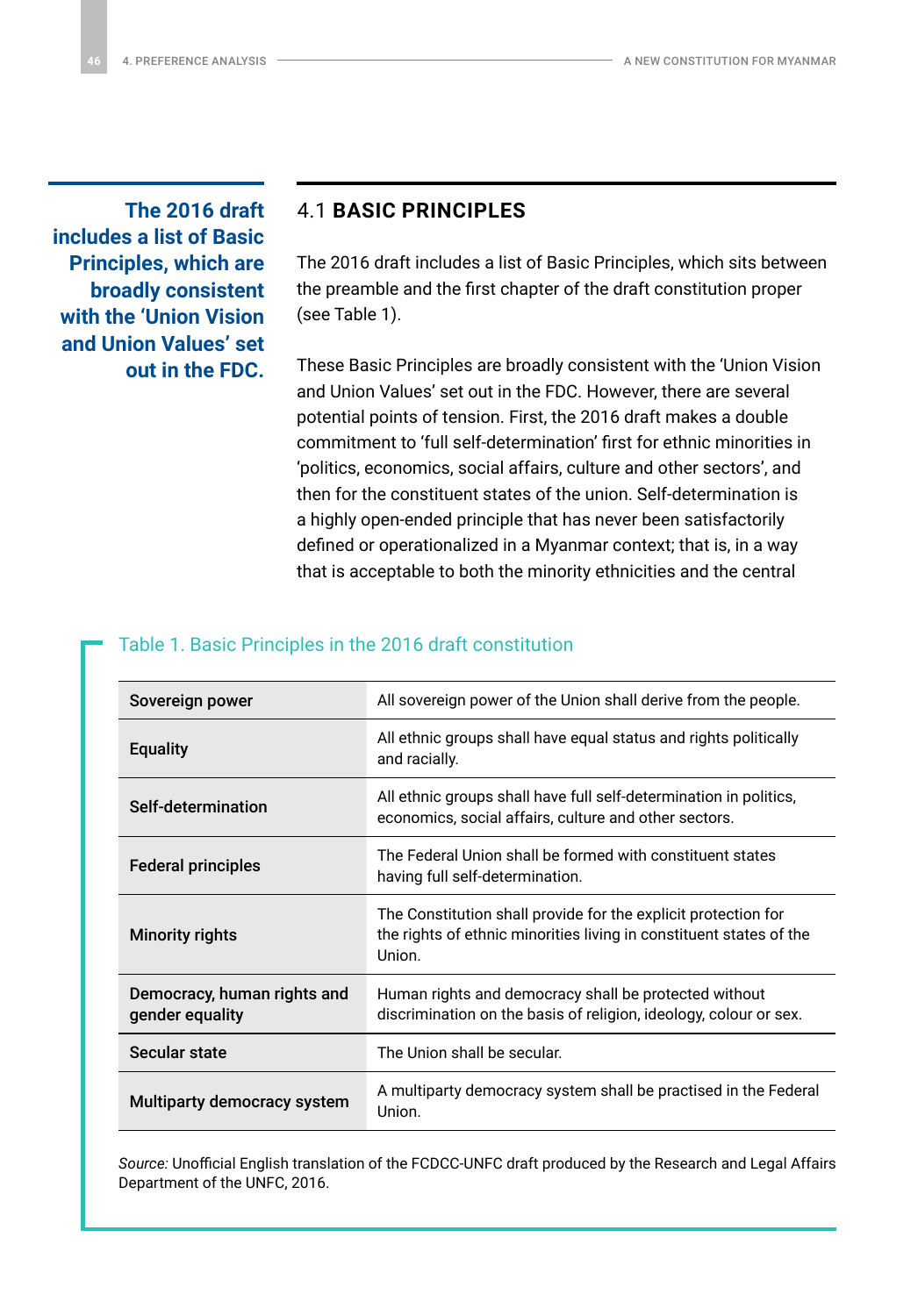INTERNATIONAL IDEA 4. PREFERENCE ANALYSIS **47**

government. If interpreted as external self-determination or a right of secession, that would be opposed not only by the military, which has, of course, opposed the entire federal constitutional democracy project in the past, but also by the NLD, and perhaps by those parties representing 'minorities within minorities' for which the secession of states would pose a threat.

It is notable that the 2016 draft does not contain explicit provisions on secession—neither facilitating it, as the 1947 Constitution did, nor expressly prohibiting it, as the 2008 Constitution did. However, certain provisions in the draft could be interpreted as prohibiting secession, at least unless brought about by means of a constitutional amendment. Article 8, for example, declares the Union Constitution to be the Supreme Law, while article 46A limits the extent of selfdetermination to that which is permitted 'in accordance with this Constitution'. A more explicit prohibition of secession might be insisted on not only by the military, if the constitution is ever to be acceptable to them, but also by NLD or other unionists. This would not be welcomed by some EAOs or ethnic parties, and may be a sticking point in constitutional negotiations. The carefully poised silence on the issue in the 2016 draft could, in practice, turn out to be the closest possible position to a mutually acceptable compromise.10 It is also possible to interpret the silence as a bargaining chip. Perhaps a non-secession clause could be introduced later, during the negotiating process, in exchange for acceptance of other provisions enabling more radical decentralization to the constituent units.

Similarly, the commitment in the 2016 draft to the secularity of the union might provoke a backlash from the more socially conservative sections of the pro-democracy movement, which would like to see an acknowledgement at the constitutional level of the majority-Buddhist heritage of Myanmar.<sup>11</sup> Religion-state relations are almost always a highly contested constitutional point and could be exacerbated in a Myanmar context in which the Bamar majority is largely Theravada Buddhist. While some ethnic minorities are also predominantly

**The carefully poised silence on the issue in the 2016 draft could, in practice, turn out to be the closest possible position to a mutually acceptable compromise.**

<sup>10</sup> On the role of constitutional silence in divided societies, see Lerner (2011).

<sup>11</sup> Secularism and religious recognition are not necessarily mutually exclusive. Both these things could take many forms and there is a broad spectrum of options from which to choose, including an Indian form of secularism as the non-discriminatory multiple recognition of diverse religions. For more on this, see International IDEA's Constitution-Building Primer, *Religion–State Relations* (Ahmed 2014).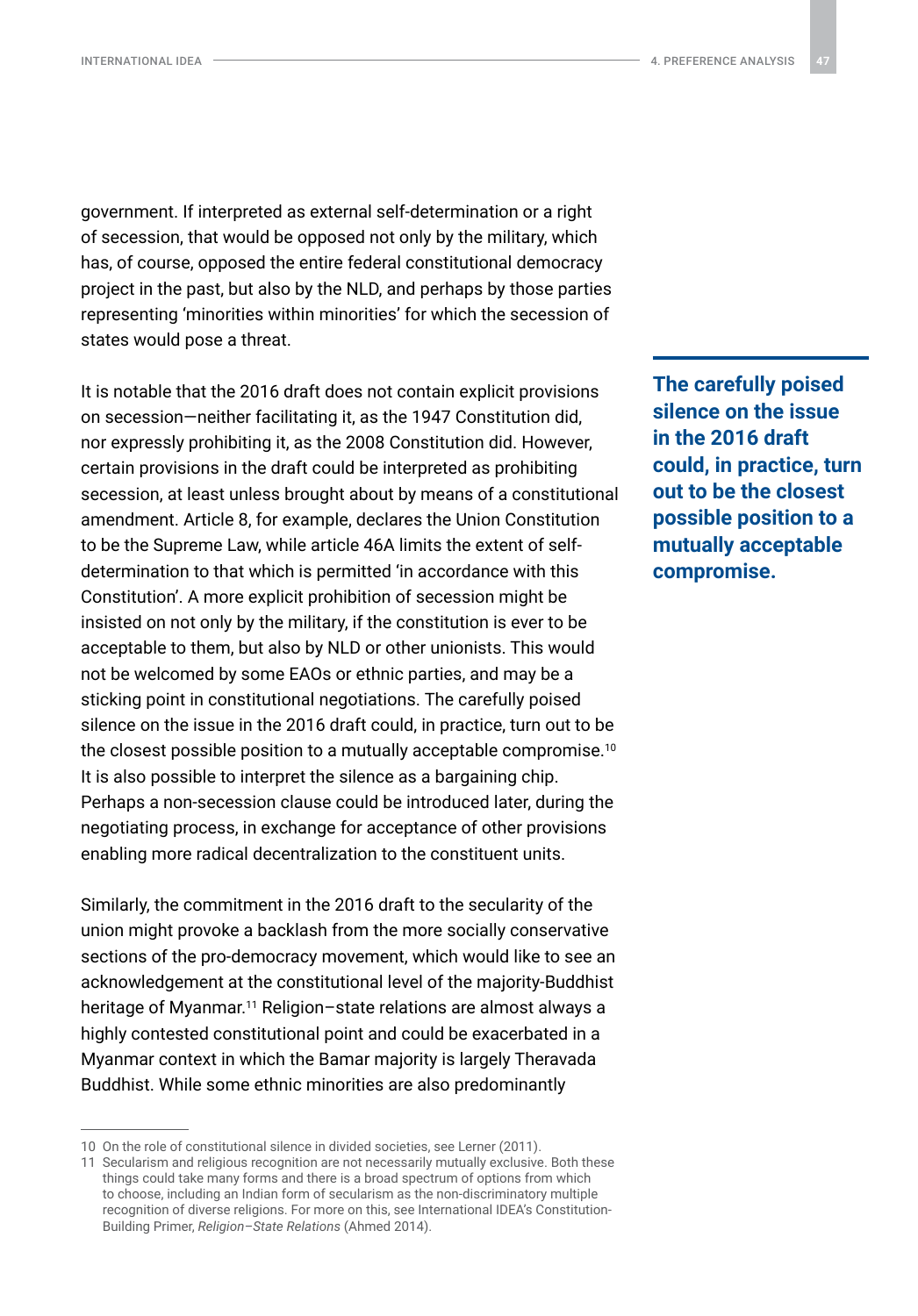Buddhist, such as the Shan, others are predominantly Muslim (the Rohingya) or Christian. For example, there is a much higher proportion of Christians among the Kachin and Chin people than in the Myanmar population as a whole.

### 4.2 **FORM OF THE FEDERAL UNION/MEMBER STATES**

The 2016 draft envisages a federal, democratic union. In the English translation produced by the Research and Legal Affairs Department of the UNFC, the name of the country is given as Burma rather than the current official title of Myanmar (2016 draft, article 1). However, the UNFC proposed at the 21st Century Panglong conference that a new country name that represents all ethnicities should be considered because 'Myanmar or Burma refer only [to] one ethnicity'. Burma is then described as 'belonging to all ethnic peoples', which with their 'different histories, cultures and customs' are 'united in their common mission and goals and committed to join hands in the Union with equal status' (2016 draft, article 2). However, article 6 of the 2016 draft states that 'the Union of Burma is formed with Member States that have self-determination'. As noted above, this self-determination is limited by the supremacy of the union constitution (articles 8 and 46A). The crucial point here is that the 2016 draft purports to establish that it is a union of ethnicities, on the one hand, and a union of states, on the other. Since ethnic population distributions do not correspond with state boundaries, this creates an internal contradiction that, unless satisfactorily resolved by negotiation during the constitutional process envisaged by the FDC, could prove highly problematic in the future.

The 2016 draft and the FDC both envisage a federal union of member states that are fundamentally of equal status. This would abolish the current symbolic division between regions in the Bamar majority areas and states in the areas dominated by other ethnicities. Although regions and states have the same powers and autonomy, the stylistic distinction serves to underline the difference between them. The 2016 draft would establish a 'Bama National State' for the Bamar people, collapsing much of the Bamar-majority area into one state. It would also establish a new Wa state as a homeland for the Wa people. This is likely to be controversial as the existing 14-unit

<span id="page-47-0"></span>**The 2016 draft purports to establish that it is a union of ethnicities, on the one hand, and a union of states, on the other.**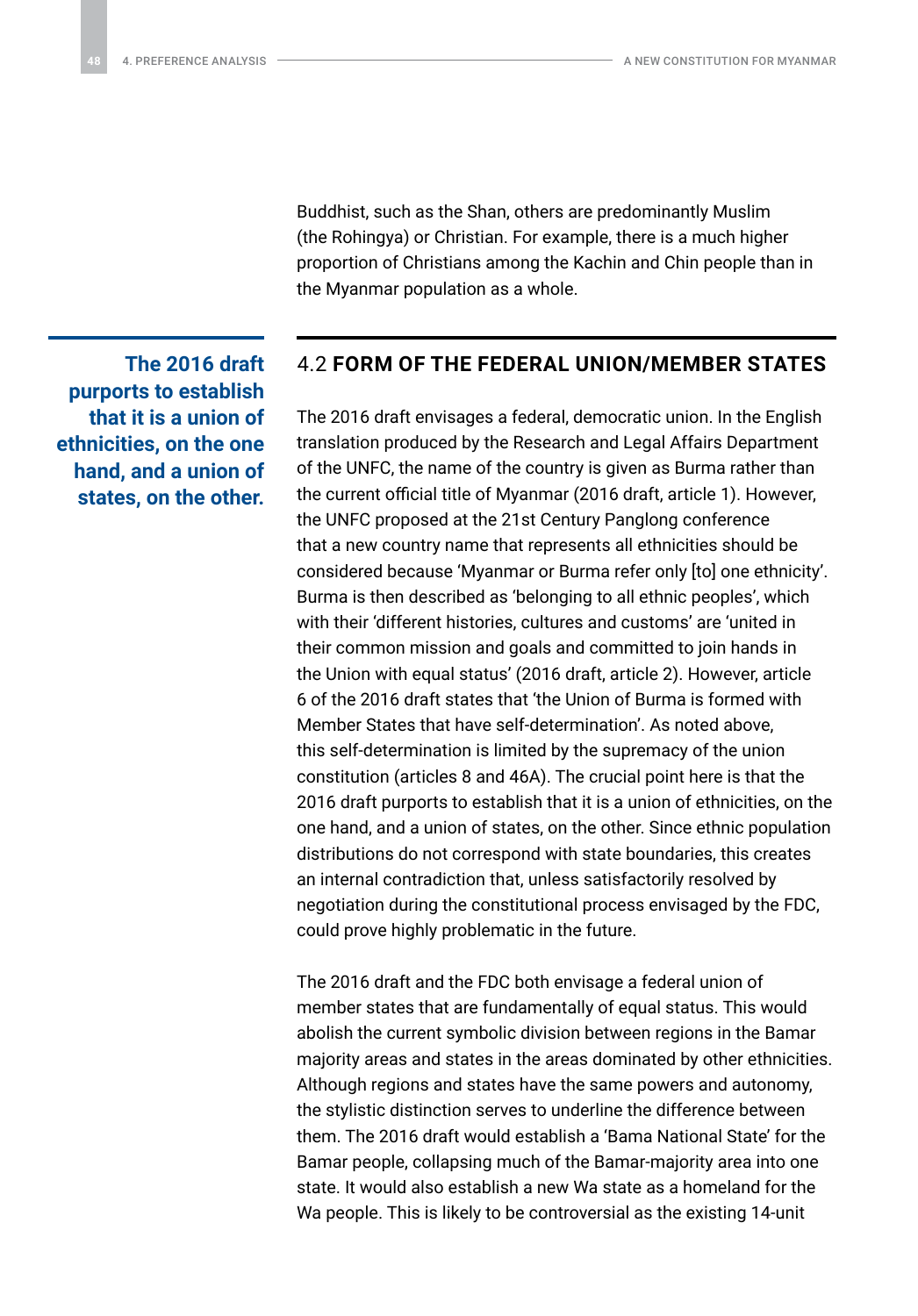<span id="page-48-0"></span>structure reinforces the powers of the Bamar majority, insofar as (based on equal representation in the upper house) it gives them half the seats and half the Chief Minister portfolios. A single Bamar state would reduce that influence, while creating a huge imbalance in terms of population and economic output. Federations with such extreme disparities are rare and could be unworkable in practice.

The 2016 draft provides that 'All sovereign power of the Union shall derive from the people' (Basic Principles) and that 'The sovereign power of the Federal Union derives from the citizens and is in the hands of the citizens' (article 4). The FDC, in contrast, provides that: 'The member states of the Union and the people in these states are the original owners of sovereignty'. Clearly, there is an incompatibility in the formulations of sovereignty and the origin of power between the two documents. The former sees the origin of sovereignty in 'the people' as a collective singularity while the latter sees it in the member states and the people in these states. This discrepancy will have to be resolved one way or the other, or in a carefully worded compromise arrived at by political agreement.

However, while these provisions are 'high stakes' on a symbolic level, the 2016 draft would give substantial recognition to the rights of states in the exercise of sovereign (or constituent) power, since the constitutional amendment formula—which gives the states the final say in any changes to the constitution—in practice recognizes that sovereignty, which may be defined as the authority to make and change fundamental law at a constitutional level, comes from the peoples of the member states.

### 4.3 **RIGHTS AND GUARANTEES**

The 2016 draft constitution contains an extensive bill of rights. This provides for the rights to life, equality before the law, freedom of thought and belief, legal recognition and freedom from discrimination (article 11), as well as freedom from slavery, forced labour and torture (article 11B), freedom of expression, worship and religion, and assembly (articles 13 and 14), the right to privacy (article 15), gender equality (article 16), a right to citizenship (article 17), freedom of movement (article 18), the right to marry (article 19), the right to

**There is an incompatibility in the formulations of sovereignty and the origin of power between the 2016 draft and the FDC.**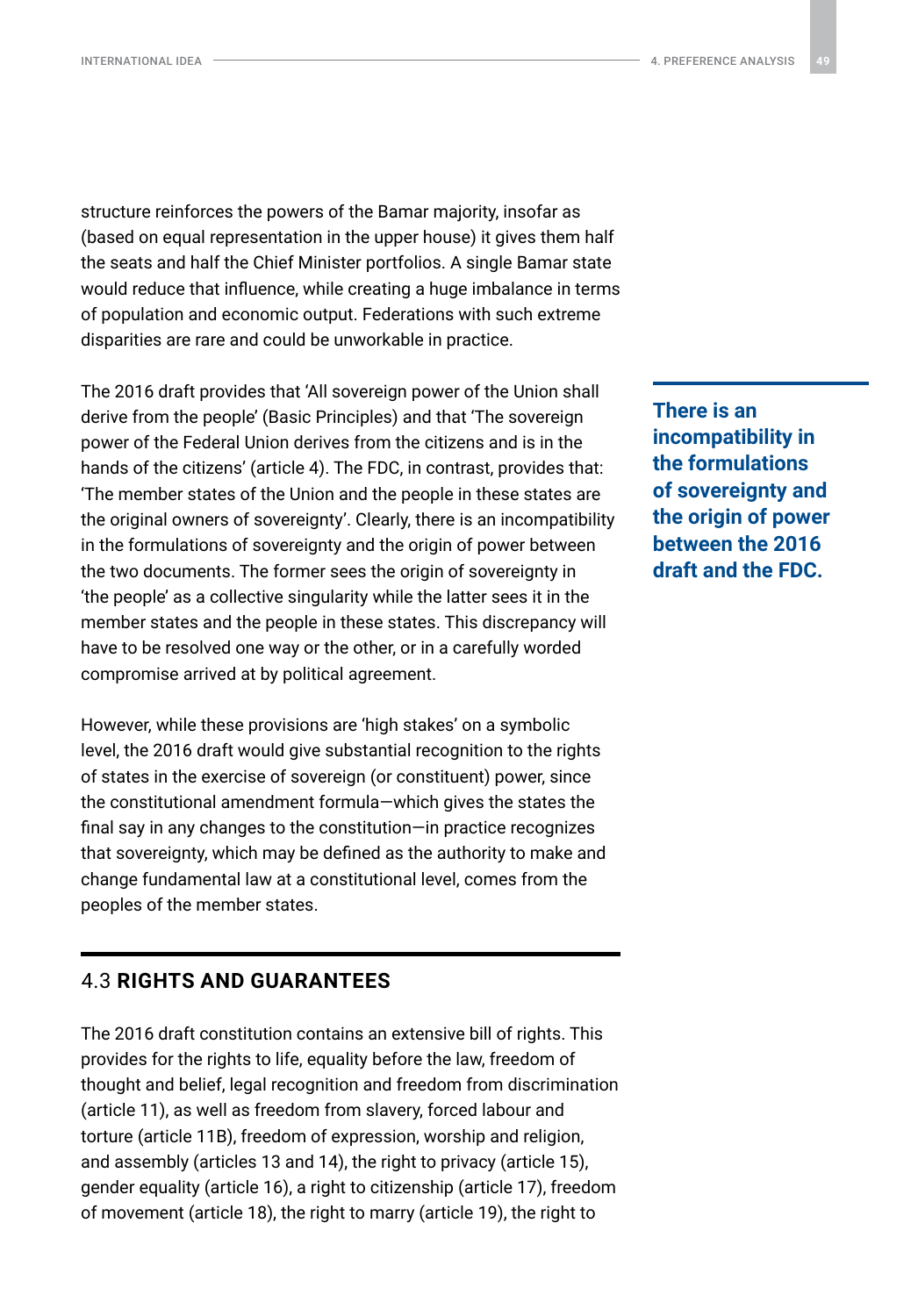political participation (article 20), freedom of association (article 21), freedom from arbitrary arrest and detention (article 22), and the right to a fair trial and due process of law (articles 24 and 25).

These rights are accompanied by a range of economic and social rights, such as property rights (article 26), the right to work and pursue a living (articles 26B and 27), intellectual property rights (article 28), the right to education (article 30), including the right to establish schools and universities outside the state sector (article 32), the right to public healthcare (article 33) and the right to 'an environment conducive to health and in harmony with nature' (article 40). Further socio-economic rights are extended to economic sectors or classes. Article 37 protects workers' rights, including the right to 'live a life in consonance with human dignity' with 'decent working conditions', 'social security', 'appropriate working hours', 'holidays and regular leave' and freedom to form trade unions and 'conduct organising activities'. Article 38 protects the rights of farmers, including the right to 'freely grow, sell, and produce crops' and to pay taxes in cash—as opposed to as a share of the crop.

On cultural rights, the 2016 draft balances the claims of communal culture and individual cultural development. On the one hand, it envisages communities having the right to maintain their 'tradition, culture, skills, and knowledge belonging specifically to it through customary and traditional practices' (article 29), while on the other hand every citizen is free as an individual to 'develop and promote the culture, customs and tradition of his/her own nationality' (article 34). There is also a right of every citizen 'to freely speak and learn the language of his/her own nationality' and 'to develop and promote his/her language and literature' (article 35) in addition to a provision allowing the 'national languages of the respective states' to be designated the official language of the state, alongside Burmese and English as the official languages of the union (article 170). A provision on affirmative action (article 39) states that the general principle of equality before the law does not prohibit 'laws to protect and promote the under-developed nationalities, the disadvantaged communities with low capacity and the traditionally backward and neglected citizen groups/communities'.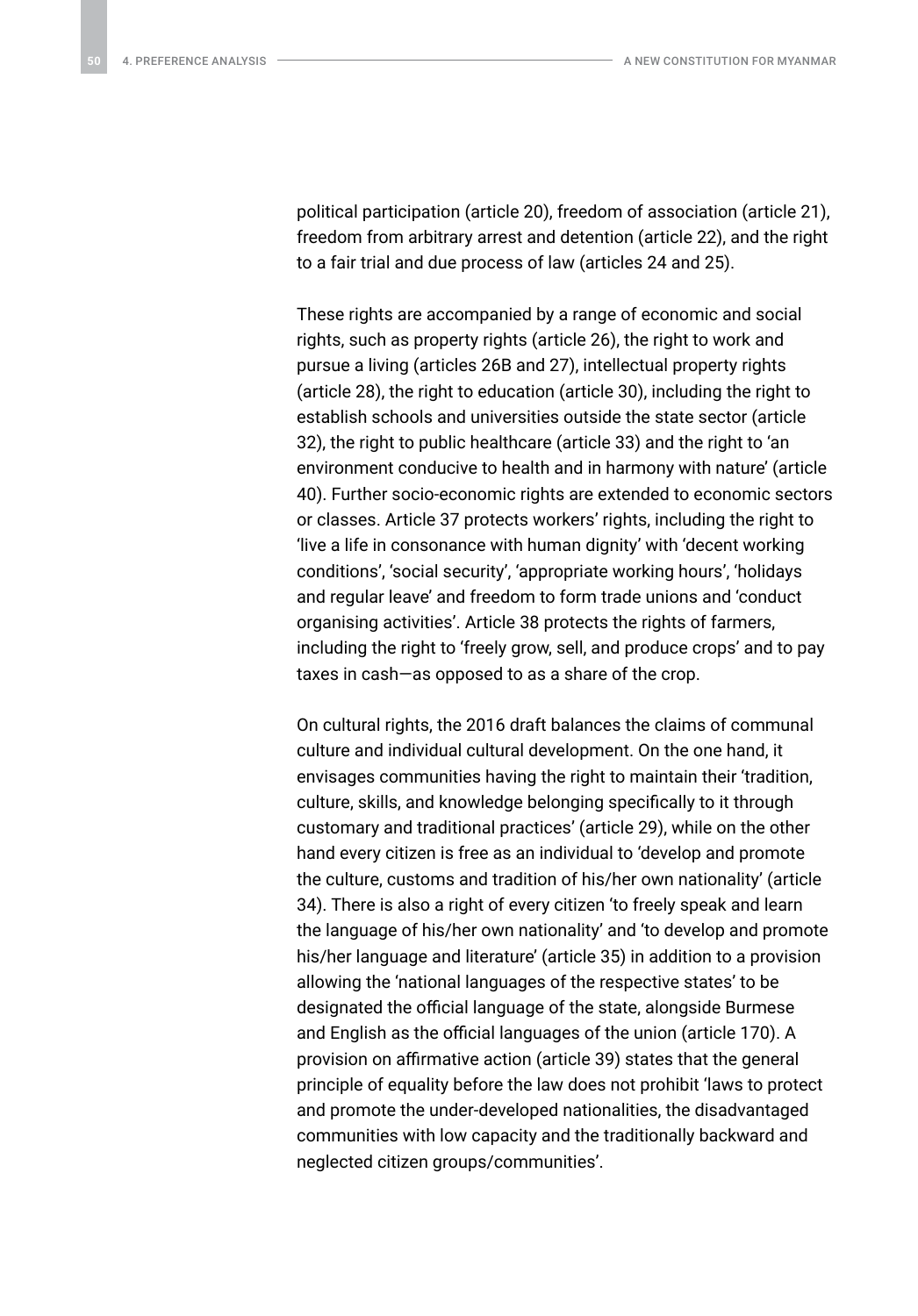The 2016 draft would establish two mechanisms for the enforcement of rights. First, there is a judicial mechanism by means of appeal to the Supreme Court, although not, it should be noted, the Constitutional Court, the jurisdiction (article 121) of which in relation to rights protection is unclear. Second, an independent Human Rights Commission would not resolve legal disputes over rights but be responsible for monitoring and overseeing compliance with human rights, educating the public on human rights and making recommendations to other public bodies (article 173). The draft contains detailed provisions on the composition, structure and organization of the Human Rights Commission (article 173), which would have 11 members appointed by the president following nomination by the Chamber of Nationalities with the approval of the Chamber of People's Representatives.

In sum, this is an extensive, modern bill of rights that is broadly in line with international democratic norms. It certainly goes far beyond the restricted set of highly conditional rights outlined in the 2008 Constitution. The right to freedom of expression, for example, can be limited by law in the 2016 draft only 'insofar as the exercise of these rights contravenes democratic principles and practices, endangers public health, or corrupts public morality' (article 13), whereas the 2008 Constitution allowed limits to be imposed 'for Union security, prevalence of law and order, community peace and tranquillity or public order and morality' (article 354). In other words, there is a shift from limitations designed to restrict democracy in the name of security and law and order to limitations designed to protect democracy. How exactly this would be applied in terms of judicial decisions is for the moment a purely speculative question, but it certainly demonstrates a difference in approach.

It is also worth noting that the 2016 draft declares certain rights to be non-derogable, meaning that they cannot be limited even in emergencies, whereas the FDC is silent on this point and the 2008 Constitution does not provide for any non-derogable rights. In other words, core humanitarian rights, such as freedom from slavery and torture, which are widely recognized as non-derogable under international human rights instruments are better protected in the 2016 draft than in previous texts.

**The 2016 draft constitution declares certain rights to be non-derogable, meaning that they cannot be limited even in emergencies, whereas the FDC is silent on this point.**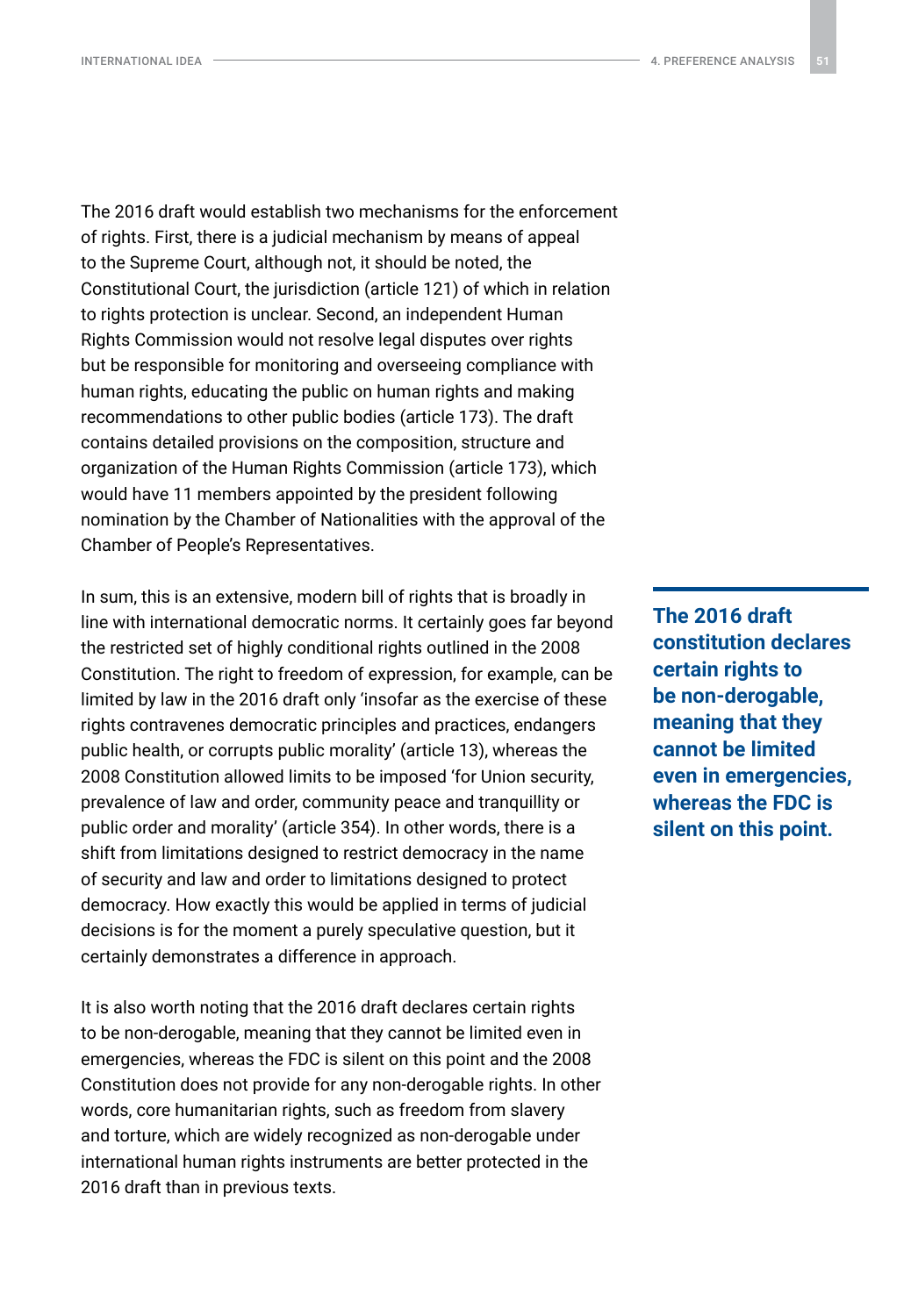**There are some notable potential sticking points related to the nature of the union as set out in the 2016 draft, as a federation both of states and of nationalities, including that freedom of movement between states would be limited.**

> **The freedom from discrimination provision in the 2016 draft includes sexual orientation as a protected characteristic.**

As might be expected, the rights in the 2016 draft constitution align with many of those proposed by representatives of ethnicity-based entities at the 2016–2019 peace conferences. They go far beyond what the NLD has previously supported, but they are consistent with the undertakings the NLD signed up to in articles 22 to 27 of the FDC. If they remain consistent with their avowed democratic principles, there is little that the NLD or other pro-democracy actors should oppose.

However, there are some notable potential sticking points, primarily related to the fundamental nature of the union, as set out in the 2016 draft, as a federation both of states and of nationalities. Crucially, freedom of movement between states would be limited (article 31). A state would be able to limit immigration from other parts of the union, and to limit application of the rights of citizens of the federal union in one state to another state. This goes against the basic principles of federalism as they have been understood and applied ever since the Articles of Confederation of the United States of America in 1781. Moreover, each state would have the authority to enact laws relating to its own state citizenship (article 141). Citizens of one state would not, according to the 2016 draft, be able to vote in state or local elections in another state, unless they first became a citizen of that other state (article 135). Given how concepts of citizenship have been linked to historic exclusion and cultural chauvinism in Myanmar, and the risk that exclusionary rules on state citizenship would contravene international conventions in terms of right to statehood, voting rights and freedom of movement, this is all likely to be highly contentious. Those parts of the pro-democracy movement that see Myanmar as a united whole, that value uniformity as a precondition for unity, and focus on the human rights of citizens as individuals rather than as members of ethnic communities are likely to oppose such barriers to internal movement.

A further potential sticking point is that the freedom from discrimination provision in the 2016 draft (article 11) includes sexual orientation as a protected characteristic, and this protection is also extended to members of the armed forces (article 149). Given the current state of LGBTQI+ rights in Myanmar, this is a bold step and is likely to prove controversial.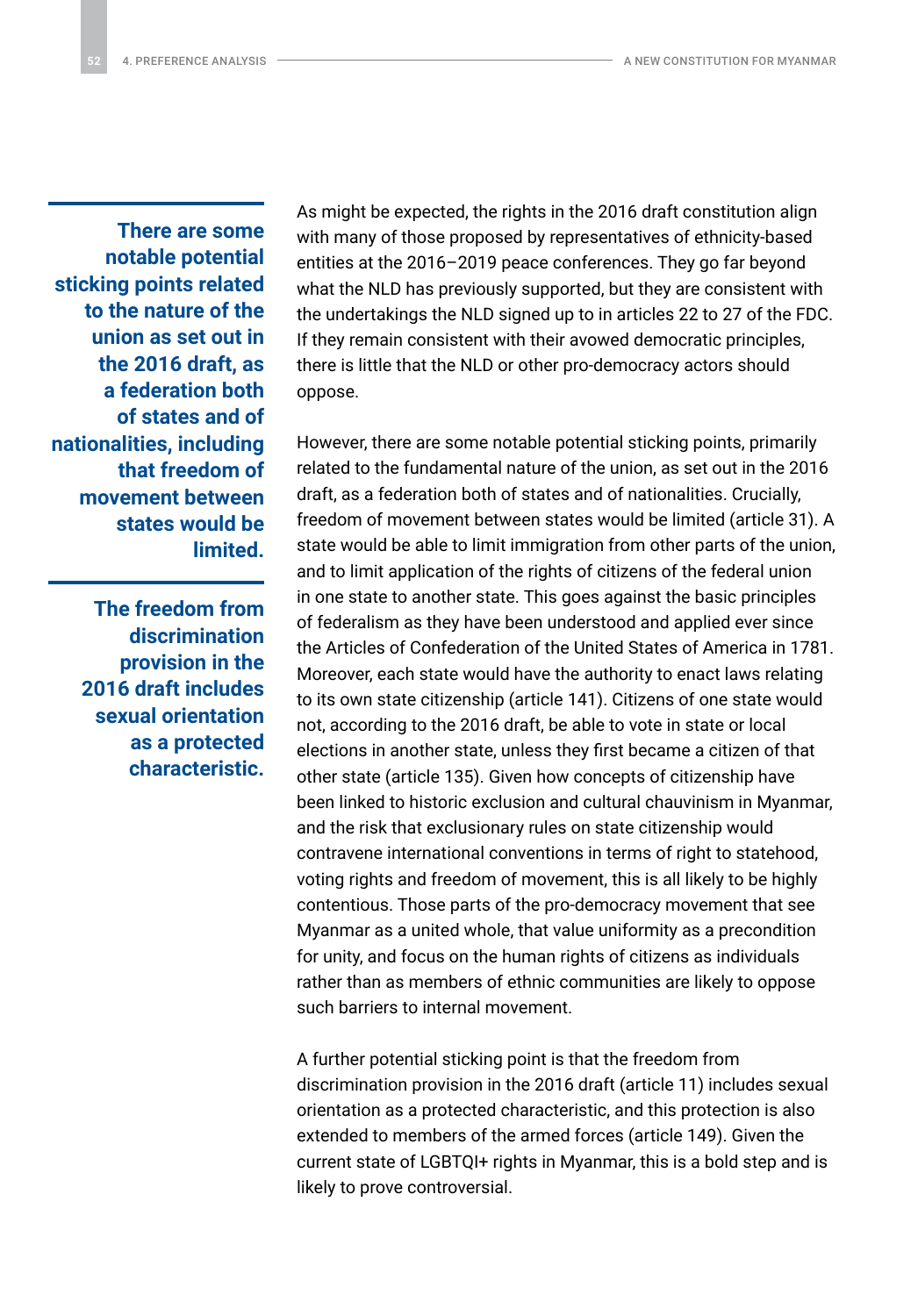### <span id="page-52-0"></span>4.4 **PARLIAMENTARY SYSTEM OF GOVERNMENT AT THE UNION LEVEL**

The 2016 draft provides for a parliamentary system of government at the union level. There would be a federal president as Head of State, whose powers would mostly be of a formal, symbolic or ceremonial nature (article 102). The federal president would be indirectly elected by the Federal Assembly (Pyidaungsu Hluttaw), that is, both houses of parliament in a joint sitting, for a term of five years (articles 100 and 101). Executive power and policymaking authority would be exercised by the government, which would comprise ministers led by a prime minister who would be nominated by the Chamber of People's Representatives (article 111) and be dependent on the continuing confidence (political support) of that chamber (article 117).<sup>12</sup> All of this is consistent with the norms of a parliamentary democracy and with the content of the FDC, which commits the state to a parliamentary system led by a prime minister (FDC, Part I, Chapter IV, Part III, article 8).

The FDC is committed to the principle of the separation of powers, noting that the three pillars of sovereignty—legislative power, executive power and judicial power—should be clearly separated, exercised independently and exert reciprocal checks and balances among themselves. This is not incompatible with the parliamentary system outlined in the 2016 draft, even though there is a relationship of mutual confidence and dependence between the government and the majority in the lower chamber. Perhaps the most important 'check and balance' in a parliamentary system is not between the executive and the legislature (since these are combined under the office of the prime minister who leads the majority party) but between governing party or parties and the opposition. However, the 2016 draft and the FDC both differ from many parliamentary constitutions in not providing for recognition of a 'Leader of the Opposition'—an aspect of the constitution to which further attention should be paid in future constitutional negotiations.

**The 2016 draft provides for a parliamentary system of government at the union level.**

**The 2016 draft and the FDC both differ from many parliamentary constitutions in not providing for recognition of a 'Leader of the Opposition'.**

<sup>12</sup> The available English translation of the 2016 draft is inconsistent. Article 111 refers to the prime minister being nominated by the lower house but article 102 refers to the prime minister being nominated by the Pyidaungsu Hluttaw. The latter is assumed to be a typographical/translation error as it would potentially make government formation very difficult, since a working majority that rests on the members of both houses would have to be constructed, and it would be inconsistent with article 117, which limits votes of no confidence to the Chamber of People's Representatives.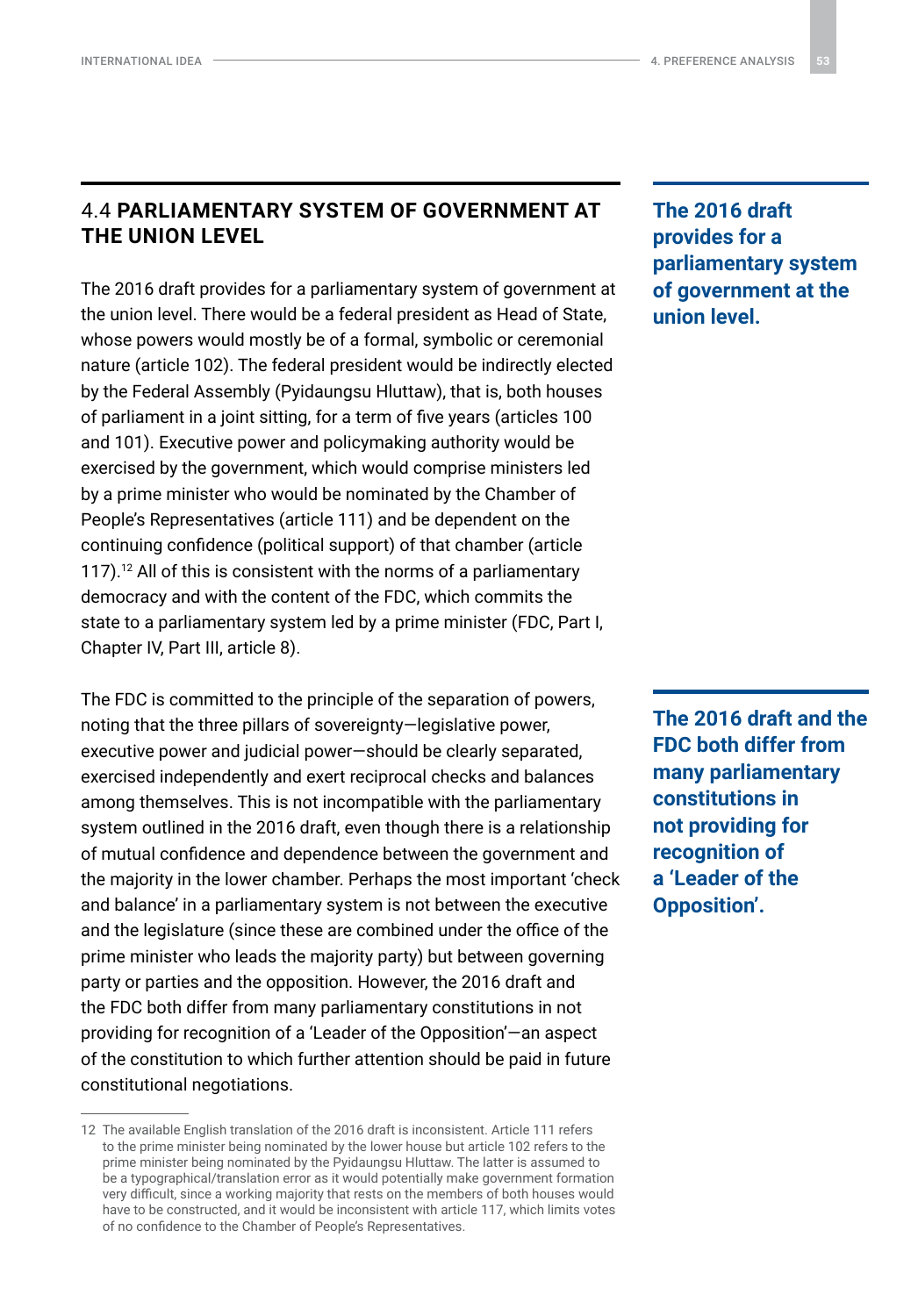**Several points could be controversial during the constitutionbuilding process, including the method of election and the electoral system.** In terms of the legislature, the 2016 draft proposes a two-chamber parliament made up of a Chamber of Nationalities (Amyotha Hluttaw) directly elected by the states, with each state having an equal number of members (article 66) and a Chamber of People's Representatives (Pyithu Hluttaw), also directly elected but 'on the principle of election by proportion of population' (also article 74). The two chambers would have nearly equal powers—apart from the fact that the budget could only be introduced in the Chamber of People's Representatives (article 84(B)), while bills related to natural resources could only be introduced in the Chamber of Nationalities (article 84(C)). All this is broadly reflected in and compatible with the FDC, which provides that the 'Federal Parliament is established with Federal Upper House and Federal Lower House which have equal powers', in which the upper house consists of an 'equal number of representatives selected and sent by various member states of the Federal Union', while the 'Lower House is established with representatives elected by the constituents in the elections which are based either on the number of population or townships' (FDC, Part I, Chapter 4, Part III, article 7).

Several points about these provisions, however, are remarkable and could be controversial during the constitution-building process. First, while the 2016 draft provides that members of the Chamber of Nationalities must be directly elected by the states, the method of election and the electoral system are not specified. Indeed, these matters are expressly reserved to the states (article 64). This may lead to considerable variation in the mechanisms for elections and electoral laws between states, which could place additional burdens on officials and political parties to comply with the various rules in different states. Careful thought should be given to how this will affect electoral integrity, electoral administration and electoral campaigning. Are such variations at the state level required, or is there a case for greater uniformity to be specified in the federal constitution?

Second, the electoral system for the Chamber of People's Representatives is not specified in the 2016 draft. It is weakly implied, perhaps, that the current first-past-the-post (FPTP, or single member plurality) electoral system would continue, but this is unclear and other electoral systems could fit within the constitutional space allowed by the draft. There are both advantages and disadvantages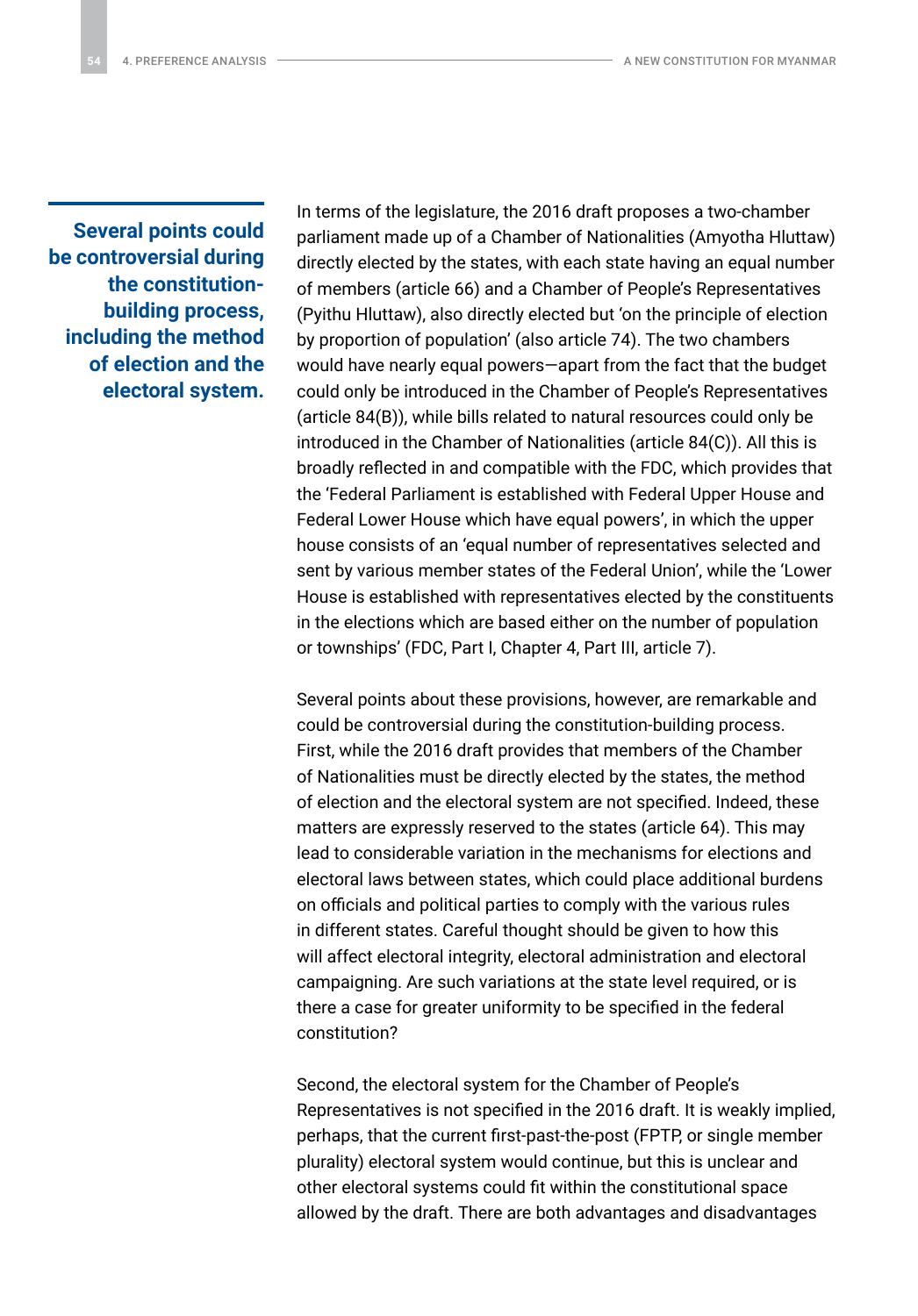to FPTP. In a Myanmar context it seems likely to favour the NLD for the foreseeable future, while promoting regionally concentrated opposition parties based on ethnic identity, rather than union-wide programmatic parties. This could hinder the deeper consolidation of Myanmar's democracy into a stable competitive system where election results are a judgment on government policy and performance, rather than an expression of ethnic identity. In any case, it would probably be wise to begin a discussion on the various options for changing the electoral system and analysing the possible implications for representation. Greater open-endedness, or keeping the current system for the present but allowing for future change at an opportune moment, might be most beneficial.

Third, there is the issue of constituency boundaries for the Chamber of People's Representatives. Under the 2016 draft, these would simply 'be determined by law'—on the principle of proportionality but with little additional guidance and no redistricting provisions to prevent gerrymandering. This open door to gerrymandering could have grave consequences for the health and resilience of Myanmar's democracy. There is plenty of good comparative practice on the rules on constituency boundaries, most notably having these drawn up by an independent commission rather than by the legislature, and specifying the extent to which deviation from strict proportionality may be allowable to adjust for historical communities, local government boundaries or geographical features. Serious consideration should be given to including such provisions in order to ensure fair elections in the future, particularly in the light of the extreme malapportionment that has been a blemish on the democratic elections of recent years.

Finally, there is the problem of the near equality of powers between the two chambers. The Chamber of Nationalities (Amyotha Hluttaw*)* under the 2016 draft would have a much greater voice in the legislative process than the same-named body under the 2008 Constitution. In the 2008 Constitution, disputes between the two houses could be resolved in favour of the numerically superior Pyithu Hluttaw (lower house), by means of a joint sitting of both houses (article 95). In the 2016 draft, the option of resolving disputes by a joint session would not exist, and the Chamber of Nationalities would have an effective veto over most legislation. This near

**There is plenty of comparative practice on the rules on constituency boundaries, most notably having these drawn up by an independent commission rather than by the legislature.**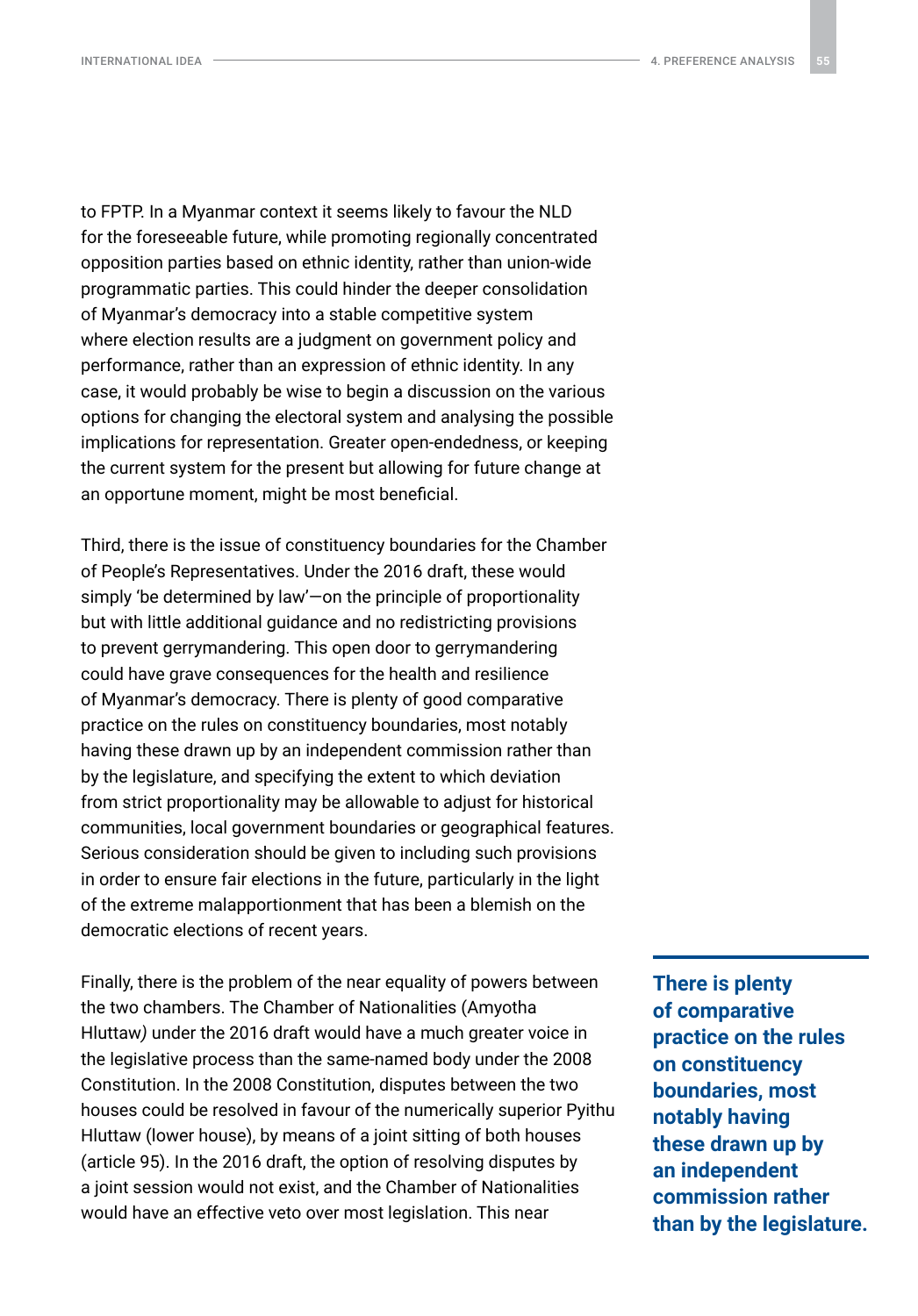equality between the two houses has not been well thought through. Although, in the context of a desire to strengthen federalism, it is understandable to want to augment the role of the Chamber of Nationalities as 'the voice of the states', a strong upper house could cause problems for the operation of parliamentary democracy. According to the 2016 draft, the prime minister and the government are politically responsible—as fits the logic of a parliamentary system—to the Chamber of People's Representatives. However, they will not be able to govern effectively unless they can, as a minimum, pass the budget. Failure to 'secure supply' (pass the annual budget bill) could lead to a crisis like that which afflicted Australia in 1975, where the government still enjoyed the confidence of the lower house but was forced out of office because it could not get its budget through the upper house.

Other parliamentary systems avoid this problem by providing deadlock-breaking mechanisms—such as limiting the period during which the upper house can delay legislation or resolving disputes through a joint session of both houses. The remedies proposed in the 2016 draft appear to be too weak to perform this function effectively. There is a 21-day deadline for the consideration of budget bills by the Chamber of Nationalities (article 98), but what happens if the bill is not passed in that time is unclear. This could be fixed by simply providing that if the budget bill is not passed by the Chamber of Nationalities within 21 days, it would in any case become law, if the Chamber of People's Representatives so resolves, in the form last passed by the Chamber of People's Deputies. There are many examples of such, or similar, provisions in other parliamentary democracies.

For ordinary bills (not money bills), the proposed solution in the 2016 draft is a joint committee to resolve differences between the two houses. If the joint committee agrees to changes in a bill, it is returned to the chamber in which it was introduced. If the bill—in the form agreed by the joint committee—is then passed by both houses, it becomes law. One problem, however, is that there is no constitutional time limit for the work of the joint committee. It could in principle delay a bill indefinitely, preventing it from ever getting to a vote; or it could immediately say that no agreement has been reached, thereby killing the bill. Either way, this puts vast veto power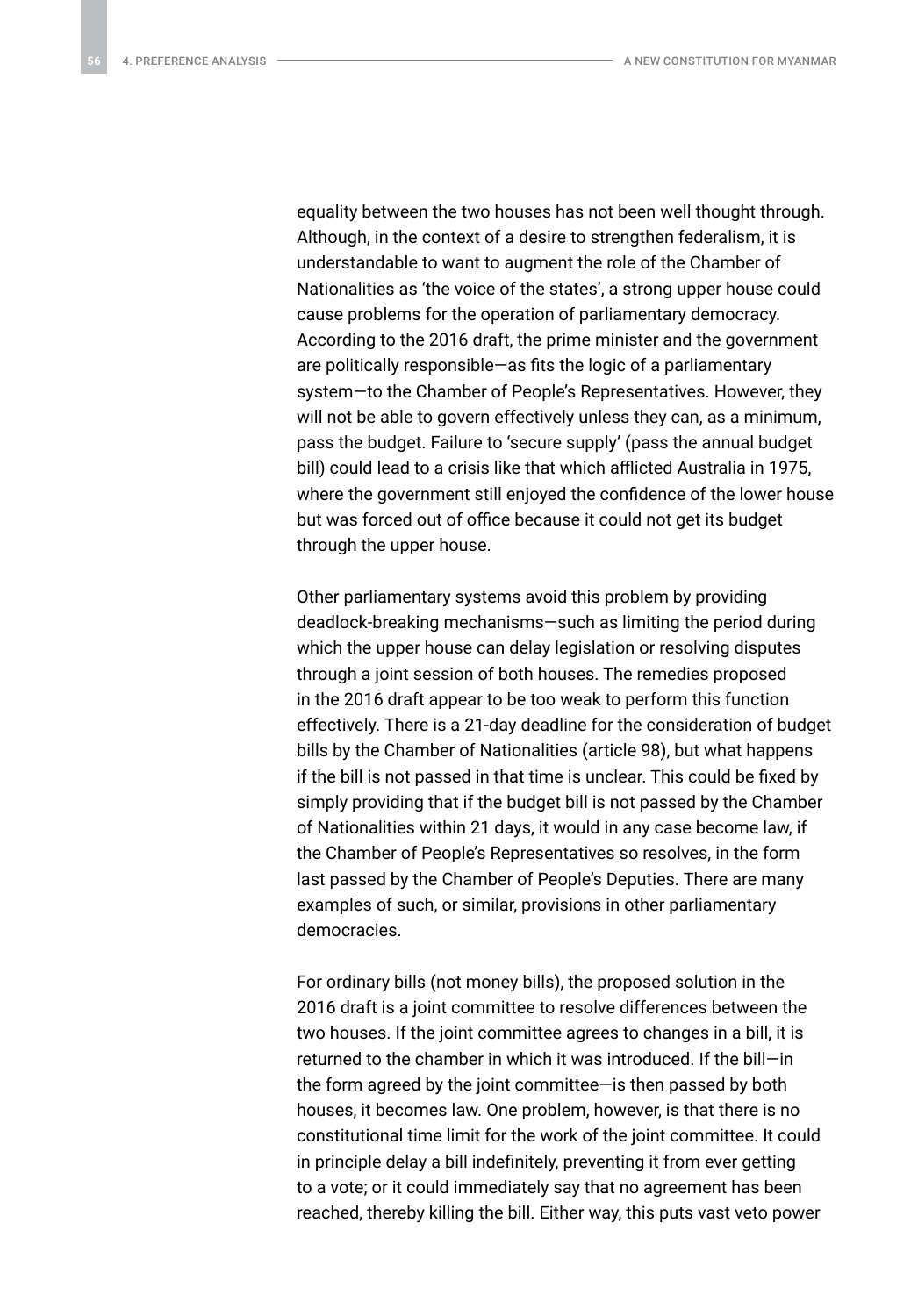into the hands of that committee, and its chairperson would become a crucial legislative player in a way that is perhaps out of keeping with the logic of a parliamentary system. This could be resolved by a requirement that the chairperson of the joint committee, in relation to any government bill, should be the Leader of Government Business in the house, or the minister acting as the bill's sponsor.

Even with these small changes, the 2016 draft would still give the Chamber of Nationalities a great deal of power—probably more power than the second chamber of any other parliamentary democracy apart from Australia. Constitution-builders need to consider carefully how that will work out in terms of practical politics. Based on past voting behaviour, it should not be assumed that states will necessarily be dominated by ethnic parties. Nonetheless, the different apportionment and electoral rules might mean that a government with a secure majority in the Chamber of People's Representatives would have to do deals, on either a standing or an ad hoc basis, with state representatives from other parties in the Chamber of Nationalities in order to get the legislative business of the government through parliament. Instead of promoting the interests of ethnic nationalities, the effect might be to enable the government to play off some parties (ethnic or otherwise) and some states or regions against each other, trading funding for votes in a way that is essentially corrupt (so-called pork barrel politics). It would also make consistent policy development and effective policy implementation more difficult across Myanmar as a whole. More 'veto-players' means more friction, more complexity and more opportunities for things to be derailed and delayed. Would this really be in the interests of any ethnic group as the country seeks to recover from crisis?

At the same time, however, it is important, both politically and symbolically, for the Chamber of Nationalities to have a strong voice at the centre. One way to reduce unnecessary friction while preserving a strong role for the Chamber of Nationalities would be to allow the Chamber of Nationalities an absolute veto over concurrent legislation, but not over exclusive legislation. In other words, in the case of a legislative power shared with the states, the states' representatives, through the Chamber of Nationalities, would have a veto over the exercise of that power. If it is a power that is exclusive

**The different apportionment and electoral rules might mean that a government with a secure majority in the Chamber of People's Representatives would have to do deals with state representatives from other parties in the Chamber of Nationalities in order to get the legislative business of the government through parliament.**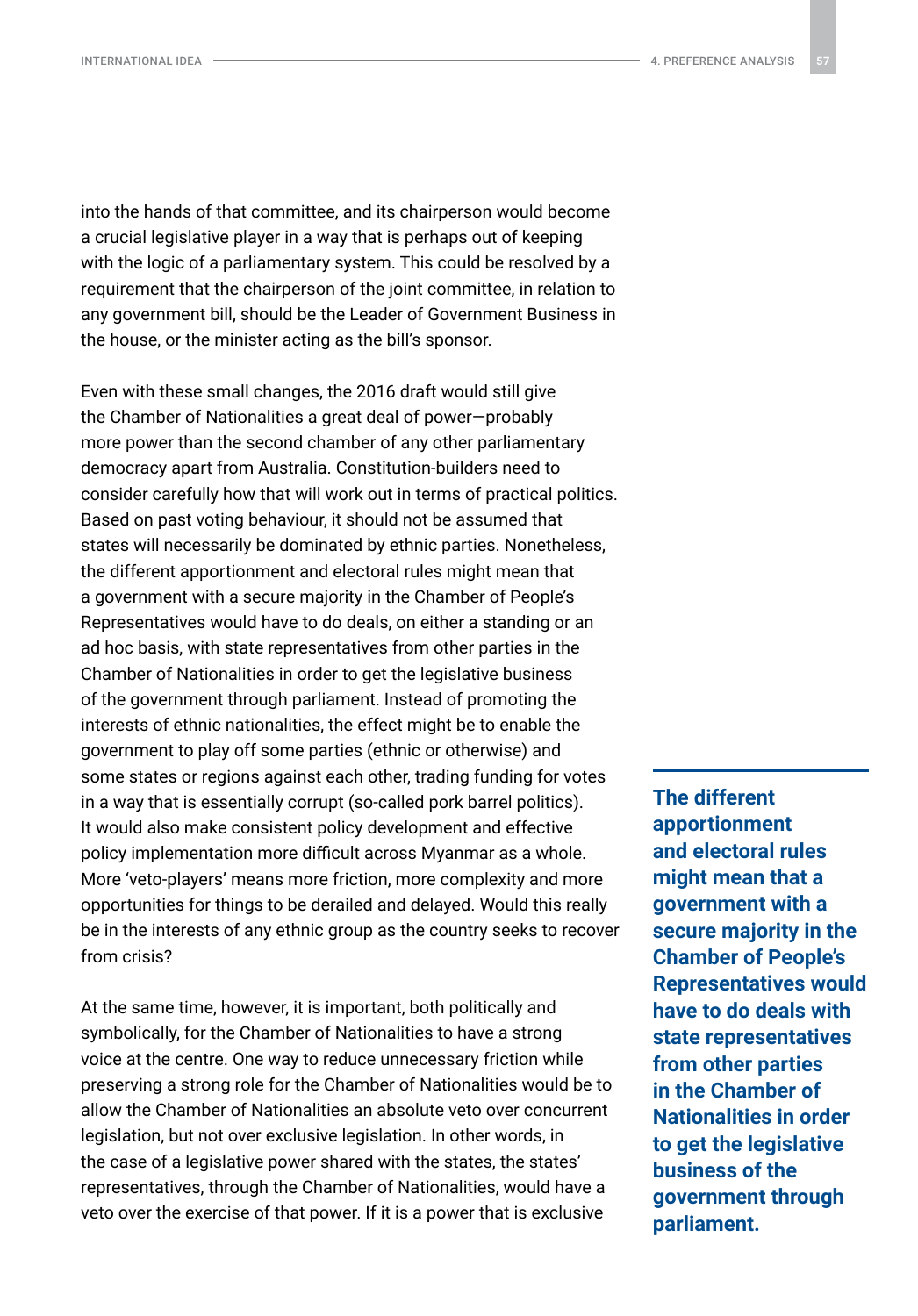<span id="page-57-0"></span>to the Federal Union, however, the Chamber of Nationalities might have a more limited power, such as to impose a 6-month or 12-month delay, which would be long enough to cause the government frustration and to be an incentive for the government to seek to negotiate.

#### 4.5 **JUDICIARY AND INDEPENDENT COMMISSIONS**

The 2016 draft makes a commitment to the principle of judicial independence (article 120), but this is only weakly operationalized through rules on judicial appointment and tenure. Judges in the Federal Supreme Court are to be appointed by the president having been nominated by the prime minister, and with the approval of the Federal Assembly (article 123). Unusually by today's standards, there is no provision for a Judicial Appointments Commission or similar institution to ensure the non-partisan selection of judges on merit. Nor is there any requirement to consult with other judges before making an appointment.<sup>13</sup>

The 2016 draft establishes minimum qualifications for Federal Supreme Court judges (article 124), who must be at least 45 years old, have at least 10 years of experience in the legal profession and be 'honest' and of 'good moral character'. The 2008 Constitution requires Supreme Court judges to be 'loyal to the Union and its citizens' and not to be a member of a political party (Constitution of Myanmar, 2008, article 301), but these requirements do not appear in the 2016 draft. Removing the ban on judges being members of a political party could be problematic, especially given the potentially highly politicized nature of the appointment process. The qualifications of other judges are not specified in the 2016 draft, since it envisages that the judiciary subordinate to the Federal Supreme Court and the Constitutional Court would be regulated either by the state constitutions or, in the case of the federal courts, by ordinary statute law.

The removal process for all federal judges is specified in article 125 of the 2016 draft. Judges can resign at will but would otherwise serve

<sup>13</sup> In India, for example, judicial appointments are made after consultation with a 'collegium' of senior judges.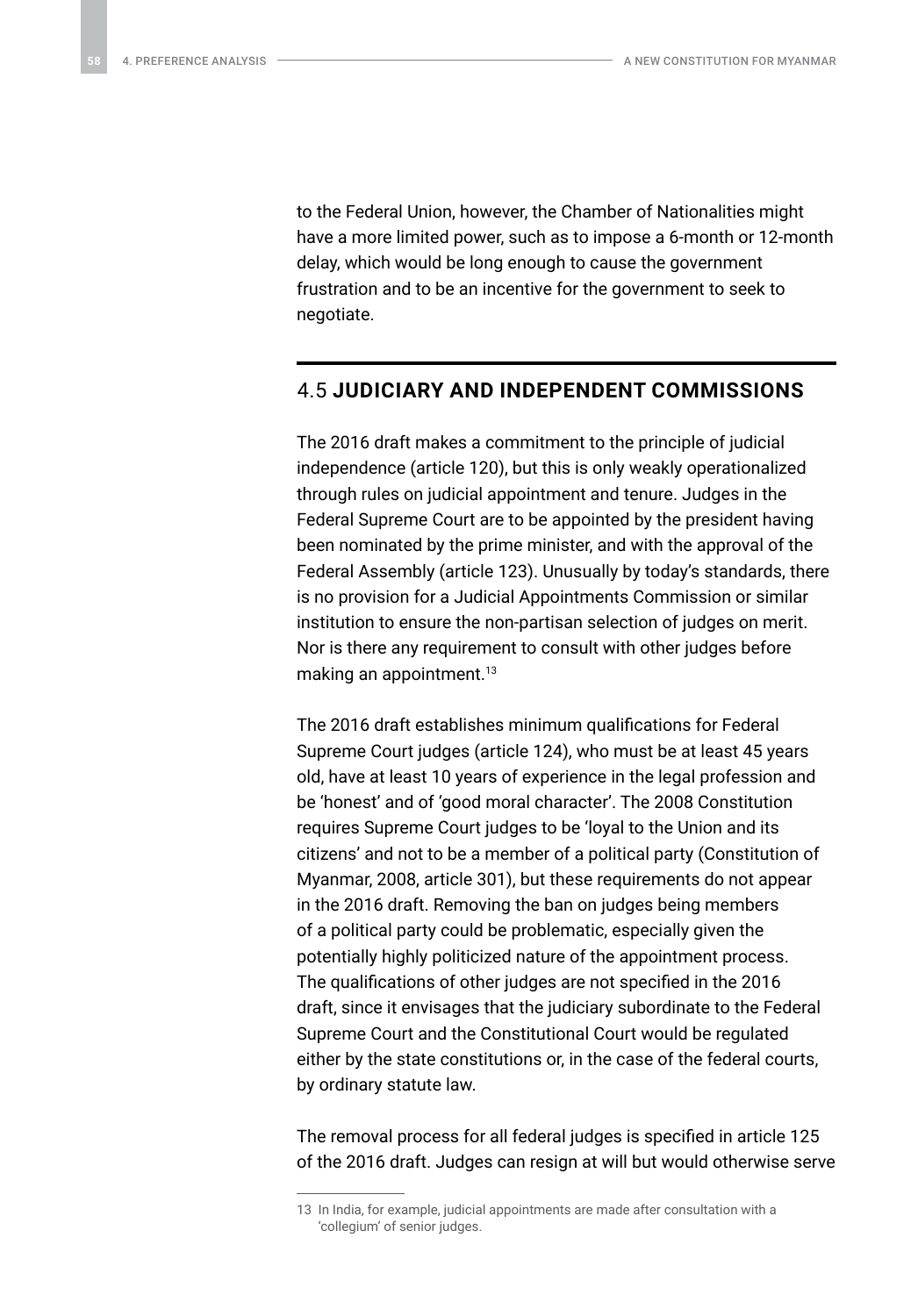until retirement at the age of 75, unless they are removed on the grounds of being 'permanently incapable to perform his/her duties' or 'found guilty of committing an act of gross misconduct'. A decision on removal would require a 75 per cent majority in the Federal Assembly (both houses of parliament), based on a recommendation by an investigatory committee of both houses set up following a proposal from the Federal Attorney General. From the point of view of preserving judicial independence, this is a significant improvement on the process set out in the 2008 Constitution, in which the president had an active role in the removal of judges (article 302).

The 2016 draft proposes a dual or parallel court system, in which federal courts would operate alongside state courts (articles 121– 28). Criminal and civil cases arising from state law would be handled in the state courts, while the Federal Supreme Court would have jurisdiction only over certain enumerated matters of a federal nature, such as disputes between states or between citizens of different states (article 127). This highly decentralized judiciary is in contrast to all previous constitutions, which provided for a single, unified judicial hierarchy. The 2016 draft maintains the distinction found in the 2008 Constitution, but not in the 1947 Constitution, between the Federal Supreme Court and a separate Constitutional Court that would have jurisdiction over matters of constitutional interpretation (article 121).

Another form of separation of powers is envisaged in the 2016 draft through the existence of independent commissions, such as a Human Rights Commission, a Commission for Gender Equality, a Commission for Investigation and Eradication of Corruption, a Civil Service Commission, an Elections Commission, an Environmental Protection Commission, a Commission for the Protection of Child Rights, a Commission for the Protection of Minorities, and a Truth and Reconciliation Commission (articles 172 and 174). This list is not reflected exactly in the FDC, which foresees an Anti-corruption Commission, an Elections Commission, an Anti-discrimination and Human Rights Commission, a Right to Information Commission and an Anti-gender-based Violence Commission. While the Civil Service Commission, a Commission for the Protection of Minorities and a Truth and Reconciliation Commission are not mentioned in the FDC, that does not necessarily rule out their establishment by ordinary

**The 2016 draft proposes a dual or parallel court system, in which federal courts would operate alongside state courts.**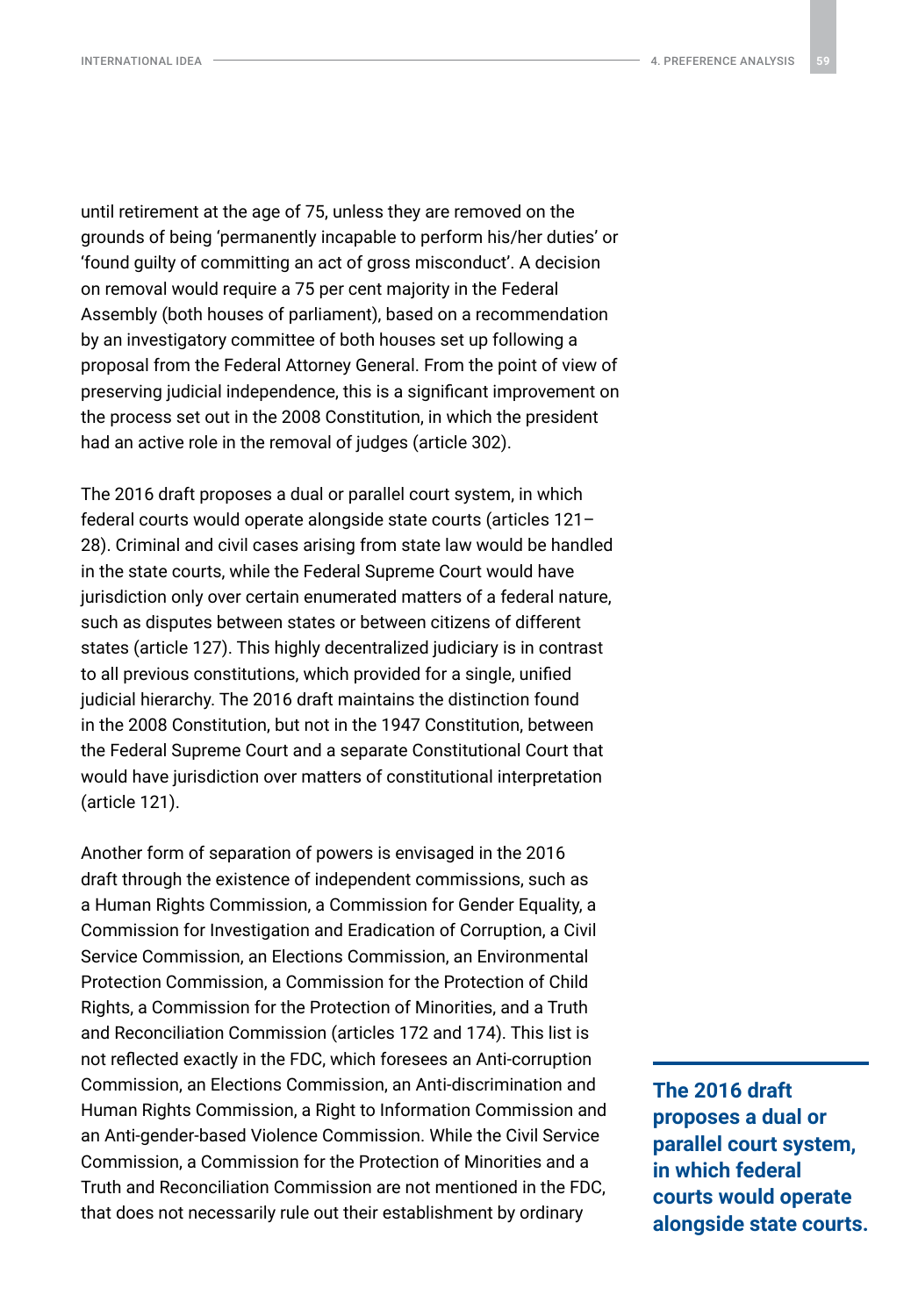<span id="page-59-0"></span>statute or their inclusion in a subsequent constitution based on the FDC.

### 4.6 **DISTRIBUTION OF POWERS BETWEEN UNION AND STATES**

On the division of powers between the federal and state levels, the 2016 draft uses two lists: an Exclusive List, on which only the Federal Assembly can legislate (article 103); and a Concurrent List, on which both the Federal Assembly and the state legislatures can legislate (article 93).14 In cases of inconsistency, in relation to concurrent matters, Federal legislation prevails (article 98). Anything not on either list would be a state-only power. In this respect, the 2016 draft resembles Nigeria's Constitution of 1963, which also had specific Federal and Concurrent lists, where anything not on those lists was retained as a residual power of the states.

**The crucial point, however, on which the 2016 draft and the FDC are in harmony, is that residual powers should remain with the states rather than the union.** This arrangement differs somewhat from the FDC, which provides that: 'Power of the Union, power of the states and concurrent powers shall be determined and enacted'; and that 'Only the powers necessary to exercise for the common interests of the member states of the Union shall be conferred to the Union'. In other words, the FDC envisages a three-list system like India's, which has a union list, a concurrent list and state lists. This difference of approach would have to be resolved politically through negotiation.

The crucial point, however, on which the 2016 draft and the FDC are in harmony, is that residual powers should remain with the states rather than the union. This is favoured by the ethnicity-based political parties, since it leaves scope for a gradual expansion of their powers into that unoccupied constitutional space. The NLD has not historically supported placing residual powers with the states, and neither the party's proposals at the 21st Century Panglong conferences, nor the proposed 2019 amendments, refer to any changes from the 2008 Constitution in this regard. Nonetheless, insofar as the NLD has signed up to the FDC, which clearly specifies

<sup>14</sup> The numbering on the English translation provided is erratic. Occasionally, two provisions have the same article number.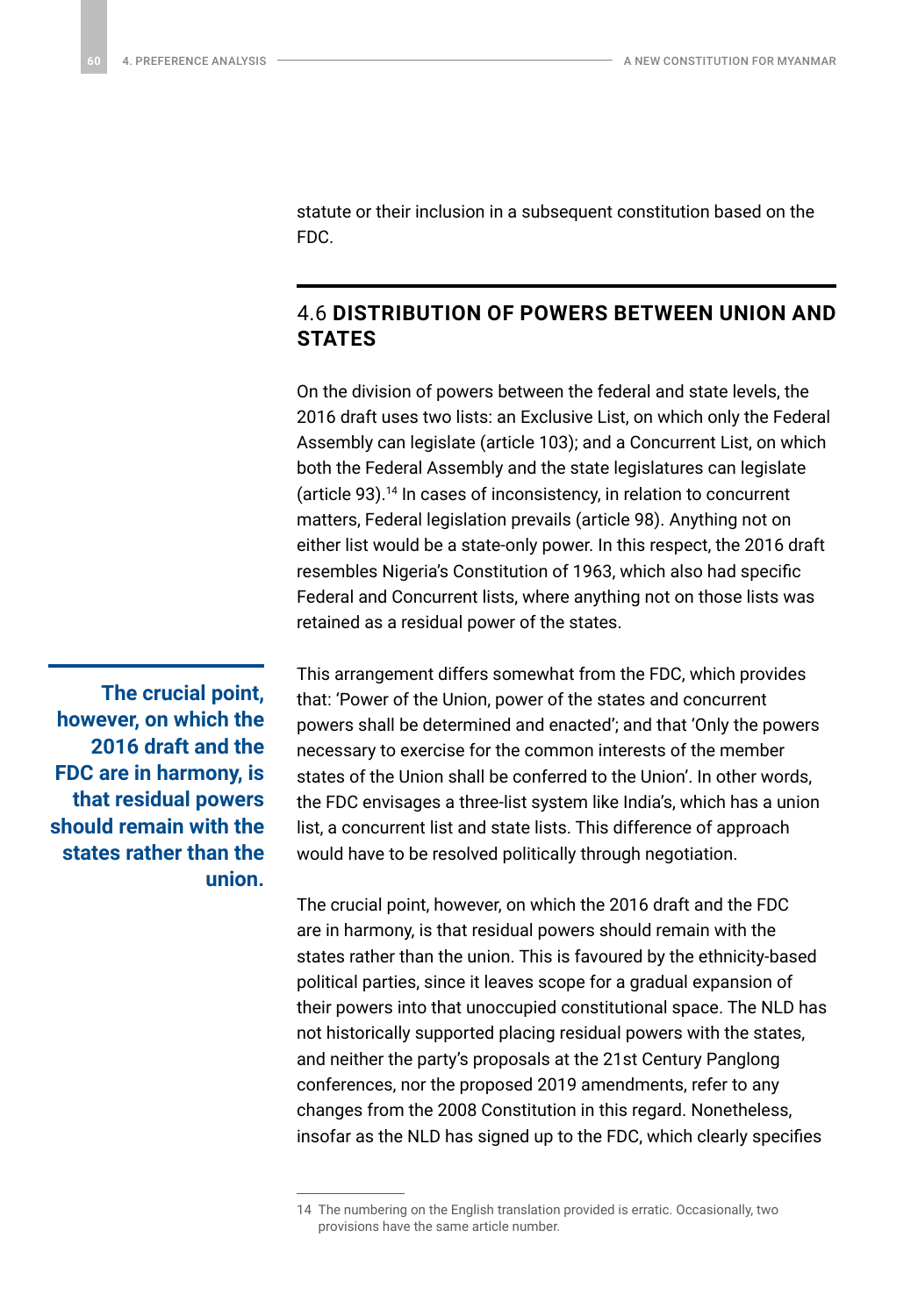<span id="page-60-0"></span>that 'Residual powers [...] shall remain with the member states of the Union', it must be regarded as now accepting that principle.

Whether in two lists or three, however, difficulties remain in defining exactly which powers and areas of legislative competence should be included on each list and how these powers are to be backed by appropriate fiscal resources. While making general commitments to a highly decentralized form of federalism, the FDC is vague on such details and much would still need to be negotiated during the constitution-building process. Aspects such as practical implementation and financial feasibility will certainly also have to be reflected on early in the design stage. Most of the ethnicity-based parties and EAOs will demand sweeping powers at the state level, and this is likely to be resisted by the more centralizing or Bamarmajority elements of the pro-democracy coalition.

### 4.7 **INSTITUTIONS OF GOVERNMENT AT THE STATE LEVEL**

In the 1947 and 2008 constitutions, the institutions of government at the state level were defined by the union-level constitution and there was no autonomous scope for the states (or states and regions) to adopt their own arrangements of self-government. In contrast, the FDC and the 2016 draft allow states to adopt their own state constitutions. This has been a long-standing core demand of those EAOs that are signatories to the NCA, and was a contentious issue in the 21st Century Panglong peace conferences.

The FDC recognizes the right of states to adopt their own constitutions but places some limits on that power, particularly in terms of the protections offered to 'minorities within minorities' and recognition of local government (FDC, Part I, Chapter IV; Part III, articles 12–14). These protections are also outlined in the FDC's commitment to human rights throughout the union, including recognized rights for ethnic and religious minorities within the states (FDC, Part I, Chapter IV; Part III, articles 22–27). For instance, the FDC requires that 'there shall be priority or specific space provided for ethnic minorities in State governments, State parliaments and local governance so they can participate in politics and decision-making'

**While the FDC makes general commitments to a highly decentralized form of federalism, details still need to be negotiated during the constitution-building process.**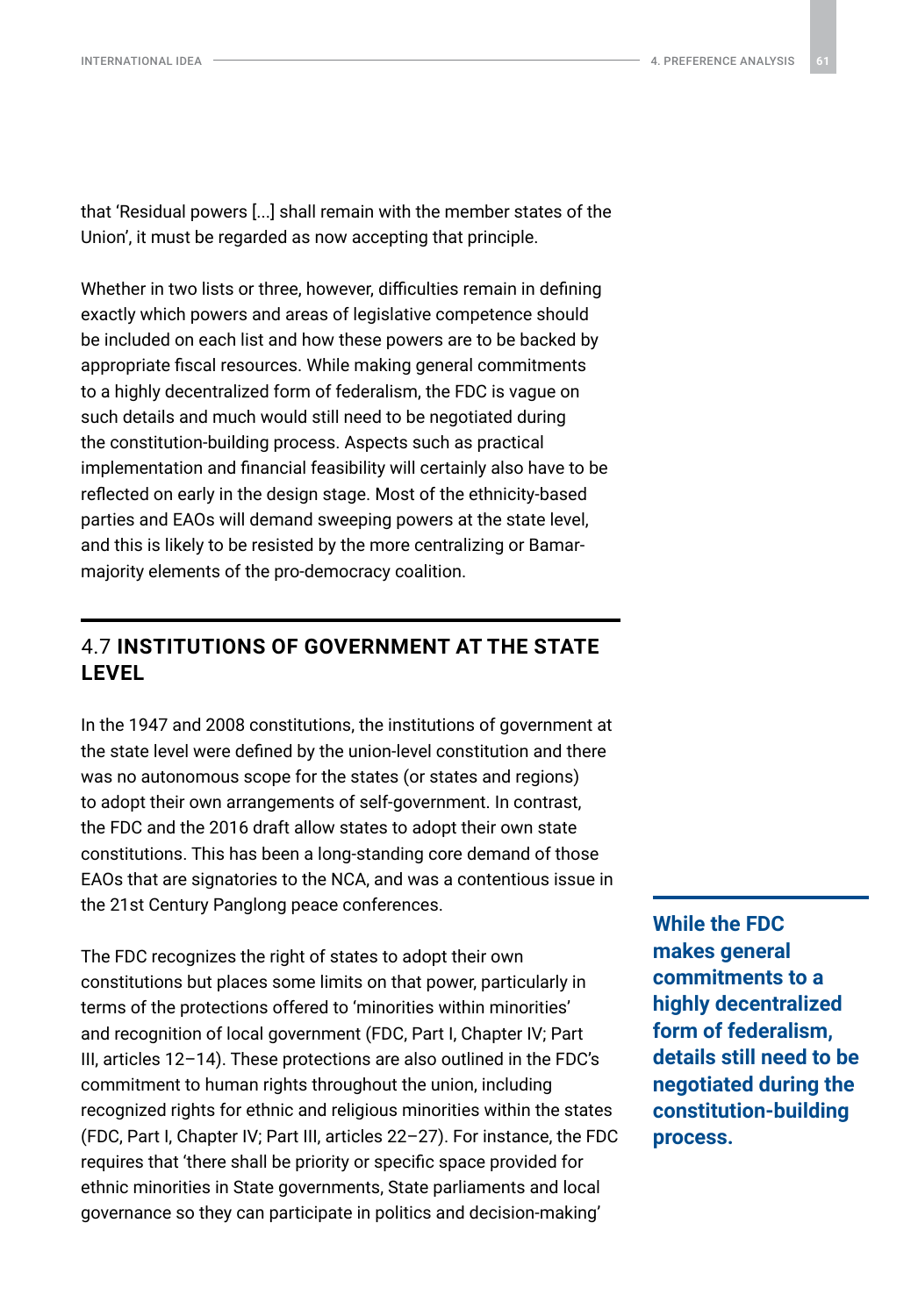**The 2016 draft says nothing about local government, which would fall solely and exclusively within the domain of the states.**

**It is worth examining how other federal systems recognize and guarantee local democracy, and the rights of minorities within minorities.** (FDC, Part 1, Chapter IV, Part III, article 26). However, these provisions are only general principles—they are not well defined and would need to be translated into enforceable constitutional terms.

The 2016 draft does only an incomplete job of operationalizing those principles. The 2016 draft would allow states to adopt their own constitutions with very few constraints on their content and the principles on which the member states would base their own constitutions are to be determined by the states themselves. The only stipulation is that they must be in accordance with the constitution of the federal union, which mandates a separation of powers (article 48). Although the FCDCC sets out four principles on the design of state constitutions, the 2016 draft does not explicitly state that these are binding on the states.15

Similarly, the 2016 draft says nothing about local government, which would fall solely and exclusively within the domain of the states, and be regulated by state laws and subject to state constitutions. This approach allows the maximum amount of state autonomy but leaves the rights of 'minorities within minorities' vulnerable. It also allows the states to centralize power and resources within their own state capitals at the expense of their outlying areas. It is notable that in the peace process and the 2019 proposed amendments, some ethnicity-based parties, such as those representing the Pa'O people, resisted the extension of state powers for fear this might encroach on the limited autonomy they enjoy in their self-administered zones or divisions.

For these reasons, it is worth examining how other diverse federal systems recognize and guarantee local democracy, and the rights of minorities within minorities, in their federal constitutions. In particular, Chapter 7 of the South African Constitution, on the recognition and protection of local democracy in a federal system, and article 371 of the Indian Constitution, on the establishment of particular

<sup>15</sup> These principles, as set out in a footnote to the English translation of the FCDCC-UNFC draft, produced by the Research and Legal Affairs Department of the UNFC, 2016, are as follows: State Constitutions should (a) build on the basis of the Constitution of the Federal Union; (b) provide for multiparty democracy; (c) defend the democratic rights of the people; and (d) provide for the rights of nationalities in the state.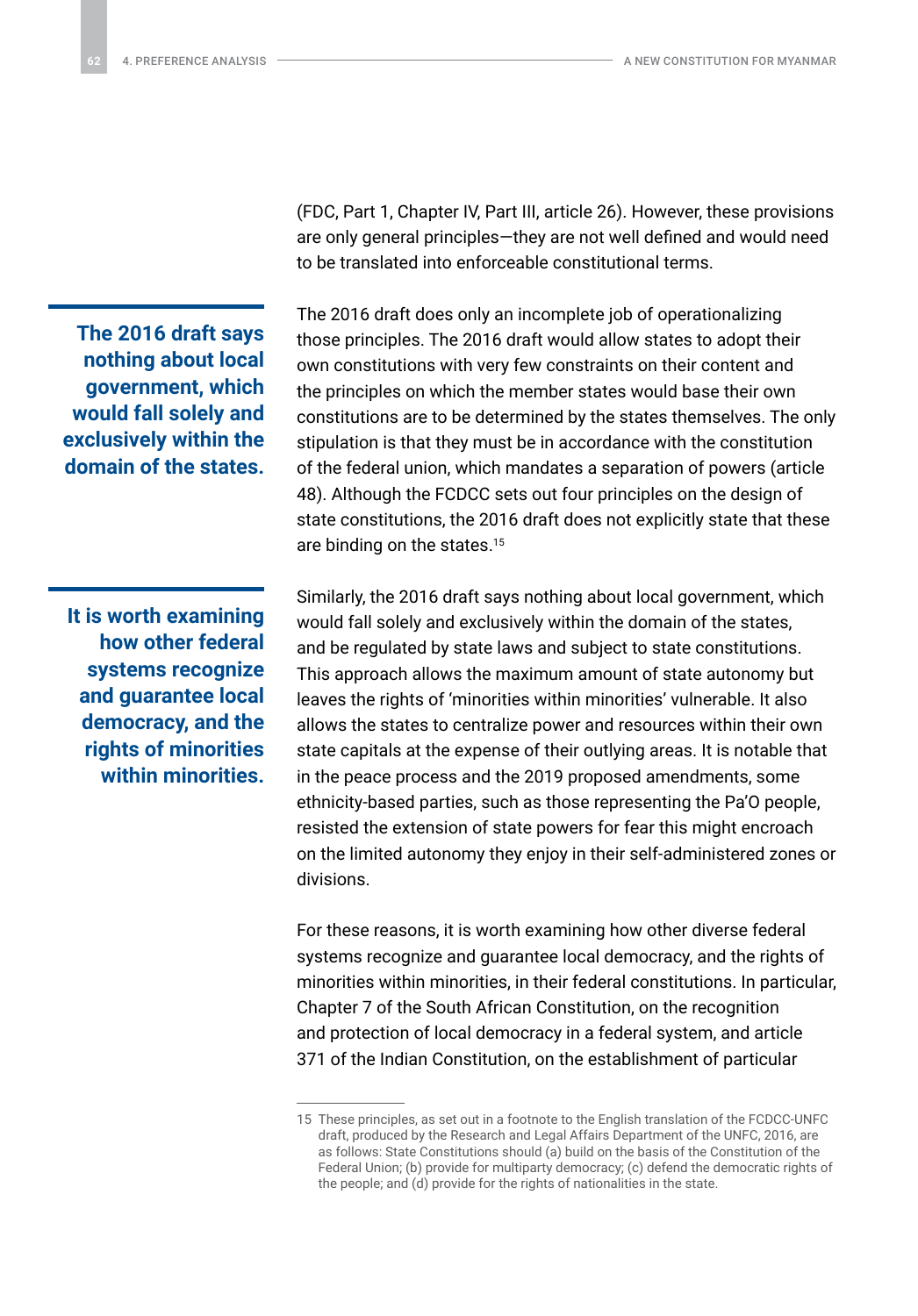<span id="page-62-0"></span>INTERNATIONAL IDEA <del>4. Production and the continuum of the continuum of the continuum of the continuum of the continuum of the continuum of the continuum of the continuum of the continuum of the continuum of the continuum </del>

guarantees for particular communities, could provide useful material for comparative study, to see what could be adapted for inclusion in a future federal constitution for Myanmar.

### 4.8 **SECURITY SECTOR REFORM AND CIVIL– MILITARY RELATIONS**

In a notable departure from the 2008 Constitution, the 2016 draft would remove members of the military from the legislature at all levels. It would establish a genuinely and conventionally democratic system of government, in which the military are subordinate servants of a civil state, not a political and economic power. According to the 2016 draft, the armed forces would be under civilian control (article 154). The president would act as Commander-in-Chief and operational control would be vested in the government acting through a civilian minister of defence (article 152). This differs from the 2008 Constitution, in which the military Commander-in-Chief had substantial political and institutional autonomy over the armed forces.

Under the 2016 draft, the Federal Assembly would have general authority to legislate on the organization of the armed forces. War would be declared by the president on the advice of the government, with the approval of the Federal Assembly (article 102). Additional provisions in the 2016 draft include efforts to 'civilize' the armed forces through compulsory training in democratic principles and human rights (article 156). These provisions are likely to be supported across the pro-democracy movement, although achieving them, which would involve displacing the power of the existing military leadership, would obviously be very difficult.

Perhaps the most controversial proposal in the 2016 draft is the ability to raise and maintain state-level armed forces (article 51). Although this power would be subject to federal law, the powers of the states in the Chamber of Nationalities could mean that this might not be an effective check. State armies are limited in the 2016 draft by size, in terms of personnel, to 0.5 per cent of the population of the state. Nonetheless, this could result in a 25,000-strong army in Shan

**According to the 2016 draft, the armed forces would be under civilian control.**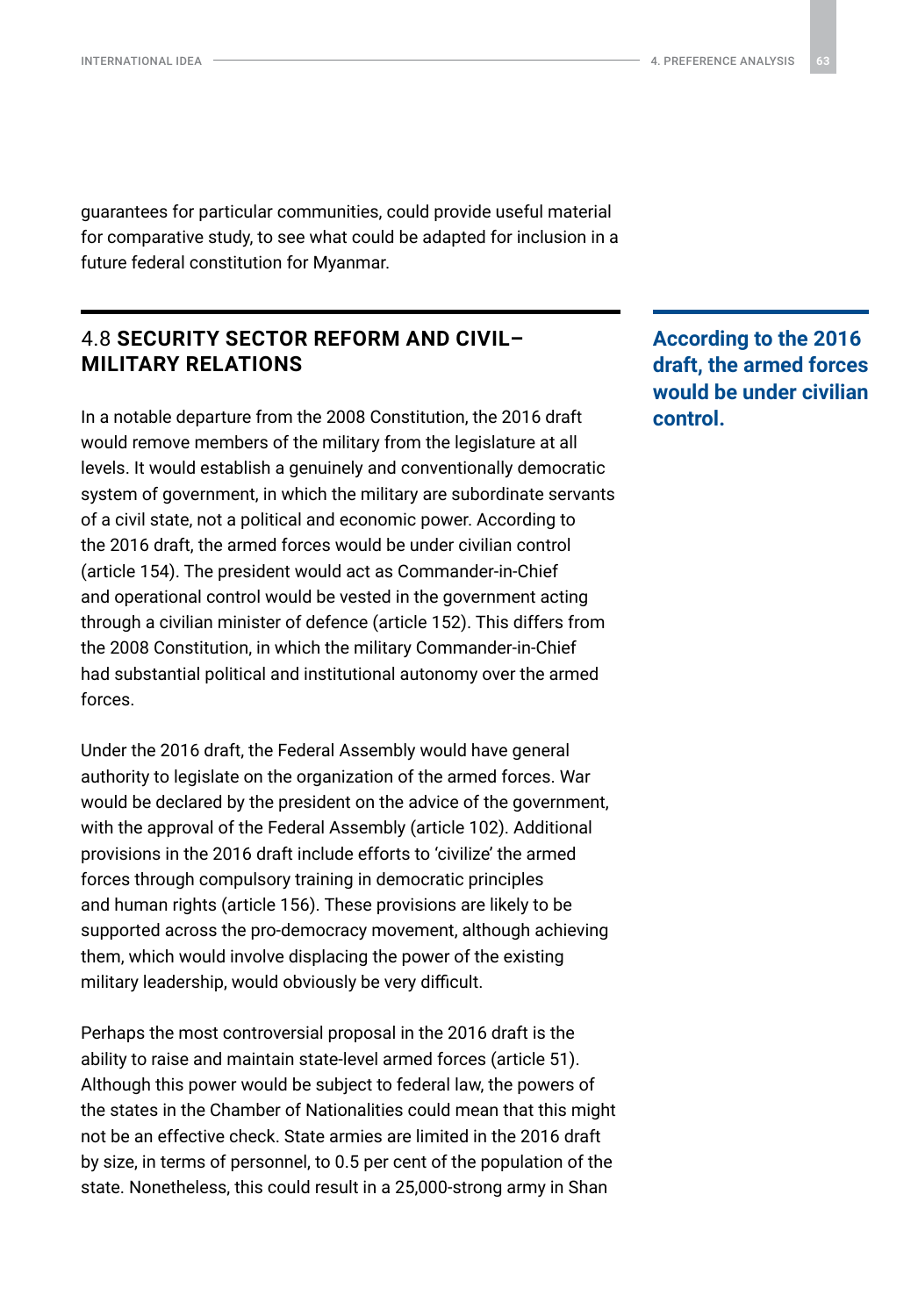State, for example, which would be a similar sized army to that of Kenya or Belgium.

All these proposals are broadly in line with the FDC, which foresees the right of the constituent units to establish state police and state security forces (Part I, Chapter IV, Part III, 30), although it is not clear whether this means state armies with warfighting capabilities or a lesser 'gendarmerie' force. The FDC also makes provision for the establishment of a National Security Council with a civilian majority, which is not explicitly provided for in the 2016 draft. The FDC makes a further commitment to inclusion in the security sector (Part I, Chapter 4, Part III, article 33), but what this means in practice is not clear from the text. It might imply the integration of the EAOs into the Myanmar armed forces, or simply be an attempt to broaden the base of recruitment to include more non-Bamar officers.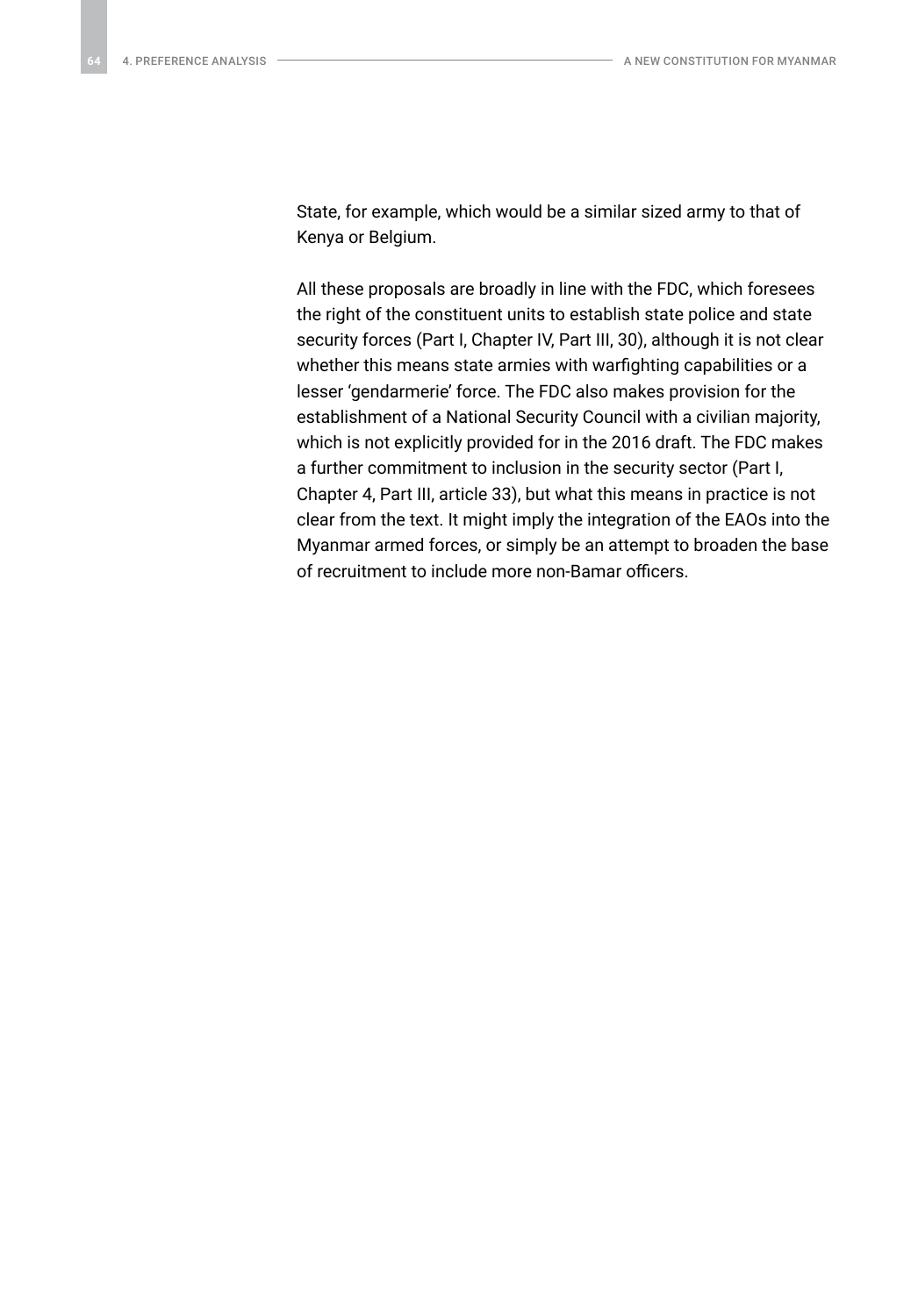### <span id="page-64-0"></span>Chapter 5 **CONCLUSIONS**

To conclude, Myanmar's political and constitutional landscape has been changed out of all recognition by the events of February 2021. The 2008 Constitution, which—despite its many faults—had previously provided a framework that limited actors' room for manoeuvre, has lost its political—and arguably its legal—validity. According to the pro-democracy movement, it has been repealed, the FDC is acting as a pseudo-interim constitution and a new constitution for a federal democratic Myanmar is now to be written—not on a blank sheet of paper, but as a process of filling in the gaps in a series of documents (chiefly, but not exclusively, the FDC) that sets the constitutional agenda. Achieving this agenda will require the defeat or disintegration of military rule, or a negotiated settlement—but at least the pro-democracy side could reach agreement, in constitutional terms, on what it is striving for.

This means a strategic realignment by the NLD. In 2008–2021 its interests lay in accommodating the military, working within the boundaries set by it and trying to achieve limited, incremental reform. Following the military intervention, however, its interests now lie in doing a deal with the EAOs and ethnic parties to unify the prodemocracy movement. This means that the NLD will have to shift its constitutional position in favour of more far-reaching constitutional renovation and a deeper commitment to a federal, multinational union than before. The FDC provides evidence of this shift, but many details still need to be worked out. In working out those details, reference can be made to previous drafts. These are not perfect, uncontroversial or universally agreed—but they do provide a starting

**Myanmar's political and constitutional landscape has been changed out of all recognition by the events of February 2021.**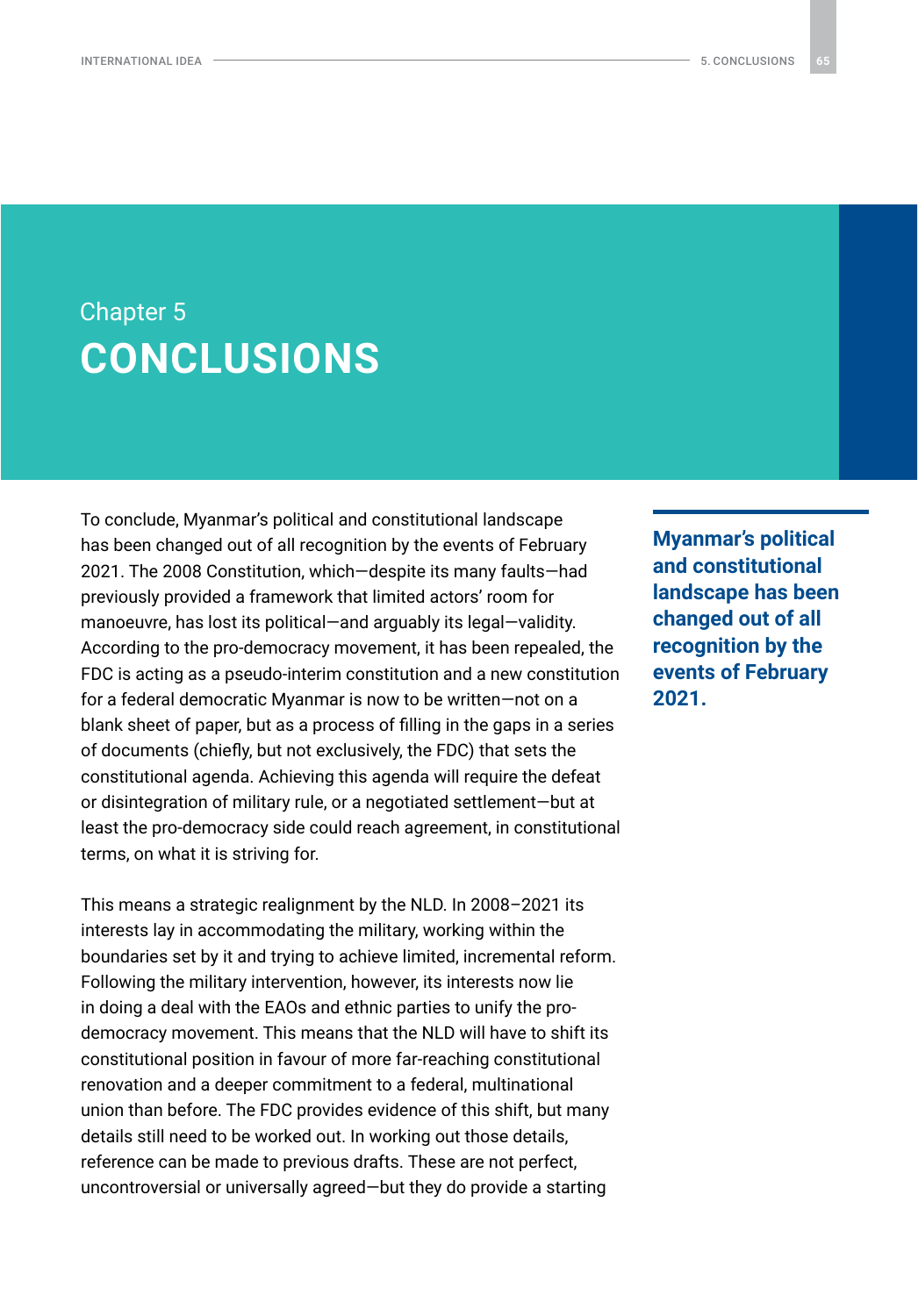point that builds on previous agreements and avoids wasting all the effort already put into constitutional drafting.

The 2016 draft, on which the FDC is based, is therefore worthy of careful study. This Report has delineated the main features of the 2016 draft and identified the points of convergence and divergence between that draft, the provisions of the FDC, and the interests and positions of the NLD, the EAOs and other political parties and political actors. The points of convergence are many: a commitment to democracy, parliamentarianism, human rights, federalism, constitutionalism and civilian control of the armed forces provide a solid basis for consensual constitution-building. However, agreement remains at an abstract level. It will require careful negotiation on matters of detail to arrive at a workable constitutional text.

Among the areas still open to debate are: (a) secularism; (b) the principle of 'state sovereignty' as opposed to the sovereignty of the people of the union as a whole; (c) the precise distribution of powers, competences and resources between the union and the states; (d) the content and limits of state constitutions; (e) state citizenship; (f) voting rights in the states; (h) freedom of movement between the states; (i) state armed forces; (j) state boundaries; (k) local government, the protection of 'minorities within minorities' and selfadministered zones; and (l) LGBTQI+ rights.

Finally, there are aspects of constitutional design, which are insufficiently worked out in either the 2016 draft or the FDC, that need further consideration at the technical level even if they are neither divisive nor controversial. Chief among these are: (a) the powers and composition of the upper house; (b) resolution of disputes between the two houses; (c) recognition of a Leader of the Opposition; (d) the composition and powers of independent commissions; and (e) the role of the Constitutional Court, its relations with the Supreme Court, and the overall structure and independence of the judiciary.

These areas of disagreement, or areas for development, should therefore be the focus of constitutional decision makers, and the priority for international support in terms of technical assistance and capacity-building.

**This Report has delineated the main features of the 2016 draft and identified the points of convergence and divergence between that draft, the provisions of the FDC, and the interests and positions of the NLD, the EAOs and other political parties and political actors.**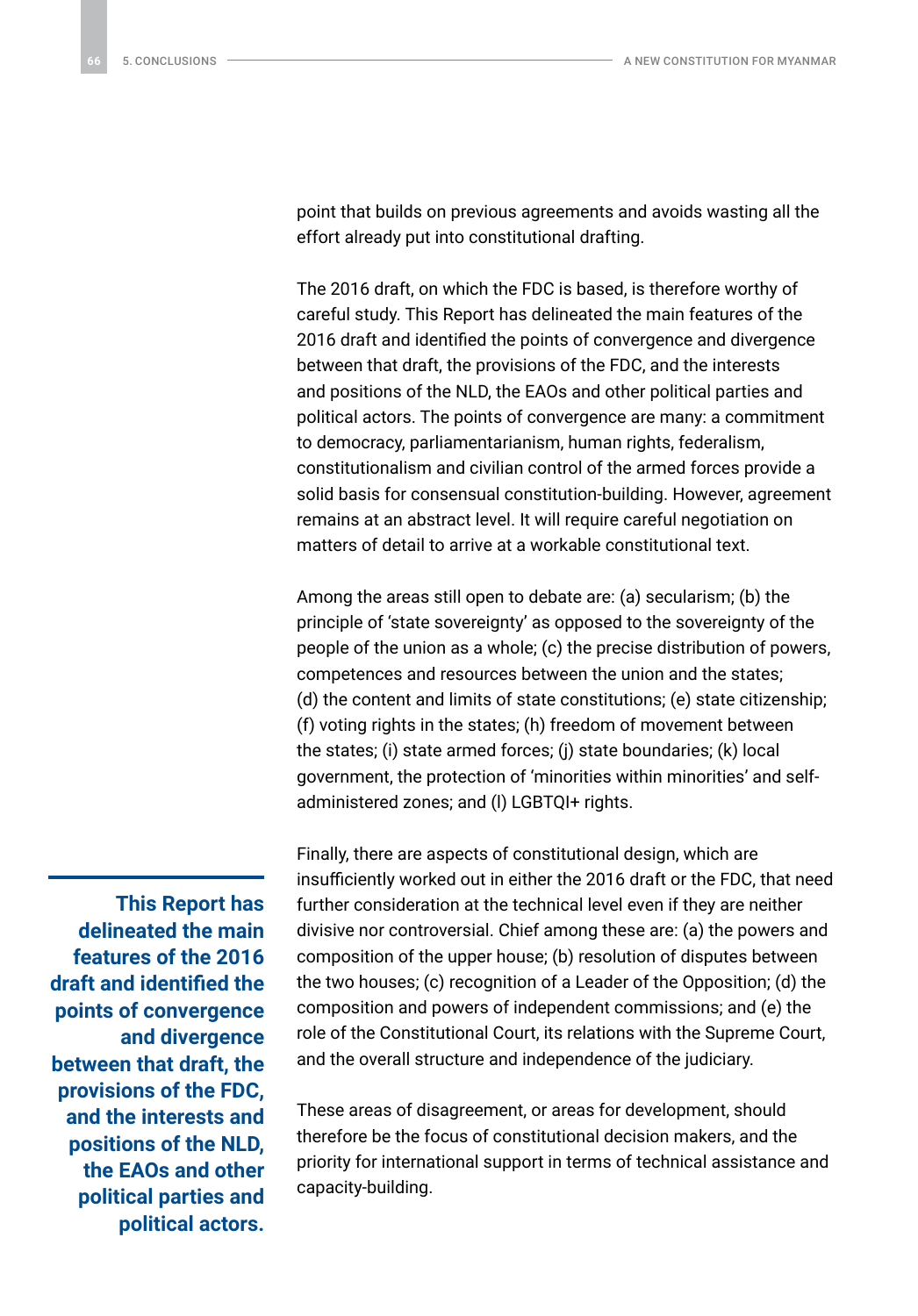### <span id="page-66-0"></span>**References**

- Ahmed, D., *Religion–State Relations*, Constitution-Building Primer No. 8 (Stockholm: International IDEA, 2014), [<https://www.idea](https://www.idea.int/publications/catalogue/religion-state-relations) [.int/publications/catalogue/religion-state-relations>](https://www.idea.int/publications/catalogue/religion-state-relations), accessed 14 February 2022
- Dolan, R., 'The problem with the 21st Century Panglong conference', *The Diplomat*, 6 August 2016, <[https://thediplomat.com/2016/](https://thediplomat.com/2016/08/the-problem-with-the-21st-century-panglong-conference) [08/the-problem-with-the-21st-century-panglong-conference](https://thediplomat.com/2016/08/the-problem-with-the-21st-century-panglong-conference)>, accessed 31 January 2022
- Elkins, Z., Ginsburg, T. and Melton, J., *The Endurance of National Constitutions* (Cambridge University Press, 2009), [<https://doi.org/](https://doi.org/10.1017/CBO9780511817595) [10.1017/CBO9780511817595](https://doi.org/10.1017/CBO9780511817595)>
- Elster, J., 'Forces and mechanisms in the constitution making process', *Duke Law Journal*, 45/2 (1995), pp. 364–96, [<https://doi.org/10](https://doi.org/10.2307/1372906) [.2307/1372906](https://doi.org/10.2307/1372906)>
- Furnivall, J. S., *The Governance of Modern Burma* (2nd edition) (New York: International Secretariat, Institute of Pacific Relations, 1960)
- International IDEA, 'Constitutional Memo on Myanmar's Federal Democracy Charter', Stockholm, 2021, unpublished
- Lerner, H., *Making Constitutions in Deeply Divided Societies*  (Cambridge University Press, 2011), <[https://doi.org/10.1017/](https://doi.org/10.1017/CBO9780511793394) [CBO9780511793394>](https://doi.org/10.1017/CBO9780511793394)
- Lijphart, A*., Patterns of Democracy: Government Forms and Performance in Thirty-Six Countries* (Yale University Press, 1999)
- Maung Maung, U., *Burma's Constitution* (Dordrecht: Springer, 1959), [<https://link.springer.com/book/10.1007/978-94-011-8890-6](https://link.springer.com/book/10.1007/978-94-011-8890-6)>
- Myanmar Information Management Unit, Myanmar Elections, 2020, [<http://themimu.info/election](http://themimu.info/election)>, accessed 31 January 2022
- Negretto, G., *Making Constitutions: Presidents, Parties and Institutional Choice in Latin America* (Cambridge University Press, 2013), [<https://doi.org/10.1017/CBO9781139207836>](https://doi.org/10.1017/CBO9781139207836)
- U Ko Ni, then NLD Constitutional Advisor, author's interview, Yangon, November 2015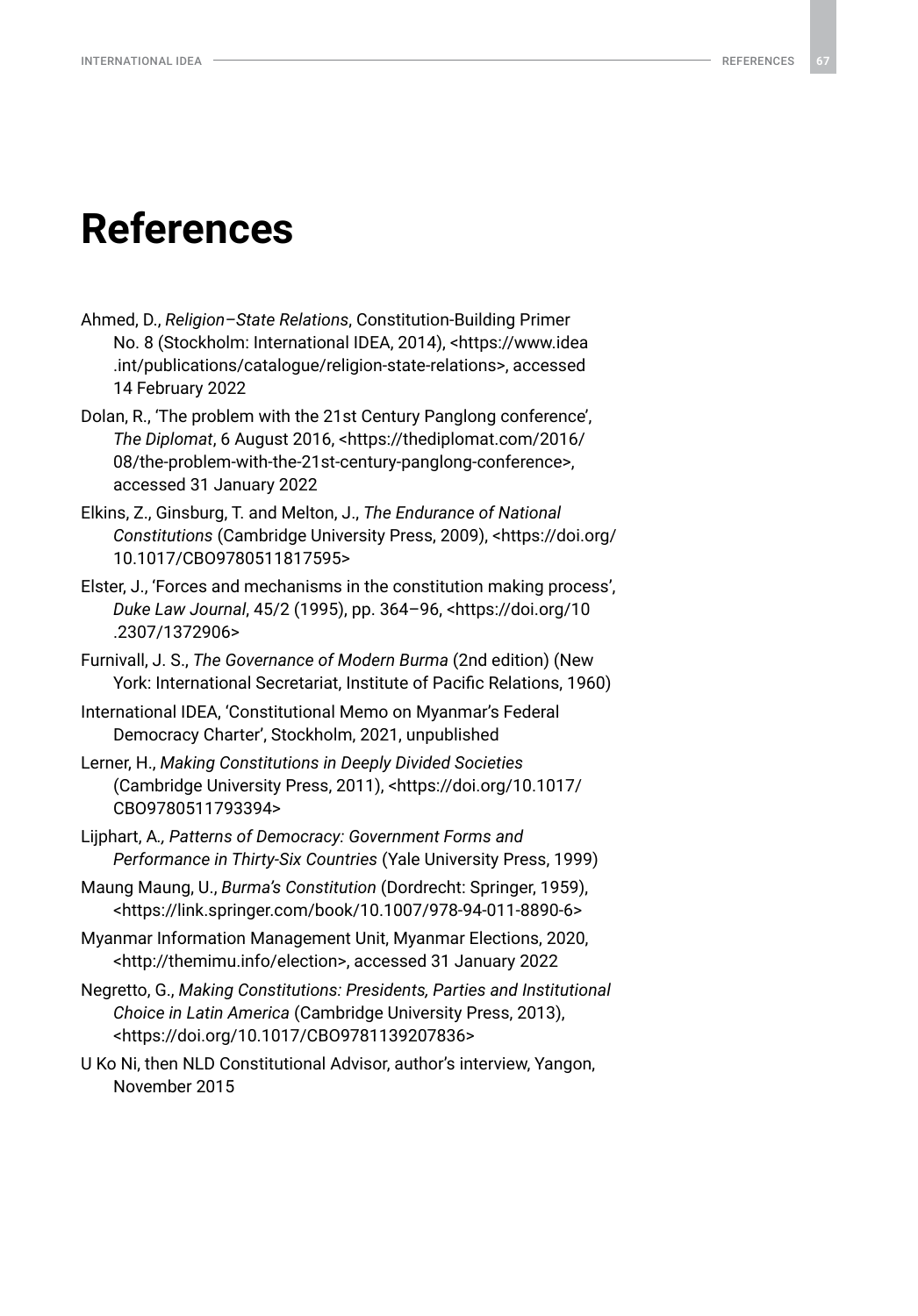### <span id="page-67-0"></span>**About the author**

**W. Elliot Bulmer**, PhD, is a Senior Programme Officer at International IDEA, specializing in constitution-building. Although currently attached to the Sudan programme, he has been closely engaged with Myanmar since 2015, where his work has included capacity-building, civic education and technical assistance in support of democratic constitutional reform.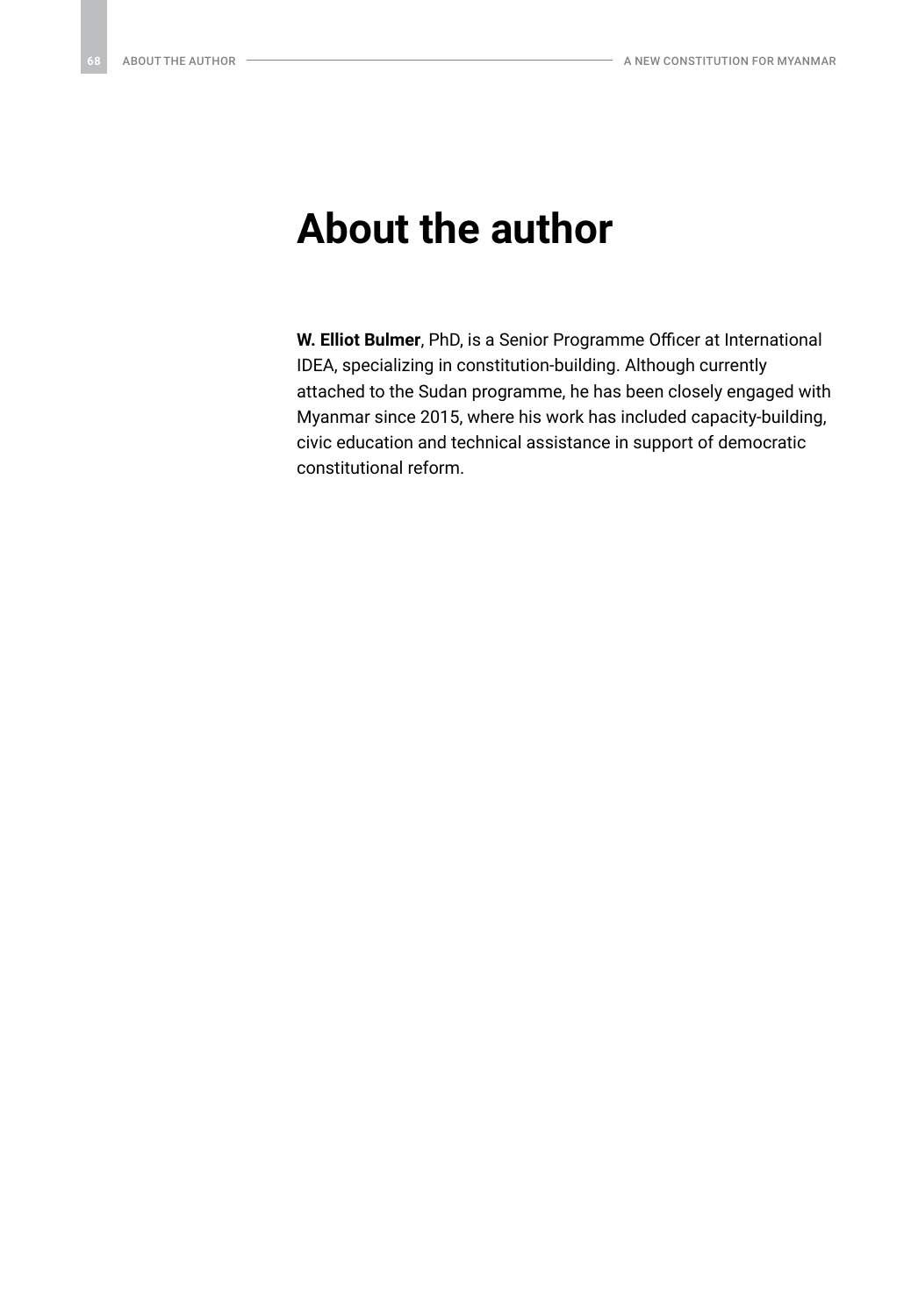## <span id="page-68-0"></span>**About the MyConstitution project**

*MyConstitution* supports partners in Myanmar to strengthen their expertise on constitution-building with a view to building a homegrown, well-informed, and inclusive constitutional culture that contributes to democratic transition. We do this by providing:

- On-demand expert advisory services to those involved in negotiations and decision-making relating to constitution-building.
- Tailored learning on a range of relevant constitutional and governance issues relevant to the context of Myanmar and based on comparative experiences from around the world.
- Safe spaces and opportunities for dialogue on constitutional issues, including their links to democratization, good governance, and inclusion.
- Knowledge materials and research on constitutional and governance issues in Myanmar language.
- Practical tools and support to adapt well-established assessment methodologies to the Myanmar context.

*MyConstitution* targets a range of stakeholders, including interim governance institutions, political parties, members of parliament, ethnic armed groups, media, and civil society organizations.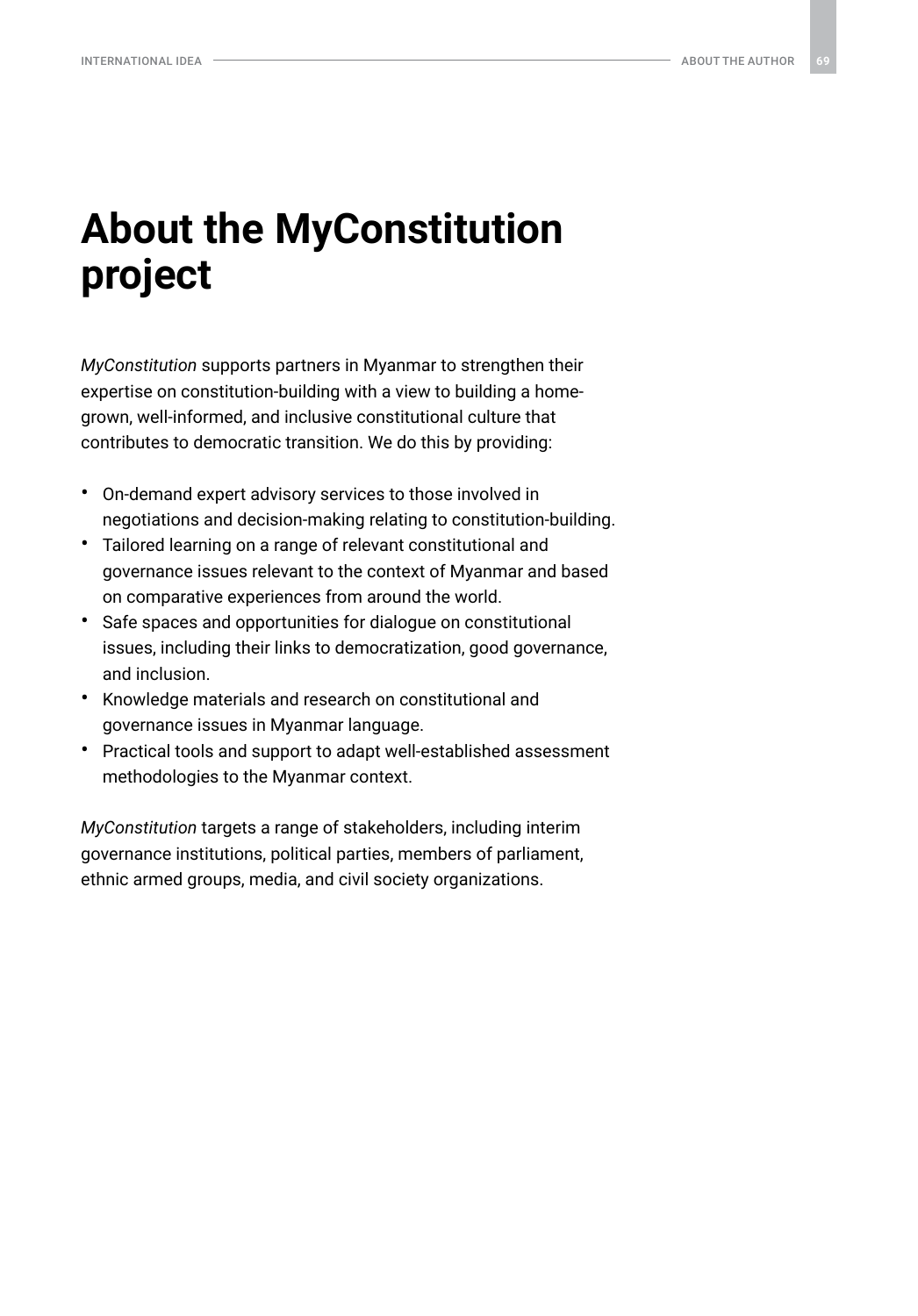## <span id="page-69-0"></span>**About International IDEA**

The International Institute for Democracy and Electoral Assistance (International IDEA) is an intergovernmental organization with the mission to advance democracy worldwide, as a universal human aspiration and enabler of sustainable development. We do this by supporting the building, strengthening and safeguarding of democratic political institutions and processes at all levels. Our vision is a world in which democratic processes, actors and institutions are inclusive and accountable and deliver sustainable development to all.

### **WHAT WE DO**

In our work we focus on three main impact areas: electoral processes; constitution-building processes; and political participation and representation. The themes of gender and inclusion, conflict sensitivity and sustainable development are mainstreamed across all our areas of work.

International IDEA provides analyses of global and regional democratic trends; produces comparative knowledge on democratic practices; offers technical assistance and capacity-building on reform to actors engaged in democratic processes; and convenes dialogue on issues relevant to the public debate on democracy and democracy building.

### **WHERE WE WORK**

Our headquarters are located in Stockholm, and we have regional and country offices in Africa, Asia and the Pacific, Europe, and Latin America and the Caribbean. International IDEA is a Permanent Observer to the United Nations and is accredited to European Union institutions.

<https://www.idea.int/>